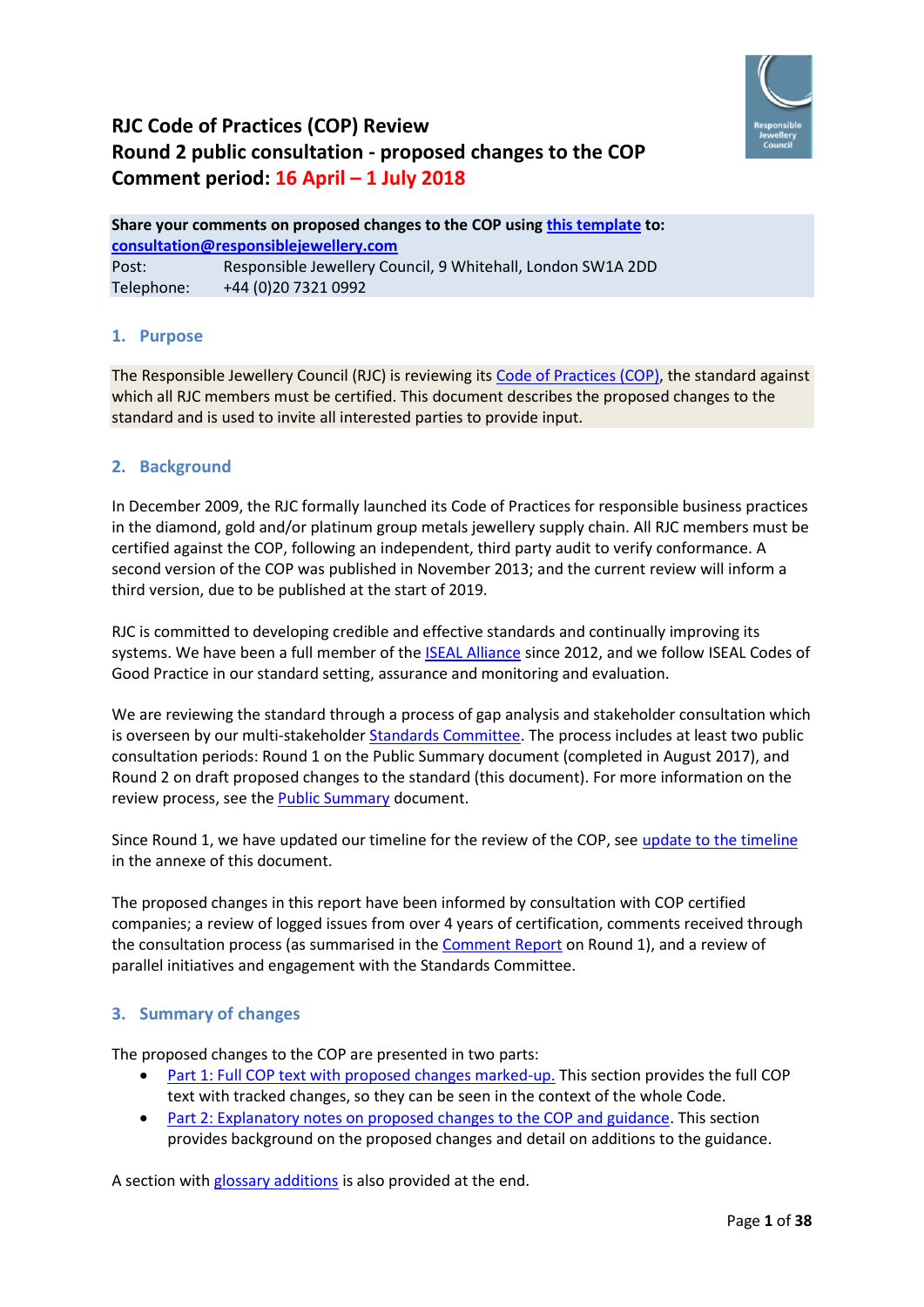#### **A note on scope expansion**

This review of the COP includes expanding the scope of materials from diamonds, gold, and platinum group metals (PGM) to also include coloured gemstones and silver.

#### **Coloured stones**

The number of coloured gemstones which exist is extremely varied. RJC's aim is to include all gemstones used in the jewellery supply chain within the scope of the COP over time. However, a stepwise approach is being used to test the application of COP certification for gemstones first. **The scope of coloured gemstones included at this time is therefore limited to rubies, sapphires and emeralds**. Once COP certification for coloured stones has been implemented, the scope will be expanded to include all other gemstones. This second phase will take place within two years of the launch of the updated COP.

A limited number of changes to the requirements of the COP have been proposed in relation to coloured gemstones, with more substantial changes and additions to the guidance. One important topic is sourcing from artisanal and small-scale mining (ASM) as a high proportion of coloured gemstones come from ASM sources (estimated to be up to 90%). This is to be covered in the guidance and additional tools will be subsequently developed to support responsible sourcing. The main topics with changes are product disclosure (COP 26), grading analysis and appraisal (COP 28), health and safety (COP 21), and hazardous substances (COP 23).

The RJC would like to thank the working group under the Dragonfly Initiative<sup>1</sup> for sharing material and providing input which has informed the changes to the COP.

#### **Silver**

The silver supply chain is like that of gold, with key differences being that most silver production (mining) is not from primary silver mines, but a by-product of lead/zinc, copper and gold mines.

Silver demand is significantly greater for industrial uses than for jewellery/ coins/ silverware which means that RJC can expect most interest in the COP's coverage of silver from jewellery manufacturers and retailers dealing in silver.

The expansion of scope to silver does not require significant adjustments to existing COP provisions with only minor additions on product disclosure (COP 26) and Cyanide (COP 38).

#### SILVER OUTPUT BY SOURCE METAL

| (million ounces)              | 2014<br>Output | $%$ of<br><b>Total</b> | 2015<br>Output | $%$ of<br><b>Total</b> |
|-------------------------------|----------------|------------------------|----------------|------------------------|
| Primary                       | 253.0          | 29%                    | 264.7          | 30%                    |
| Gold                          | 112.7          | 13%                    | 118.8          | 13%                    |
| Lead/Zinc                     | 317.8          | 37%                    | 305.8          | 34%                    |
| Copper                        | 180.0          | 21%                    | 192.5          | 22%                    |
| Other                         | 4.8            | 1%                     | 4.8            | 1%                     |
| Source: GFMS, Thomson Reuters |                |                        |                |                        |

#### **Other changes**

1

As this is the third iteration of the Code of Practices, it is unsurprising that there are not too many significant changes to the provisions. There is only one new topic introduced (sourcing recycled industrial precious metals), with substantial changes made to 12 of the 40 existing provisions. All the

 $1$  The working group comprises a number of companies, some of whom are RJC members, who are collaborating to develop management tools to help them in the responsible sourcing of coloured gemstones.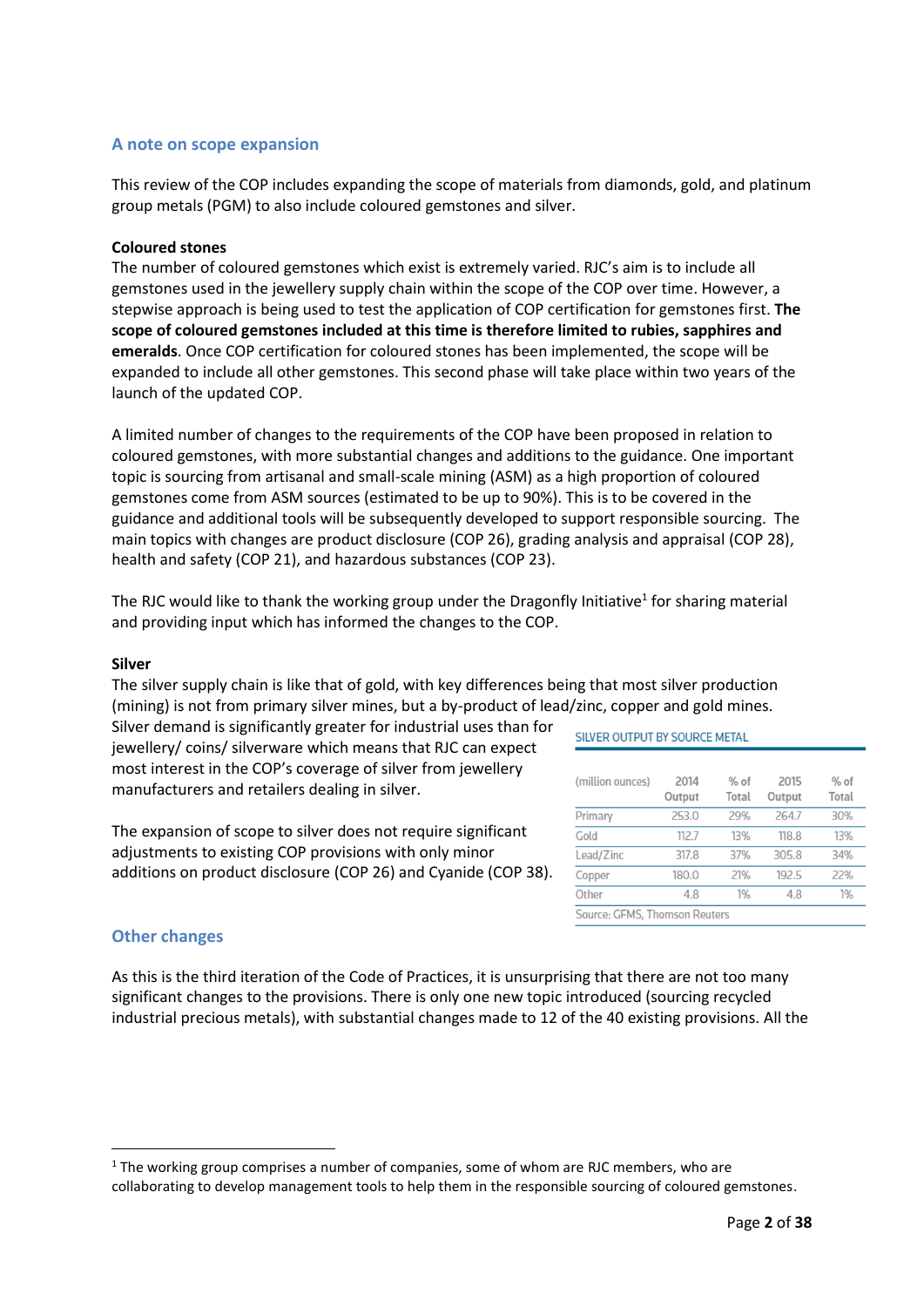provisions with changes are listed in the table below, with those provisions with substantial changes and additions in the left column and those with only clarifications or minor additions on the right.

| COP provisions with substantial changes               | COP provisions with minor changes         |
|-------------------------------------------------------|-------------------------------------------|
| 6. Human rights                                       | 11. Security                              |
| X. (previously 6.2) Due diligence for responsible     | 13. General employment terms              |
| sourcing                                              | 18. Forced labour                         |
| 7. Sourcing from Artisanal and Small-Scale Mining     | 19. Freedom of association and collective |
| (ASM)                                                 | bargaining                                |
| Y. (new) Sourcing recycled industrial precious metals | 20. Non-discrimination                    |
| 10. Know Your Counterparty - money laundering         | 22. Environnemental management            |
| and finance of terrorism                              | 23. Hazardous substances                  |
| 14. Working hours                                     | 31. Indigenous peoples and free prior     |
| 15. Remuneration                                      | informed consent                          |
| 16. Harassment, discipline, grievance procedures      | 33. Artisanal and small-scale mining and  |
| and non-retaliation                                   | large-scale mining                        |
| 24. Wastes and emissions                              | 35. Emergency response                    |
| 25. Use of natural resources                          | 36. Biodiversity                          |
| 26. Product disclosure – this includes a new          | 38. Cyanide                               |
| requirement on undisclosed synthetic diamonds         | 40. Mine rehabilitation and closure       |
| 28. Grading, analysis and appraisal                   |                                           |
| 30. Community Engagement                              |                                           |

#### **4. Next steps**

This document will be open for public consultation till 1 July 2018, after which a summary of all the comments received will be published. During the public consultation period, we will be holding workshops and webinars to consult on the proposed changes to the standard, taking place from April to July 2018. This includes sessions in Paris, Antwerp, Mumbai, Surat and New York. Specific consultation sessions on coloured stones and at least one webinar on due diligence for diamonds are anticipated. Please register your interest by contactin[g consultation@responsiblejewellery.com.](mailto:consultation@responsiblejewellery.com)

At the close of the public consultation, all the feedback will be consolidated and reviewed by the Standards Committee. The Committee then may decide to trigger a third round of consultation:

- If there is insufficient feedback, or
- If there are substantive unresolved issues that would benefit from further consultation.

Round 3 would take place from August to November 2018 and, if triggered, would change the [updated](#page-37-0) timeline of the COP.

The consolidated feedback will be used to update changes to the COP which are put forward to the Standards Committee for approvals and finalisation (see timeline for details on approvals).

Publication of the standard is anticipated for end of January 2019 (if there is no Round 3).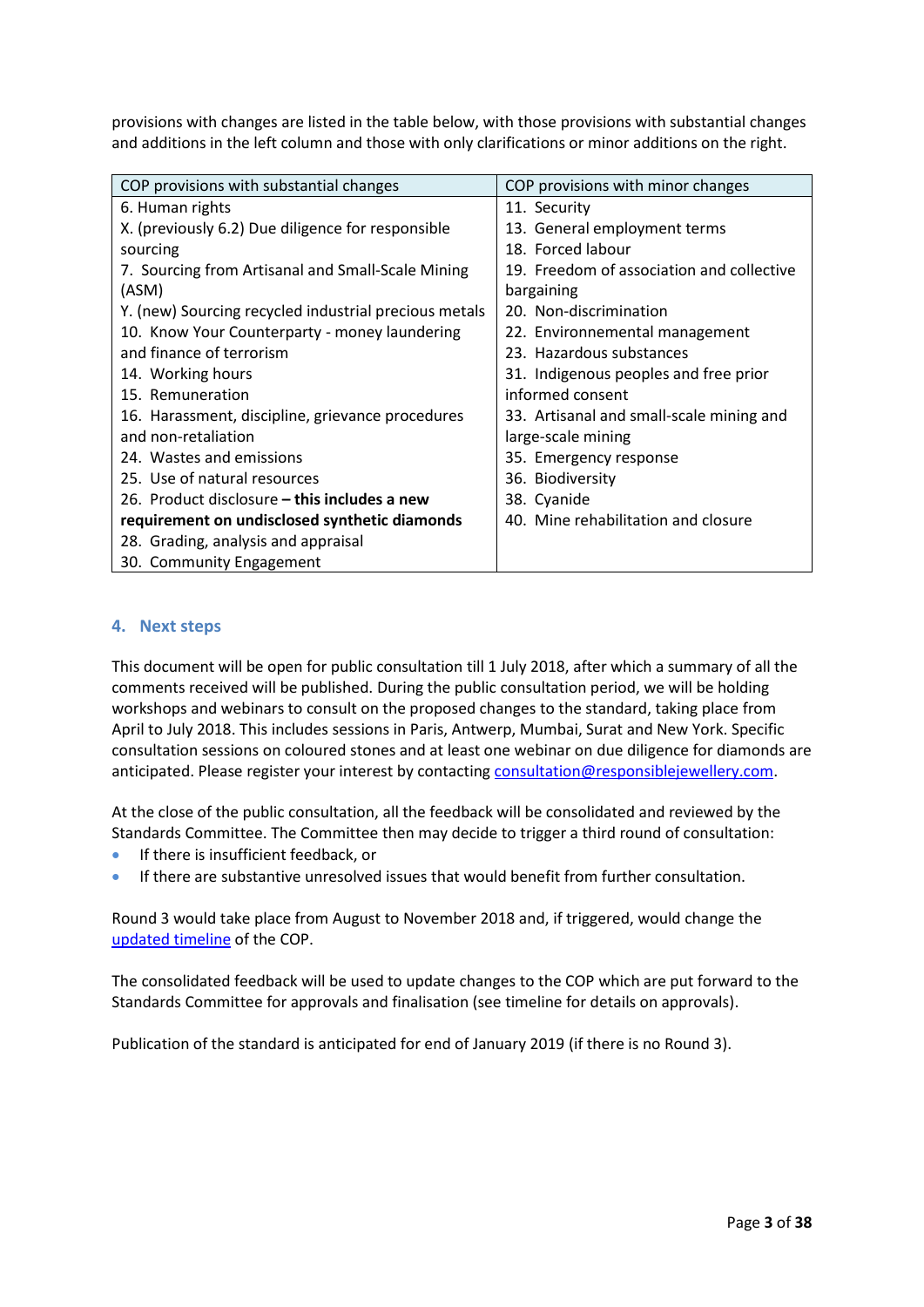#### <span id="page-3-0"></span>**Part 1: Full COP text with proposed changes marked-up**

New text is marked and underlined. Deleted text is with strikethrough. Text that has been moved from one place to another appears In green with the original text placement appearing  $\frac{1}{2}$  are like so.

#### **General requirements**

### 1. Legal compliance

1.1 Members shall have systems in place that maintain awareness of and ensure compliance with applicable law.

# 2. Policy and implementation

- 2.1 Members shall adopt a policy/ies that documents the member's commitment to responsible business practices, is endorsed by senior management, communicated to employees and made publicly available.
- 2.2 Senior management shall conduct, at least annually, reviews to assess the ongoing suitability and adequacy of the member's business practices in achieving the policy and implement improvements to address any gaps.

#### 3. Reporting

- 3.1 Members shall communicate to stakeholders at least annually on their business practices relevant to the COP.
- 3.2 Members with mining facilities shall report annually on their sustainability performance using the Global Reporting Initiative (GRI) Guidelines and GRI Mining and Metals Sector Supplement or comparable reporting guidelines. The reports shall have external assurance.

### 4. Financial accounts

- 4.1 Members shall maintain financial accounts of all business transactions in accordance with national or international accounting standards.
- 4.2 Members shall annually undertake a financial audit, or financial review in jurisdictions where permitted, by an independent qualified accountant.

#### **Responsible supply chains and human rights**

#### 5. Business partners

- 5.1 Members shall use their best endeavours, commensurate with their ability to influence, to promote responsible business practices among their significant business partners.
- 5.2 Contractors working on members' facilities and visitors to these facilities shall be required to comply with the member's policies, systems and procedures relevant to the COP.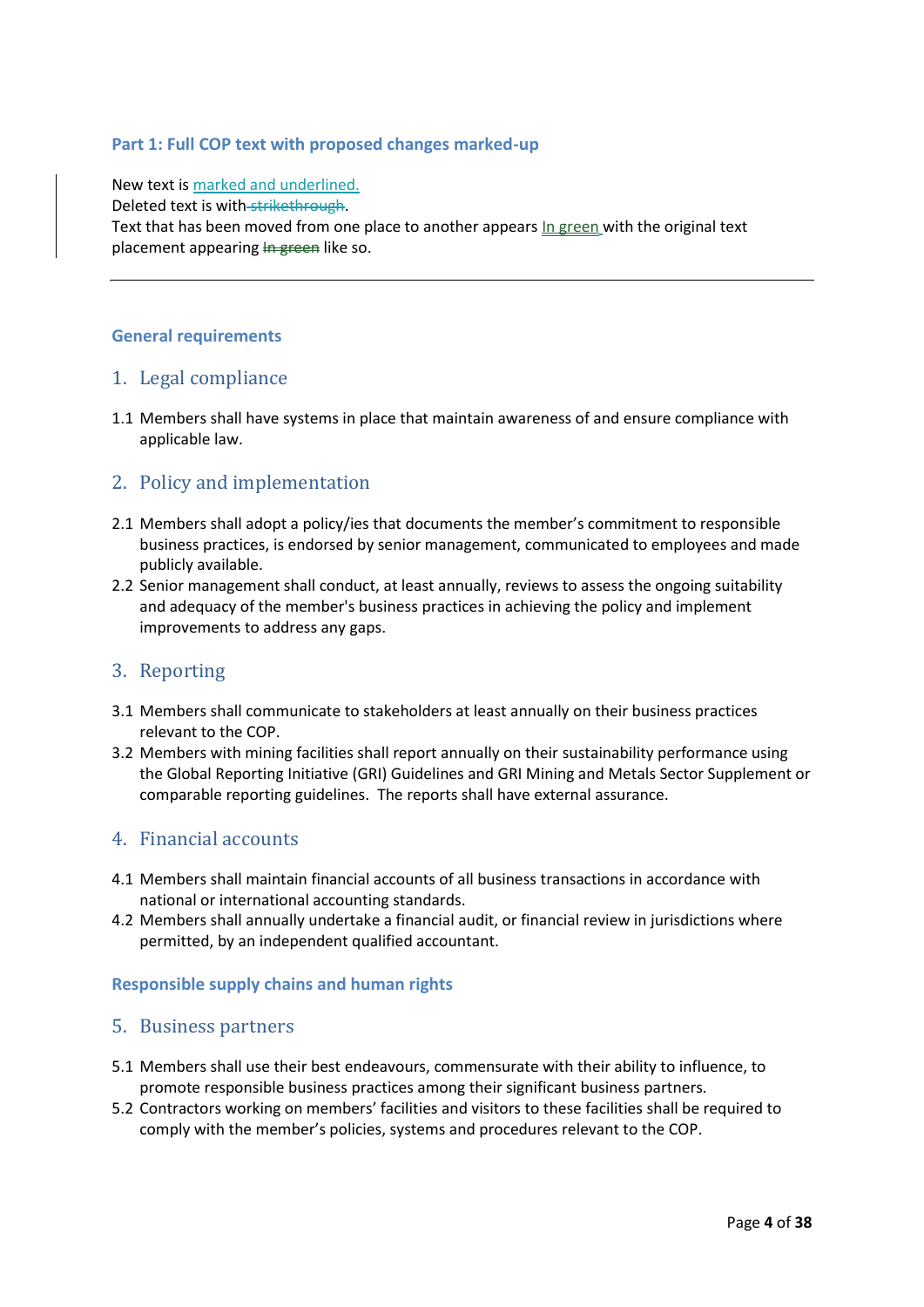# 6. Human rights

- 6.1 Members shall respect human rights and observe commit to the UN Guiding Principles on Business and Human Rights in ways appropriate to their size and circumstances, including as a minimum:
	- a. A policy commitment to respect human rights and procedures for implementing it in alignment with COP 2 (policy and implementation);
	- b. A human rights due diligence process that seeks to identify, prevent, mitigate and account for how they address their impacts on human rights;
	- c. Where members identify that they have caused or contributed to adverse human rights impacts, they shall provide for or cooperate in legitimate processes to enable the remediation of those impacts.
	- c.d. Communicating annually to stakeholders on human rights in accordance with COP 3 (reporting) and reporting on any salient human rights issues.
- 6.2 Members, if operating in, or sourcing diamonds, gold or platinum group metals directly from, a conflict-affected area, shall use the human rights due diligence process to assess the heightened risks of adverse human rights impacts.

### X. Due diligence for responsible sourcing

X.1. Members shall adopt and communicate to their suppliers a supply chain policy with respect to sourcing from conflict-affected and high-risk areas. The policy shall be consistent with Annex II of the OECD Due Diligence Guidance for Responsible Supply Chains of Minerals from Conflict-Affected and High-Risk Areas (the "OECD Guidance") or other due diligence frameworks as identified by RJC.

X.2. Members shall exercise due diligence over their supply chains in accordance with the OECD Guidance, or other due diligence frameworks as identified by RJC, in ways appropriate to their size and circumstances.

- a. Members in the gold value chain shall implement the recommendations of the OECD Guidance Supplement on Gold as applicable to their operations.
- b. Members in the diamond supply chain shall exercise due diligence in ways consistent with the Kimberley Process Certification Scheme and World Diamond Council System of Warranties.
- X.3. Refiner members shall:
	- a. Maintain internal material control systems that allow for the reconciliation of movement of inventory in and out over a given time.
	- b. Gold refiners shall additionally collect and, with due regard to business confidentiality, share information on the mine of origin of mined gold received with the RJC on an annual basis.

# 7. Sourcing from Artisanal and Small-Scale Mining (ASM)

- 7.1 Members that source diamonds, gold, PGM, silver and/or coloured gemstones directly from ASM producers that are not under the control of the member shall:
	- a. Regularly assess risks of forced labour, worst forms of child labour, unsafe working conditions, uncontrolled mercury use, and other significant environmental impacts, and
	- b. Use best endeavours to positively influence practices and reduce or avoid the risks and provide for or cooperate in remediation of adverse human rights and environmental impacts.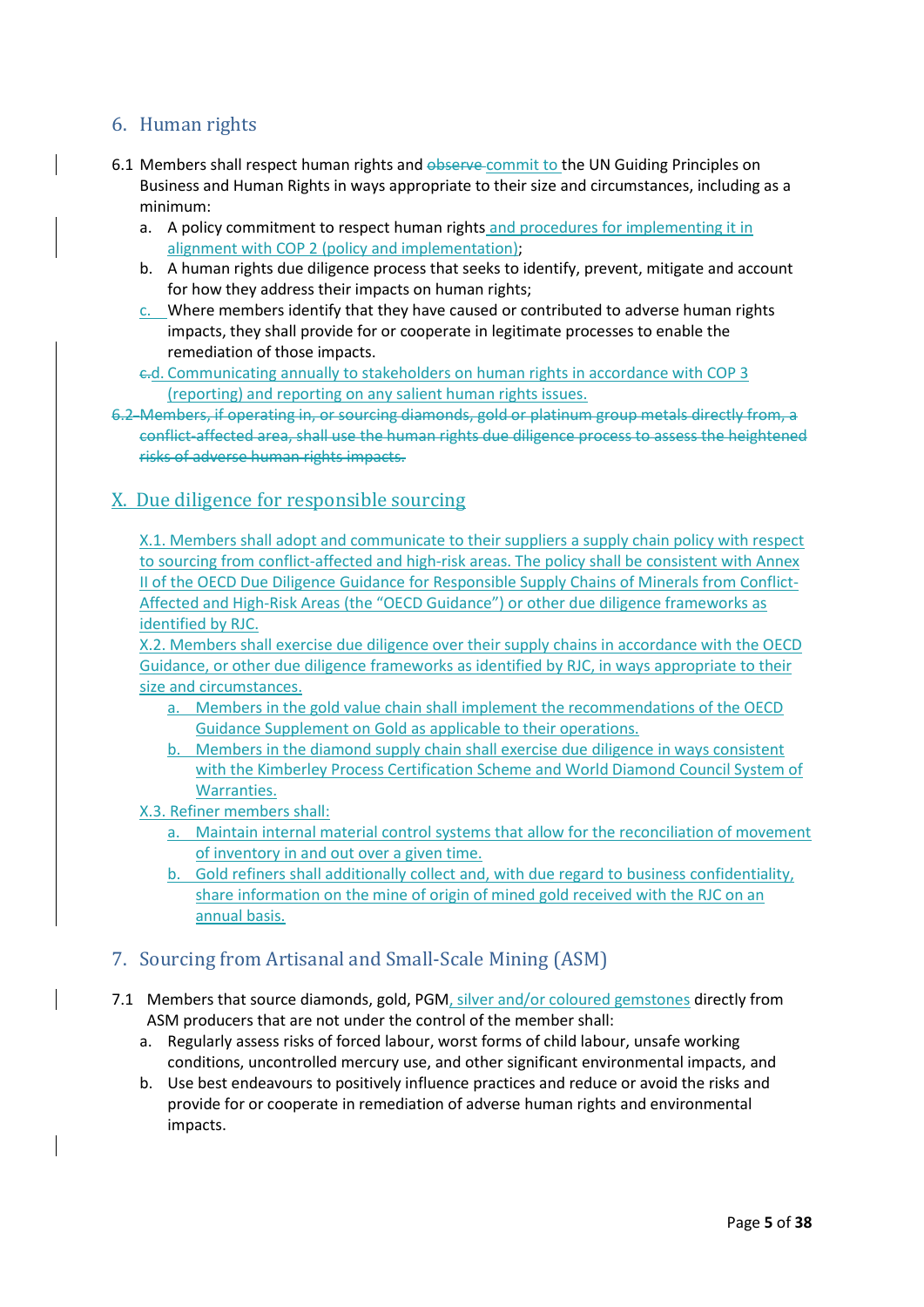# Y. Sourcing recycled industrial precious metals

Y.1. Refiner members that source gold, PGM and/or silver from informal recyclers that are not under the control of the member shall:

- a. Regularly assess risks of forced labour, child labour, unsafe working conditions, exposure to toxic chemicals and metals, and other significant environmental impacts, and
- b. Use best endeavours to positively influence practices and reduce or avoid the risks and provide for or cooperate in remediation of adverse human rights and environmental impacts.

### 8. Community development

8.1 Members shall seek to support the social, economic and institutional development of the communities in which they operate through the support of community initiatives.

# 9. Bribery and facilitation payments

#### 9.1 Members shall establish policy/ies that:

- a. Prohibit bribery in all business practices and transactions carried out by the member and by agents acting on behalf of the member.
- b. Protect employees from any penalty or adverse consequences for identifying in good faith concerns related to suspected bribery, for refusing to participate in bribery, or refusing to pay a facilitation payment where facilitation payments are prohibited, even if this action may result in the enterprise losing business.
- c. Set the criteria and approval procedures to be followed by employees in respect of the offer and/or acceptance of gifts with third parties.
- 9.2 Members shall have systems in place to manage bribery risk in their organization. The systems shall include:
	- a. Identification and monitoring of those parts of the member's business that pose high risks of participation in bribery.
	- b. Training relevant managers and employees on policies and procedures.
	- c. Recording of relevant gifts to and from third parties in a gift register, as per the member's policy.
	- d. Investigation of any incidences of suspected bribery within their organisation.
	- e. Sanctions for Bribery and attempted Bribery.
- 9.3 Where facilitation payments are permitted by applicable law, members shall:
	- a. Undertake actions to eliminate all facilitation payments, or to reduce the size and frequency of facilitation payments over time.
	- b. Ensure that any facilitation payments are of limited nature and scope.
	- c. Implement controls to monitor, oversee and fully account for any facilitation payments made by or on behalf of the member.

### 10.Know Your Counterparty - money laundering and finance of terrorism

10.1 Members shall document and apply a Know Your Counterparty (KYC) policy and procedures for business partners. Business partners include suppliers and customers of gold, silver, PGM, diamonds, coloured gemstones or jewellery products containing these materials. The policy and procedures shall include:Members shall apply know your customer principles for business partners that are suppliers or customers of diamonds, gold and platinum group metals or jewellery products containing these, including: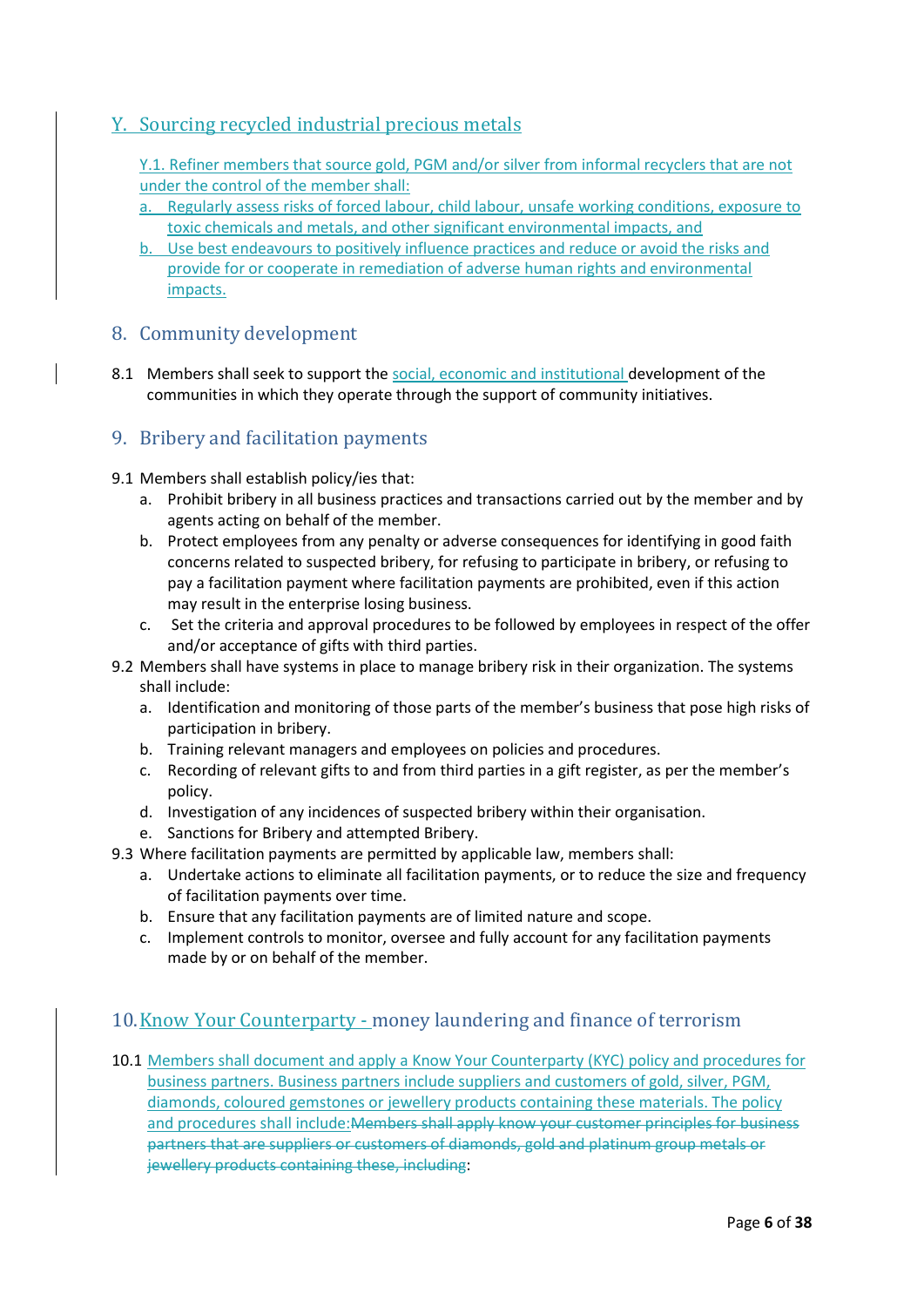- a. Establishing the identity of the counterparty by checking government issued identification.  $<sub>7</sub>$ </sub> and wWhere triggered by a risk assessment or applicable law, establish the beneficial ownership and principals of the supplier or customercounterparty.;
- b. Verifying that the counterparty and, if applicable, their beneficial owners, are not named on relevant government lists for individuals or organisations implicated in money laundering, fraud or involvement with prohibited organisations and/or those financing conflict.
- b.c. Maintaining an understanding of the nature and legitimacy of their business;
- d. Monitoring transactions for unusual or suspicious activity and reporting suspicions of money laundering or finance of terrorism to the relevant designated authority as applicable.
- c.e. Maintaining adequate records for a minimum of five years or for as long as required by national legislation, whichever is longer
- 10.2 Members shall nominate an individual to be responsible for implementing the KYC policy and procedures.
- 10.3 Members shall carry out a regular review of the KYC policy and procedures to ensure they are up to date and appropriate.
- 10.210.4 Members shall maintain records of all cash or cash-like transactions which occur above the relevant defined financial threshold under applicable law and, where required, report these to the relevant designated authority. Where no applicable law exists, members shall monitor and maintain records of all cash transactions equal to or above 15,000-10,000 euro / us dollars, where the transaction is carried out in a single operation or in several operations that appear to be linked.

# 11.Security

- 11.1 Members shall assess security risks and establish measures that protect against product theft, damage or substitution of products within the premises and during shipments. Product security measures shall prioritise the protection of employees, contractors, visitors and personnel employed by relevant business partners.
- 11.2 Members shall ensure that all security personnel respect the human rights and dignity of all people and use force only when strictly necessary and the minimum proportionate to the threat.
- 11.3 Members with mining facilities shall ensure that security personnel receive training on and operate in accordance with the Voluntary Principles on Security and Human Rights (2000). Adherence to the Voluntary Principles should be a contractual requirement for private security contractors. When there is ASM present, <sub>Ft</sub>he human rights of any artisanal and small-scale mining (ASM)ASM communities should be explicitly addressed in training of private security personnel-and other relevant staff.
- 11.4 Members whose business is to provide private security services to the jewellery supply chain shall be a signatory to the International Code of Conduct for Private Security Service Providers (ICoC).

### 12.Provenance claims

- 12.1 Members that make a provenance claim(s) shall have systems in place to ensure that the provenance claim(s) is valid and supported by evidence. The systems shall include:
	- a. Documented criteria or requirements that are compatible with the provenance claim(s);
	- b. Procedures for record keeping and verification that the criteria or requirements are met;
	- c. Controls to maintain the integrity of the materials covered by the provenance claim(s);
	- d. Training to ensure that employees who are responsible for responding to product inquiries understand the provenance claim(s) and can explain them accurately;
	- e. A complaints or grievance mechanism appropriate to the nature, scale and impact of the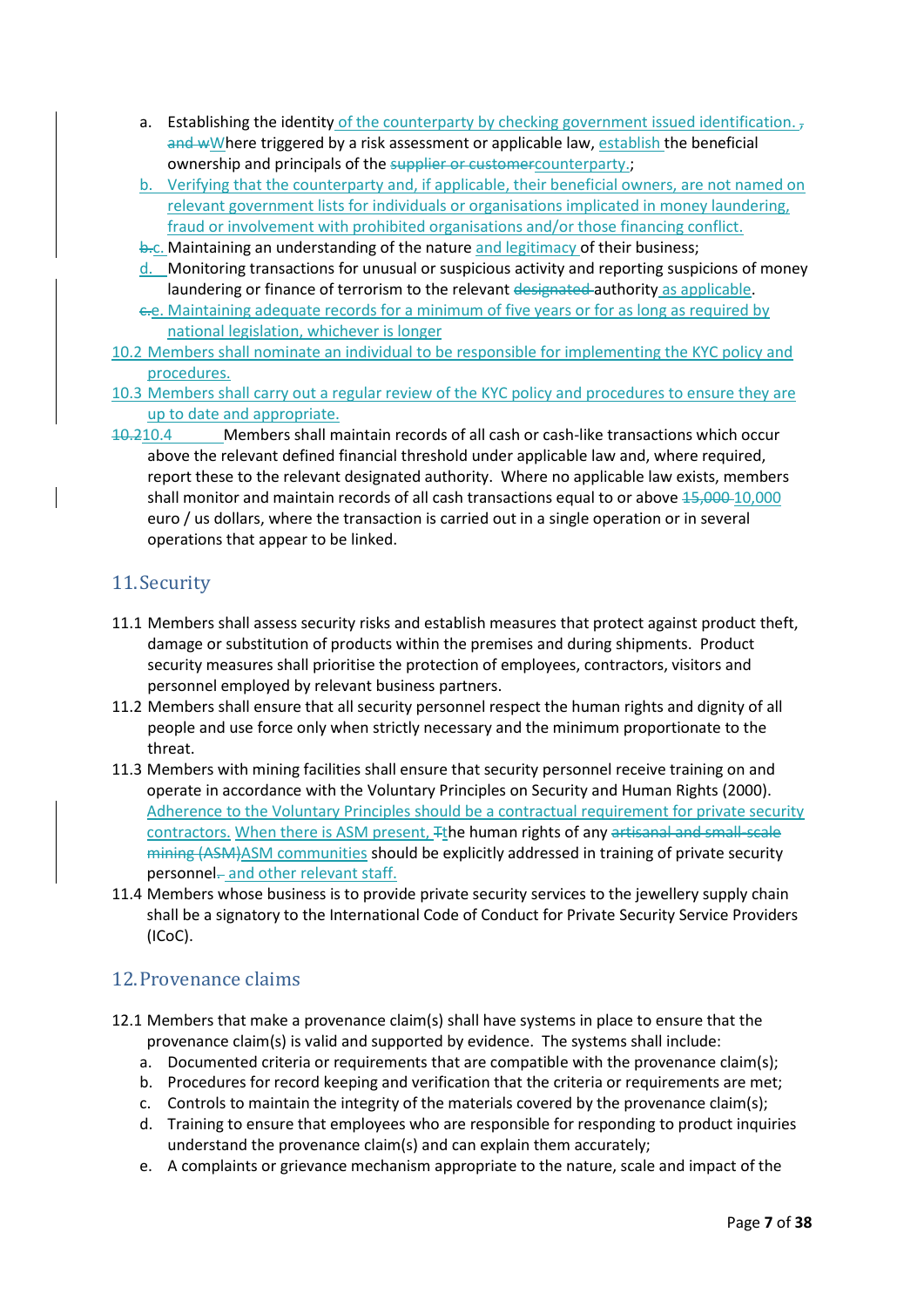business, to allow interested parties to voice concerns about the veracity of the provenance claim(s).

### **Labour rights and working conditions**

### 13.General employment terms

- 13.1 Members shall ensure that employees understand their current employment terms with regards to wages, working hours and other employment conditions are communicated to employees in writing prior to employment commencing, in a language that is understood by them.
- 13.2 Members shall not avoid fulfilling obligations to employees relating to labour and social security under applicable law through the use of labour-only contracting arrangements, false apprenticeship schemes, excessive consecutive short-term employment contracts, and/or subcontracting or home-working arrangements.
- 13.3 Members shall maintain appropriate employee records, including records of piece rate and wage payments as well as working hours, for all employees, whether on a full time, part time or seasonal basis. Members shall ensure that such data is collated in a gender-disaggregated way.

### 14.Working hours

- 14.1 Members shall comply with applicable law on working hours. The normal work week, not including overtime, shall be defined by local law but shall not exceed 48 hours.shall not exceed 48 hours unless higher limits have been set by applicable law for the sector in which the member operates
- 14.2 If overtime work is required for business needs, members shall ensure that:
	- a. Overtime work is requested by the member under a voluntary overtime system. Required overtime is permitted only where it is within the limits allowed under applicable law or collective bargaining agreements. The imposition of overtime where women or men employees are unable to leave the work premises or are in any way forced to accept it (through abuse, threats of dismissal, or other) is not allowed. Refusal to work overtime shall not be punished, retaliated against, or penalized in any way.
- b. The sum of the normal work week and overtime hours shall not exceed 60 hours in a week unless defined otherwise by applicable law or permitted under a collective bargaining agreement or unless there are exceptional circumstances (such as production peaks, accidents or emergencies). In all cases, appropriate safeguards shall be taken to protect the workers' health and safety.
- 14.3 Members shall provide all employees with at least one rest day in seven consecutive working days in accordance with ILO Convention 14. Work time exceeding this limit is permitted only under a collective bargaining agreement or applicable law that allows for work time averaging including adequate rest periods the following circumstances:
	- a. A collective bargaining agreement or applicable law that allows for work time averaging including adequate rest periods.
	- b. During peak production periods if it is rare, voluntarily performed, and compensated at the appropriate premium level established by law.
- 14.4 Members shall provide employees with all legally mandated public holidays and leave, including maternity and paternity, compassionate and paid annual leave. Where no applicable law exists, paid annual leave shall be provided in accordance with ILO Convention 132. Special leave or working time arrangements for employees with family responsibilities should apply to both men and women employees.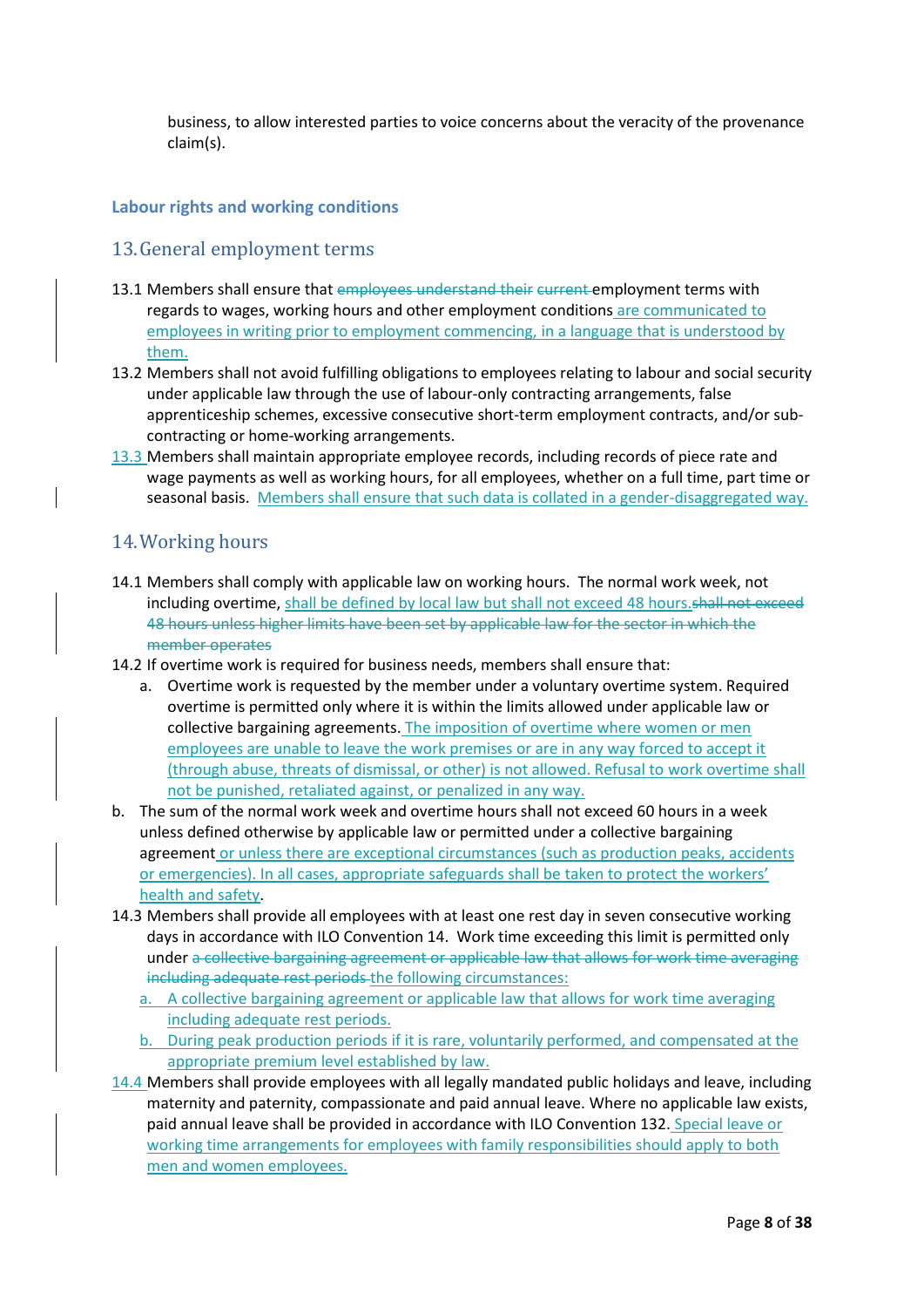14.414.5 Members shall provide all employees with a workday break in accordance with applicable law. If there is no applicable law, then members should provide employees with at least one uninterrupted work break if they work longer than 6 hours

# 15.Remuneration

- 15.1 Members shall pay all employees a wage for a normal work week, not including overtime, based on the higher of either the applicable legal minimum wage plus associated statutory benefits, or the prevailing industry standards. Wages paid on a performance-related basis shall not be less than the legal minimum wage for a normal work week. Members shall ensure that comparable wages are provided to all employees for carrying out the same work or work of equal value with processes to assess and remediate any gender wage gaps.
- 15.2 Members shall reimburse overtime work at a rate at least equal to that required by applicable law or a collective bargaining agreement, or where unregulated by either, at a premium rate at least equal to the prevailing industry standards.
- 15.3 Members shall make wage payments to employees that are:
	- a. On a regular and pre-determined basis, and not delayed or deferred;
	- b. By bank transfer or in cash or cheque form, in a manner and location convenient to the employees, and not in the form of vouchers, coupons or promissory notes;
	- $c.$  Accompanied by a wage slip which clearly details wage rates, benefits and deductions where applicable.
	- c.d. If employment agencies are used, members shall ensure that wages are effectively received by employees, including migrant, contract, contingent and temporary employees, and ensure equality of compensation and workplace standards.
- 15.4 Members shall only make deductions from wages where:
	- a. Deductions are determined and calculated following a documented due process that is clearly communicated to employees;
	- b. Employer-determined deductions do not result in an employee making less than the minimum wage;
	- c. Any deductions for disciplinary purposes are governed by a collective bargaining agreement or are otherwise permitted under applicable law.
- 15.5 Members shall not force employees to buy provisions or services from the member's own business or facilities, or where there is no alternative, be charged excessive rates for these.
- 15.6 Members that provide wage advances or loans shall ensure that the interest and repayment terms are transparent and fair, and not deceptive to the employee.
- 15.615.7 Members shall ensure that maternity and childcare benefits are provided to employees in accordance with applicable law.

### 16.Harassment, dDiscipline, and grievance procedures and non-retaliation

- 16.1 All forms of violence and harassment in the workplace are prohibited, including Members shall ensure that employees are not subjected to corporal punishment, harsh or degrading treatment, sexual or physical harassment, mental, physical, verbal or sexual abuse, retaliation, coercion or intimidation. Harassment in any form is not acceptable in workplace facilities. Members shall ensure that employees are not subjected to such practices, or threats of these towards themselves, family or colleagues.
- 16.2 Security staff, doctors, nurses, managers and other key personnel shall be regularly trained to recognize signs of gender-based violence and understand relevant laws and organisational policies.
- 16.216.3 Members shall clearly communicate the business' disciplinary process, and related standards on appropriate disciplinary procedures and employee treatment and apply these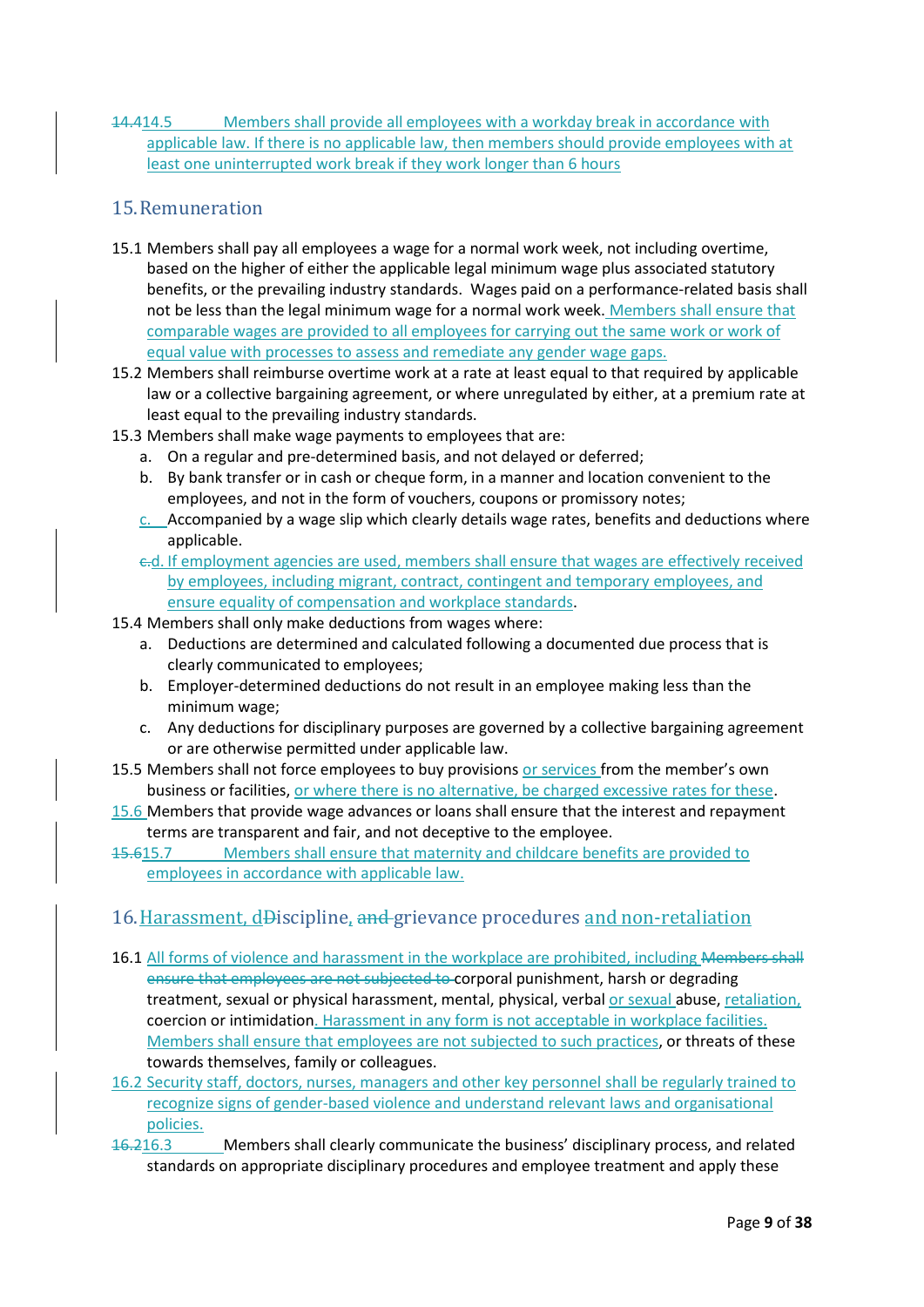equally to all management and staff.

16.316.4 Members shall have provide clear, confidential and unbiased grievance procedures and investigation processes and elearly actively communicate these to all employees.

- a. Employees acting individually or with other workers shall be free to submit a grievance without suffering any penalty or retaliation.
- b. Grievance procedures shall be designed to function effectively and reach a timely outcome.
- c. Records of employee grievances raised, investigation processes and outcomes shall be maintained.
- c.d. The grievance procedures should incorporate gender balance and sensitivity in selecting the individuals who manage and assess the grievances.
- 16.416.5 Members shall have a policy and management systems in place to avoid retaliation for individuals filing complaints or engaging with the grievance mechanism in line with COP 2 (policy and implementation).

### 17.Child Labour

- 17.1 Members shall not engage in or support child labour, as defined in ILO Convention 138 and Recommendation 146, which sets the following minimum ages for work:
	- a. A basic minimum working age of 15 years, to enable children to complete compulsory schooling.
	- b. Members operating in developing countries where compulsory schooling ends earlier than 15 years, may initially permit a minimum working age of 14 subject to applicable law, but should achieve a minimum working age of 15 in facilities by the end of the member's first certification period.
- 17.2 Members shall not engage in or support worst forms of child labour, as defined in ILO Convention 182 and Recommendation 190, which includes:
	- a. Hazardous Child Labour, which by its nature or circumstances is likely to jeopardise the health, safety or morals of persons younger than 18 years. Where allowed by applicable law and supported by assessment of risks and implementation of controls under COP 21.3 health and safety, a minimum age of 16 is permitted on condition that the health, safety and morals of the children concerned are fully protected, and that the children have received adequate specific instruction or vocational training in the relevant branch of activity.
	- b. All forms of child slavery and practices similar to slavery, including debt bondage, the trafficking of children, forced child labour and the use of children in armed conflict.
- 17.3 Notwithstanding 17.1, where child labour is found at a facility, members shall develop documented child labour remediation processes that include steps for the continued welfare of the child and consider the financial situation of the child's family. Remediation shall include:
	- a. Immediately withdrawing any children engaged in child labour.
	- b. For a child not still subject to compulsory education laws or attending school, finding alternative income generation and/or vocational training opportunities which can include decent and permissible employment.
	- c. For a child still subject to compulsory education laws or attending school, offering adequate support to enable the child to attend and remain in school until the completion of compulsory education.
	- d. A systemic review of the member's approach to avoiding child labour, to identify root causes of non-conformances and implement controls to avoid any recurrence.

### 18.Forced labour

18.1 Members shall not use forced labour as defined in ILO Convention 29, including bonded, indentured or involuntary prison labour.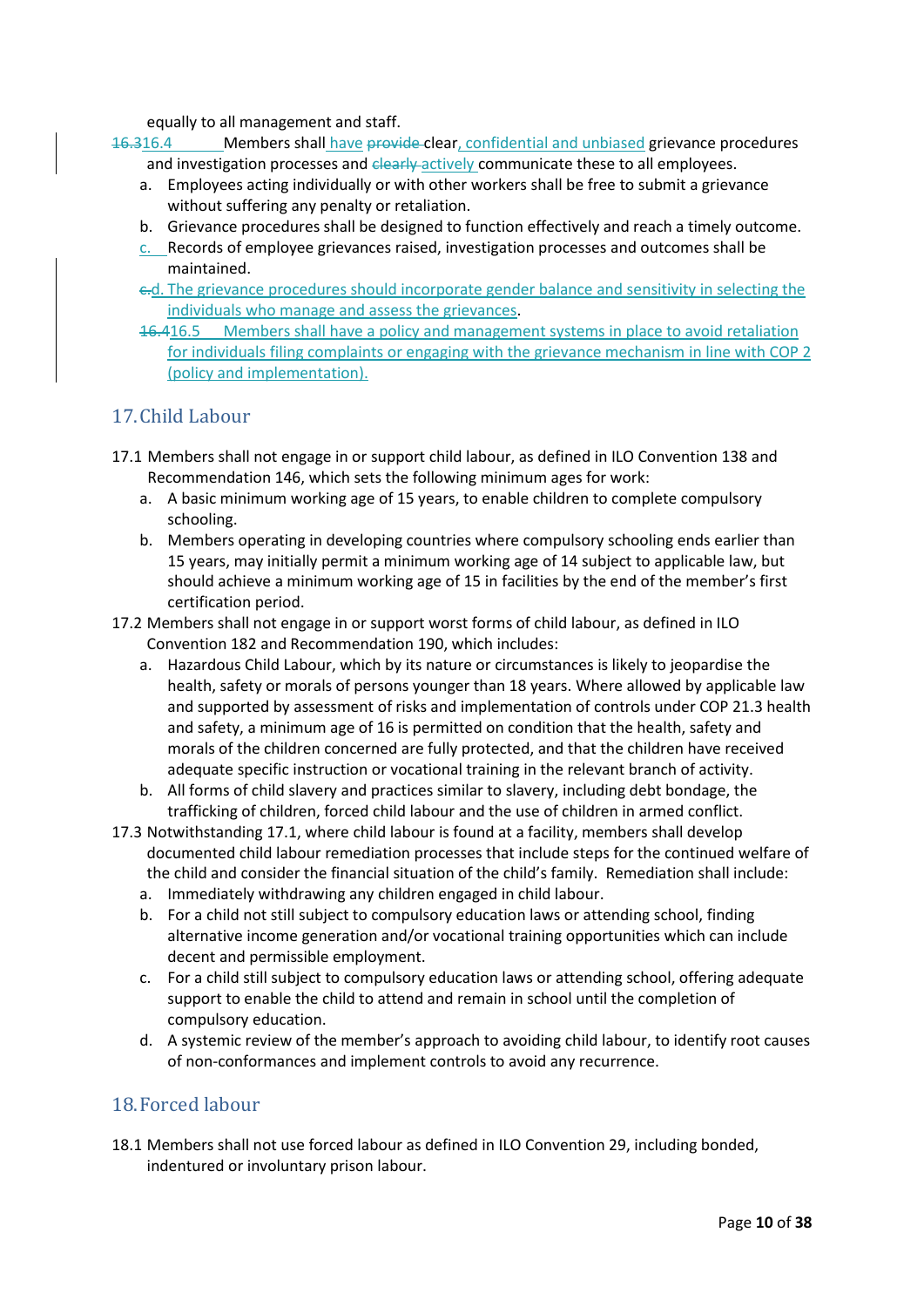#### 18.2 Members shall not create a situation whereby the worker feels compelled to work on a nonvoluntary basis nor:

- a. Unreasonably restrict the freedom of movement of employees in the workplace nor in onsite housing.
- b. Retain original copies of employee personal documentation, such as identity papers.
- c. Require any form of deposit, recruitment fee, or equipment advance from employees either directly or through recruitment agencies.
- d. Prevent employees from terminating their employment after reasonable notice or as established by applicable law.
- 18.3 Members, and any entity supplying labour to a member, shall not engage in or support human trafficking. Members shall monitor relationships with recruitment agencies for risks of human trafficking and if risks are identified, shall attempt to remedy the situation or move away from using that provider.

### 19.Freedom of association and collective bargaining

- 19.1 Members shall respect the right of employees to associate freely in workers organisations of their choice, without interference or negative consequences to them from the member. Members shall ensure that employees seeking to form or join an organization of their own choosing are not subject to any form of harassment as outlined in 16.1.
- 19.2 Members shall respect the right of employees to collective bargaining, and shall adhere to collective bargaining agreements, where such agreements exist. Members shall, subject to applicable law, participate in any collective bargaining processes in good faith.
- 19.3 Where applicable law restricts the right to freedom of association and collective bargaining, members shall not obstruct alternative means of association for employees that are permitted under applicable law.

#### 20.Non-discrimination

20.1 Members shall not practice or condone any form of discrimination in the workplace in terms of hiring, continued employment, remuneration, overtime, access to training, professional development, promotion, termination or retirement based on race, colour, ethnicity, caste, national origin, religion, disability or genetic information, gender, sexual orientation, union membership, political affiliation, marital status, parental or pregnancy status, physical appearance, HIV status, or age, or any other applicable prohibited basis, such that all individuals who are "fit for work" are accorded equal opportunities and are not discriminated against on the basis of factors unrelated to their ability to perform their job.

#### **Health, safety and environment**

#### 21.Health & safety

- 21.1 Members shall ensure that safe and healthy working conditions are provided for all employees and on-site contractors in accordance with applicable law and other relevant industry standards.
- 21.2 Members shall provide and maintain workplaces, and on-site housing where provided, that have:
	- a. safe and accessible potable drinking water;
	- b. Sanitary facilities for food consumption and storage;
	- c. Clean and hygienic washing and toilet facilities commensurate with the number and gender of staff employed;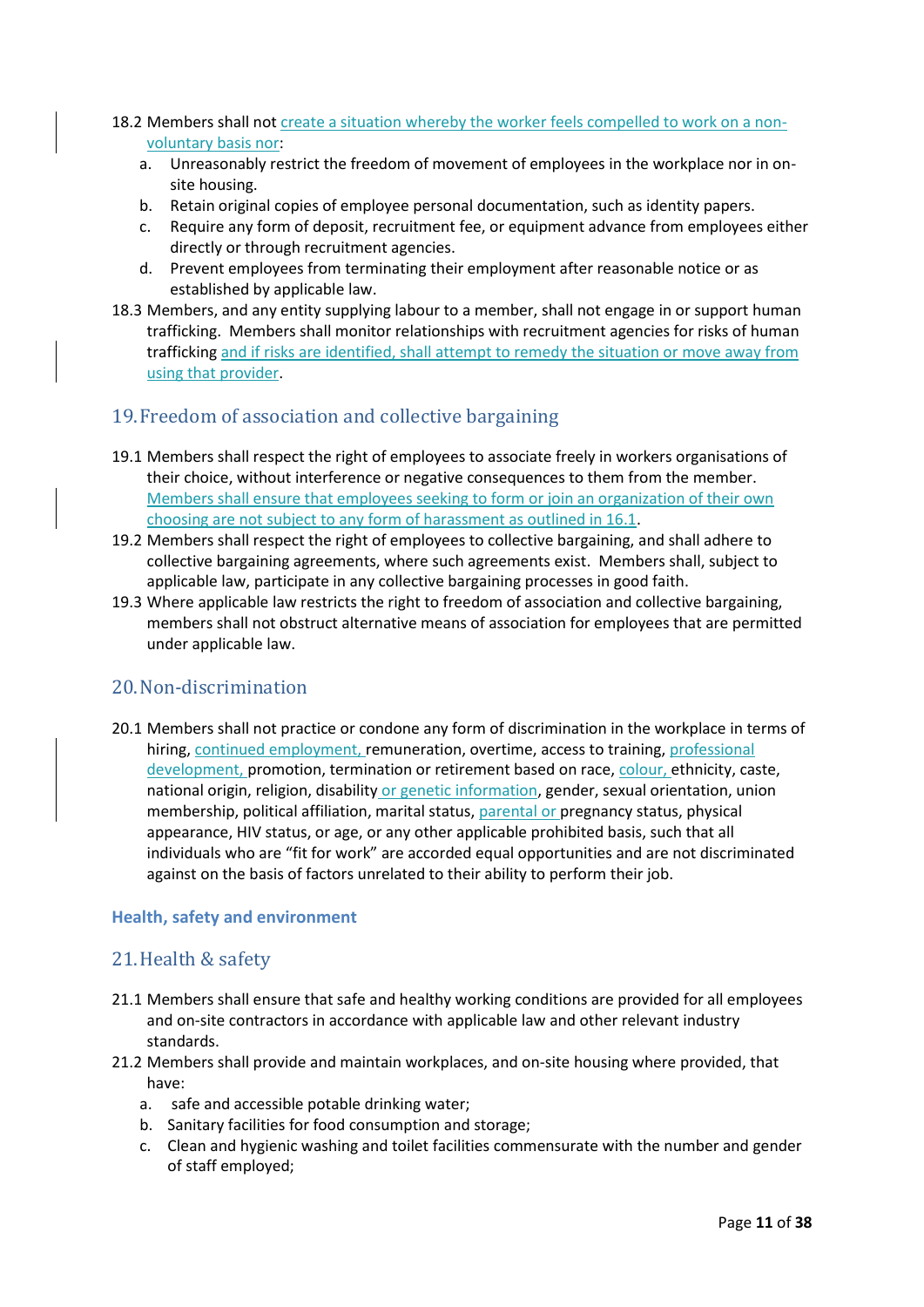- d. Fire safety equipment and alarms;
- e. Clearly marked, unlocked and unblocked emergency exits and escape routes;
- f. Access to adequate power supply and emergency lighting.
- g. Childcare and breastfeeding facilities in accordance with applicable law.

f.h. Suitable conditions for pregnant or nursing women, or working arrangements are made to avoid unsuitable workplaces

- 21.3 Members shall assess the risks of workplace hazards and implement controls to minimise the risks of accidents and injury to employees and on-site contractors. The risk assessment shall consider hazards associated with the member's activities and products which shall include, where relevant: use of machinery and mobile equipment; storage and handling of chemicals including cleaning materials; exposure to excessive fumes, airborne particles, noise and temperature levels, and/or inadequate lighting and ventilation; repetitive strain activities; considerations for any workers under 18 years of age and expectant mothers; and general hygiene and housekeeping issues.
- 21.4 Members shall provide employees and on-site contractors with a mechanism, such as a joint health and safety committee, by which they can raise and discuss health and safety issues with management.
- 21.5 Members shall provide training and information about health and safety to employees and onsite contractors in an understandable form and in an appropriate language they can understand. This will include:
	- a. Specific role-related health and safety hazards and controls;
	- b. Appropriate action to take in the event of an accident or emergency;
	- c. Appropriate training in fire safety and emergency procedures;
	- d. First-aid training to designated employee representatives;
	- e. Employee and contractor awareness that they have the right and responsibility to stop work or refuse to work in situations that have uncontrolled hazards, and to immediately bring these situations to the attention of those at imminent risk and to management.
- 21.6 Members shall ensure that appropriate personal protective equipment (PPE) is provided free of charge and verify that it is current, worn and used correctly.
- 21.7 Members shall provide access to adequate on-site health and medical facilities, including clearly marked first-aid provisions and trained first-aid personnel, and have appropriate procedures in place for transportation to local medical facilities in the case of a medical emergency.
- 21.8 Members shall establish emergency procedures and evacuation plans for all reasonably foreseeable emergencies, which are accessible or clearly displayed, regularly tested (including evacuation drills), and periodically updated.
- 21.9 Members shall investigate health and safety incidents and feed the results into reviews of the controls of related hazards to identify opportunities for improvement.
- 21.10 Members who are engaged in the cutting and polishing of diamonds and/or coloured gemstones shall use cobalt-free diamond-impregnated scaifes.

### 22.Environmental management

- 22.1 Members shall identify environmental risks, significant environmental impacts, and opportunities for improving environmental performance by using a systematic process appropriate to their activities. This should be through the implementation of an environmental policy, as the first step to developing a management system designed to achieve continual improvement in environmental performance.
- 22.2 Members shall implement and regularly review controls to minimise and mitigate identified environmental risks and significant environmental impacts, to manage residual impacts and to improve environmental performance.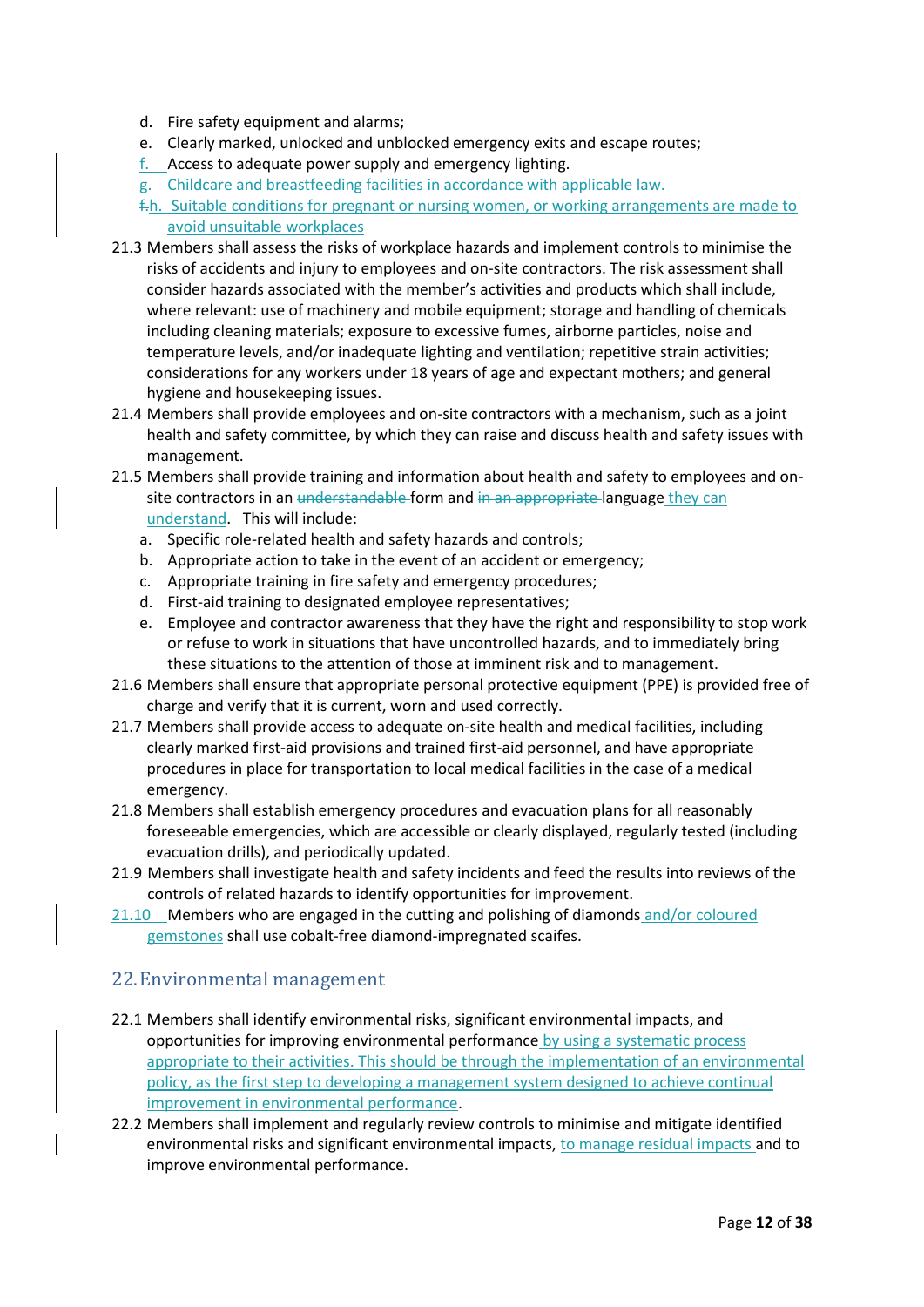22.3 Members shall provide training and information about environmental risks and controls to relevant employees and on-site contractors (or on-site sub-contractors) in an understandable form and in an appropriate language.

# 23.Hazardous substances

- 23.1 Members shall maintain an inventory of hazardous substances at facilities. Safety data sheets (or equivalent) shall be accessible where all hazardous substances are in use and their associated risks shall be clearly communicated to all employees and contractors who work with them.
- 23.2 Members shall not manufacture, trade, and/or use chemicals and hazardous substances subject to international bans due to their high toxicity to living organisms, environmental persistence, or potential for bioaccumulation, irreversible ecological impacts, or depletion of the ozone layer. Any hazardous substances subject to international phase-outs shall not be manufactured or traded and their use shall be phased-out in accordance with the regulation.
- 23.3 Members shall employ alternatives to other hazardous substances used in business processes wherever technically and economically viable.

# 24.Wastes and emissions

- 24.1 Members shall identify significant wastes and emissions to air, water and land generated in their business processes.
- 24.2 Members shall responsibly manage the identified wastes and emissions by:
	- a. Taking into account environmental impact considerations alongside cost considerations;
	- Quantifying wastes and emissions as a basis for their management;
	- b.c. Applying the principles of reduce, recover, re-use and recycle to reduce environmental impact where applicable, including reducing greenhouse gas emissions and increasing energy efficiency;
	- $-d$ . Discharging or disposing wastes and emissions in compliance with applicable law, or where applicable law does not exist, by adopting prevailing international standards;
	- d.e.Monitoring waste and emission trends to drive improvement in environmental performance.

# 25.Use of natural resources

- 25.1 Members shall monitor energy and water usage in their business operations and put in place energy and water efficiency initiatives.
- 25.2 Members in the mining sector shall
	- a. Apply strong and transparent water governance, including policies, procedures, clear allocation of responsibilities and public reporting.
	- b. Manage water at facilities effectively using a water balance and considering cumulative impacts.
	- c. Collaborate to achieve responsible and sustainable water use at a water catchment level.
- 25.3 Members shall identify other significant natural resources used in their business processes and seek to ensure their efficient use.
- 25.125.4 Members shall work towards using cleaner energy in alignment with national targets or legislation.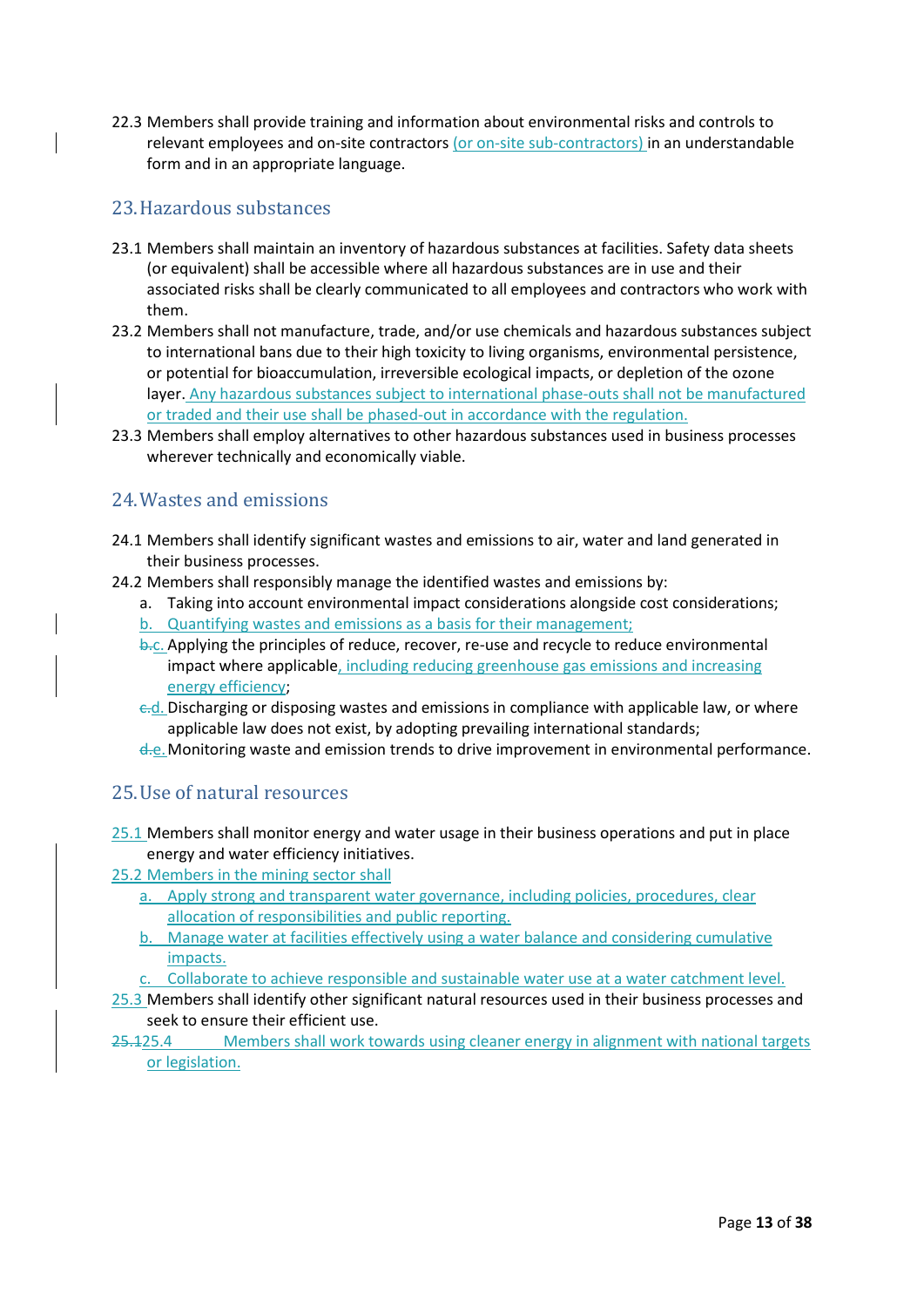### **Diamond, gold and platinum group metal products**

### 26.Product disclosure

- 26.1 Members shall not make any untruthful, misleading or deceptive representation, or make any material omission in the selling, advertising or marketing of any gold, silver and PGM materials or jewellery products, treated diamond or coloured gemstone, synthetic or simulant diamond, and synthetic (or artificial), treated, reconstructed, composite, or simulant (or imitation) coloured gemstone, and/or any gold, and/or any platinum group metals jewellery products.
- 26.2 Information on the physical characteristics of diamonds, synthetics or simulants, gold and/or platinum group metals the materials listed in 26.1 shall be disclosed in compliance with applicable law. Unless a conflict with applicable law exists, members shall apply the following requirements to support relevant disclosure about physical characteristics.
	- a. Gold, silver and PGM: The fineness of gold, silver or PGM shall be accurately disclosed. The description of fineness or content shall be equally conspicuous as the word "gold", "silver" or the platinum group metal, or abbreviation, and any quality marks used shall be applied in accordance with applicable law or industry standards.
	- b. Plating: The use of gold, silver and PGM as a plating material shall be accurately disclosed. The description of the plating and fineness or content of material used shall be equally conspicuous as the word "'gold" or "silver" or the platinum group metal, or abbreviation.
	- b<sub>r</sub>c. Treatmentsed diamonds: treated diamonds or treated or heated coloured gemstones shall be disclosed as either "treated" or with specific reference to the particular treatment. The description shall be equally conspicuous as the word(s) "diamond" or the name of the material/coloured gemstone. Any special care requirements that the treatment creates shall be disclosed.
	- c.d. Synthetics diamonds: Wholly or partially synthetic diamonds or coloured gemstones (also called artificial coloured gemstones) shall be disclosed as "laboratory created", "laboratory grown", and/or "synthetic" and the description shall be equally conspicuous as the word "diamond" or the name of the material/coloured gemstone. This applies to reconstructed and composite coloured gemstones.
	- d.e.Simulants: simulants that imitate the appearance of diamonds or coloured gemstones (also called imitation coloured gemstones) shall be disclosed as the mineral or compound that it is.
	- e.f. Diamond qQuality –polished diamonds and coloured gemstones: When describing the weight, colour, clarity or cut of diamonds, coloured gemstones and synthetics, this shall be in accordance with the recognised guidelines appropriate to the particular jurisdiction.
	- Place of origin for coloured gemstones: When describing the place of origin of a stone, information on how this was determined shall be disclosed. The place of origin shall only be used when it denotes an area where gemstones have been mined.
	- h. Product health and safety information: any relevant health and safety information about the materials listed in 26.1 in diamond, synthetic, gold and/or platinum group metals jewellery products sold by members to end consumers shall be disclosed.
- 26.3 Members are required to take substantive and documented action to avoid the purchase and sale of undisclosed synthetic diamonds. As such, members sourcing diamonds shall apply the following:
	- a. Obtain a written warranty from their suppliers to confirm that the parcels supplied to them do not contain undisclosed synthetic diamonds.
	- b. Have effective policies, procedures, training, and monitoring systems in place to avoid the possibility of undisclosed synthetic diamonds being switched for natural diamonds at their facilities.
	- c. Employ a documented due diligence process to identify and mitigate risks related to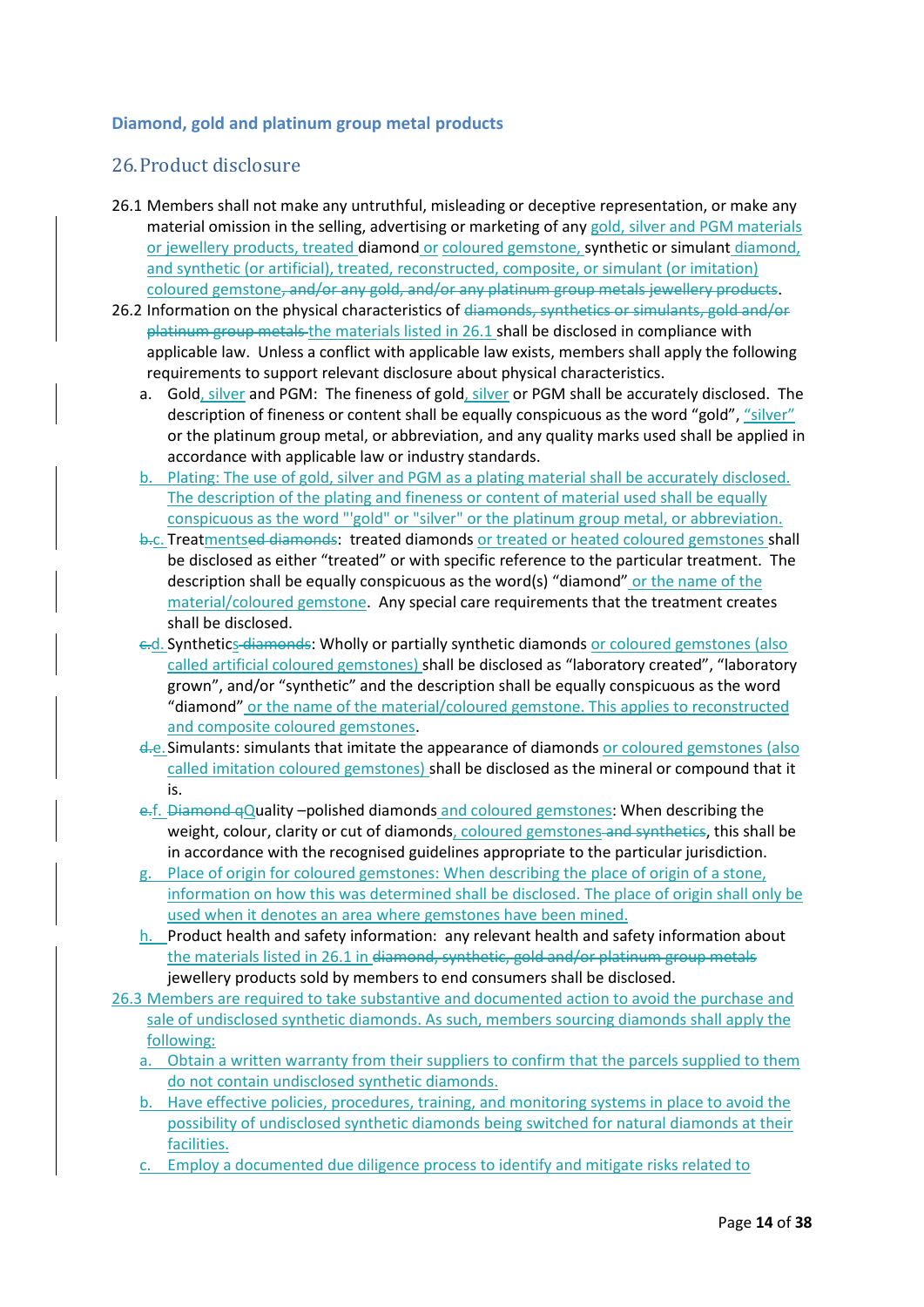undisclosed synthetic diamonds entering their supply chain. Possible contamination points will be classified as low, medium or high risk.

- d. Carry out testing of polished diamonds using a defined, credible and transparent protocol that is appropriate to the size and type of company. This can be an existing industry accepted protocol, or one that is defined by the member. The protocol must:
	- o Incorporate a random sampling approach to testing of diamonds classified as high risk, using a significant sample size.
	- o Include testing which can be in-house, using relevant and effective detection equipment, or outsourced to a qualified gemmological laboratory.
	- o Include, at a minimum, testing prior to the sale of diamond parcels.
	- o The testing protocol must be disclosed to buyers.
- 27.Kimberley Process Certification Scheme and World Diamond Council System of Warranties
- 27.1 Members shall not knowingly buy or sell conflict diamonds or assist others to do so.
- 27.2 Members, where involved with the international trade of rough diamonds, shall apply the rough diamond export and import verification system and controls as laid out by the Kimberley Process Certification Scheme and relevant national legislation.
- 27.3 Members, where involved in buying and selling diamonds, whether rough, polished or set in jewellery, shall adopt the World Diamond Council System of Warranties and have systems to ensure that all associated invoices contain the following affirmative statement, or equivalent wording which provides the same warranty:

*"The diamonds herein invoiced have been purchased from legitimate sources not involved in the funding of conflict and in conformance with United Nations resolutions. The seller hereby guarantees that these diamonds are conflict free, based on personal knowledge and/or written guarantees provided by the supplier of these diamonds."* 

- 27.4 Members shall keep records of all Kimberley Process certificates and System of Warranties invoices received and issued, and have them audited and reconciled on an annual basis either as part of an RJC audit, or by an RJC accredited auditor during the certification period, or by a separate independent auditor, as suits the circumstances of the business. if asked for by a duly authorised government agency, these records must be able to prove compliance with the Kimberley Process.
- 27.5 Members shall maintain awareness of and comply with applicable international and national sanctions that prohibit transactions involving diamonds with targeted individuals, entities or organisations.
- 27.6 Members shall inform all employees that buy or sell diamonds about government restrictions on the trade in diamonds, conflict diamonds, the Kimberley Process Certification Scheme and the World Diamond Council System of Warranties.

# 28.Grading, analysis and appraisal

- 28.1 Members that generate independent diamond grading and/or coloured gemstone analysis reports shall identify whether detection of synthetics and/or any treatments are part of the assessment.
- 28.2 Members that generate place of origin reports for coloured gemstones shall have systems in place to ensure the consistency of the determination of origin. They shall also carry out detection of treatments and synthetics as part of the determination.
- 28.228.3 Members that generate independent appraisal reports for end consumers shall include the name of the consumer to whom the report is given and a statement of the purpose of the appraisal.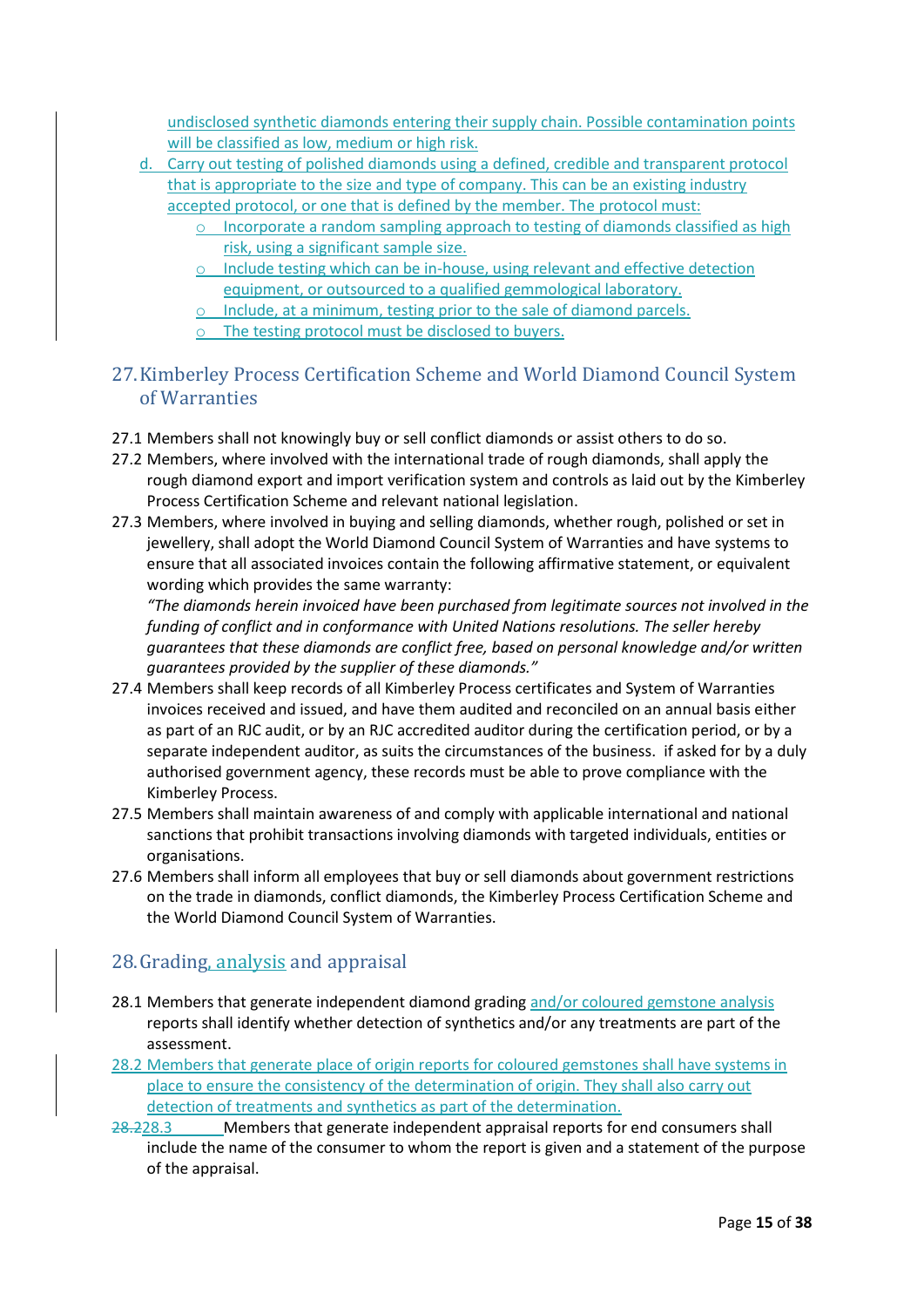- 28.328.4 Members that offer to end consumers diamond grading reports, coloured gemstone analysis and/or place of origin reports, or appraisal reports to end consumers that might reasonably be construed to be independent shall disclose any relevant vested interests in the sale of the jewellery product-held by the grader, analyst or appraiser in the sale of the jewellery product.
- 28.428.5 Members shall not use price-inflated independent appraisal reports as a strategy to mislead end consumers about the attractiveness of the selling price of diamonds, synthetics, coloured gemstones, gold, silver, and/or PGM jewellery products.

#### **Responsible mining**

# 29.Extractive Industries Transparency Initiative

29.1 Members in the mining Sector shall commit to and support implementation of the Extractive Industries Transparency Initiative (EITI).

# 30.Community Engagement

- 30.1 Members in the mining sector shall have systems in place for early and ongoing engagement with affected communities and other relevant stakeholders that:
	- a. Apply appropriate skills and resources;
	- b. Apply throughout the project's lifecycle, from exploration activities and feasibility studies to<sub>7</sub> construction prior to commencement of mining, during mine operations, through to closure and post-closure monitoring;
	- c. Identify affected communities and other the full diversity of relevant stakeholders including vulnerable groups, in relation to project risks, impacts, and phase of development . and ensure that they are effectively and meaningfully represented throughout the project lifecycle;
	- d. Establish effective communication measures to disseminate relevant project information and receive feedback in an inclusive, equitable, culturally appropriate and rights-compatible manner;
	- e. Through informed consultation, consider the interests and development aspirations of affected communities in major key mining decisions in the project's lifecycle, and seeks broad community support for proposals.
	- e.f. Ensure that community engagement is integral to environmental, social and human rights impacts assessment processes and management planning (in alignment with COP 6 and 32).
- 30.2 Members in the mining sector shall ensure that affected communities have access to rightscompatible complaints and grievance mechanisms at the operational level for raising and resolving disputes, and communicate their availability to the affected communities. The grievance mechanism shall be easily accessible, easily understood and transparent. Grievances shall be addressed within clear timelines, and r-Records maintained of grievances raised, investigation processes and outcomes shall be maintained.

### 31.Indigenous peoples and free prior informed consent

- 31.1 Members in the mining sector that are active in regions where indigenous peoples are present shall respect the rights of indigenous peoples as articulated and defined in applicable provincial, national and international laws and their social, cultural, environmental and economic interests, including their connection with lands and waters.
- 31.21.1 Members in the mining sector shall seek to obtain broad-based support of affected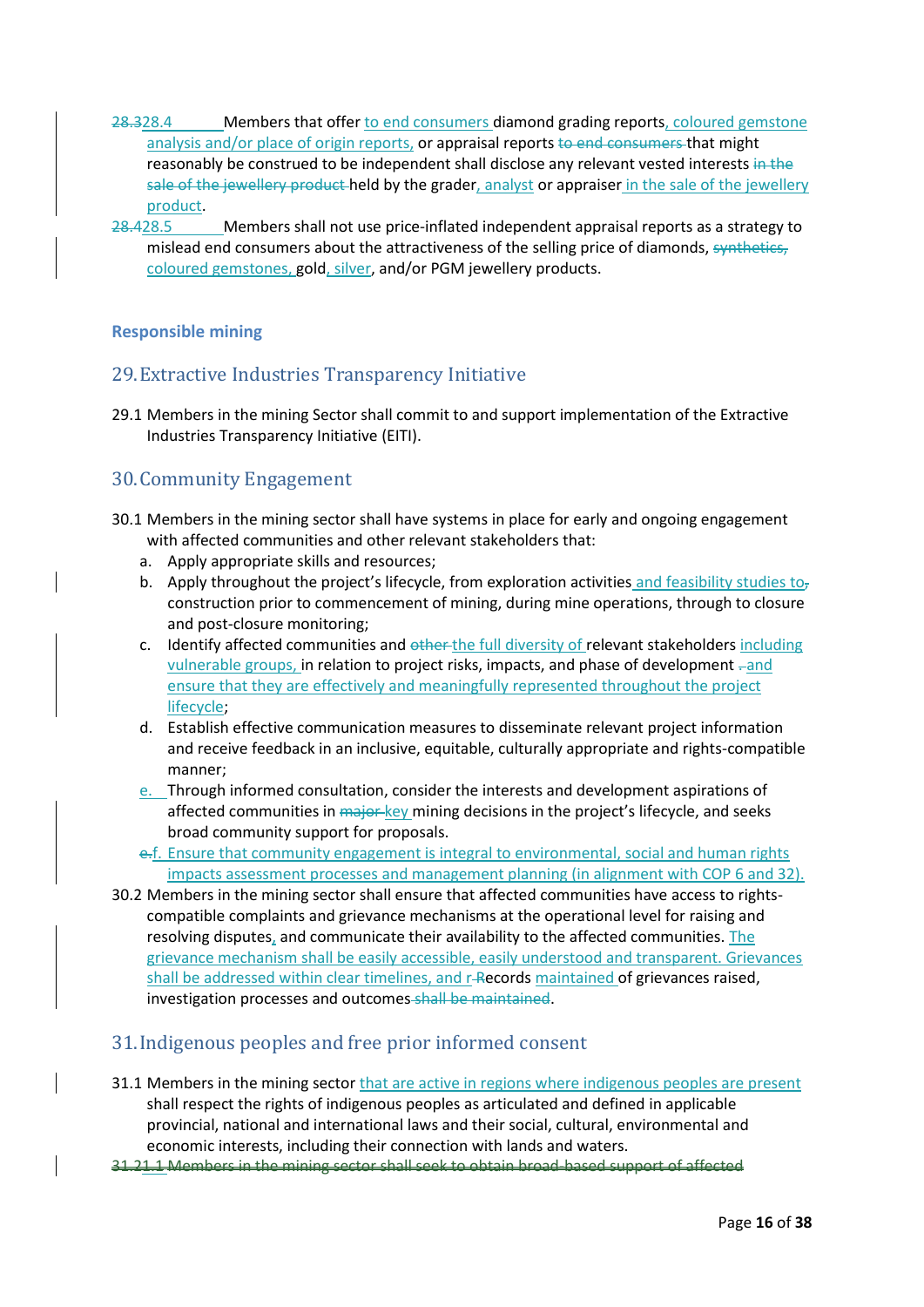indigenous peoples and to have this support formally documented, including partnerships and/or programs to provide benefits and mitigate impacts.

- 31.2 Members in the mining sector shall, as described in International Finance Corporation (IFC) Performance Standard 7:
	- a. Work to obtain the free, prior and informed consent of affected indigenous peoples, during the planning and approval stages, through a process that strives to be consistent with their traditional decision-making processes while respecting internationally recognized human rights and based on good faith negotiation; and
	- b. Document the mutually accepted process between the member and the affected indigenous peoples, and relevant government authorities, and the evidence of agreement between the parties as the outcome of the negotiations.

This provision applies fFor new mining facilities, or significant for changes to existing facilities that are likely to have significant adverse impacts on indigenous peoples including, but not limited to, those, that are associated with any of the circumstances identified below:

- Impacts on lands and natural resources subject to traditional ownership or under customary use;
- Relocation of indigenous peoples from lands and natural resources subject to traditional ownership or under customary use;
- Significant impacts on critical cultural heritage that is essential to the identity and/or cultural, ceremonial, or spiritual aspects of indigenous peoples lives; or
- Use of cultural heritage, including knowledge, innovations or practices of indigenous peoples for commercial purposes;
- 31.3 Members in the mining sector shall seek to obtain broad-based support of affected indigenous peoples and to have this support formally documented, including partnerships and/or programs to provide benefits and mitigate impacts.

Members in the mining sector shall, as described in International Finance Corporation (IFC) Performance Standard 7:

- a. Work to obtain the free, prior and informed consent of affected indigenous peoples, during the planning and approval stages, through a process that strives to be consistent with their traditional decision-making processes while respecting internationally recognized human rights and based on good faith negotiation; and
- b.a.Document the mutually accepted process between the member and the affected indigenous peoples, and relevant government authorities, and the evidence of agreement between the parties as the outcome of the negotiations.

### 32.Impact assessment

- 32.1 Members in the mining sector shall complete an environmental, and social and human rights impact assessment, and associated environmental and social management plans, during the planning and approval of new mining facilities or significant changes to existing facilities.
- 32.2 Impact assessments shall be comprehensive, appropriate to the nature and scale of the project, and collectively cover assessment of:
	- Baseline conditions,
	- Design options, where applicable, that mitigate negative impacts*,* and
	- Environmental, and social and human rights impacts, including impacts related to human rights, labour and employment, gender, health and conflict.
- 32.3 Impact assessments shall involve engagement with affected communities and stakeholders and appropriate subject matter experts.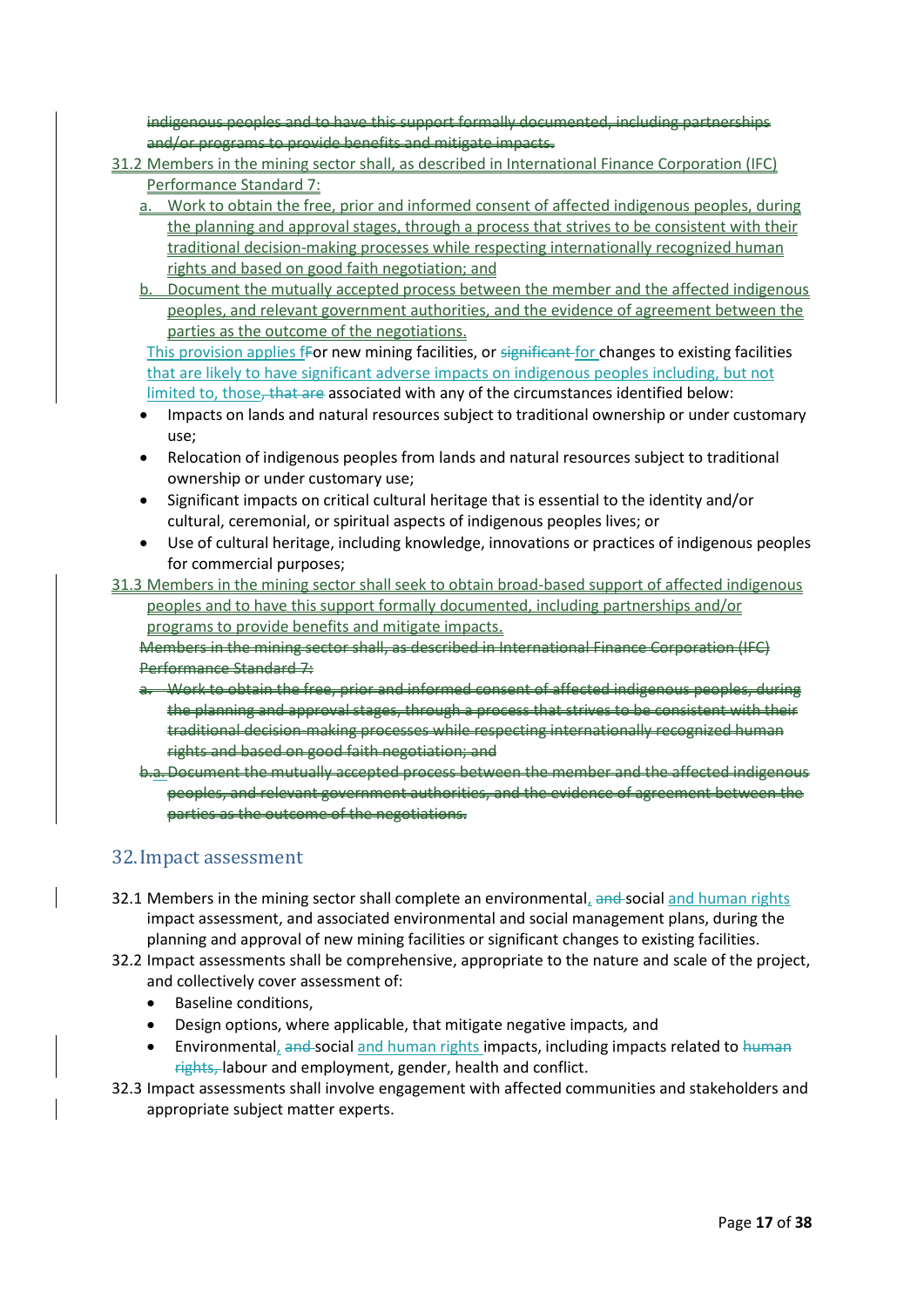# 33.Artisanal and small-scale mining and large-scale mining

- 33.1 Members in the mining sector shall, where artisanal and small-scale mining (ASM) not under the control of the member occurs within their areas of operation:
	- a. Engage directly with the ASM as part of the member's community engagement approaches (30) and social and environmental impact assessments (32);
	- b. Participate in initiatives, including multi-stakeholder initiatives, that enable the professionalisation and formalisation of the ASM, as appropriate to the situation.

### 34.Resettlement

34.1 Members in the mining sector shall avoid involuntary resettlement. Where resettlement is unavoidable, it shall be minimised and appropriate measures to mitigate adverse impacts shall be carefully planned and implemented, consistent with International Finance Corporation (IFC) Performance Standard 5.

#### 35.Emergency response

35.1 Members in the mining sector shall develop and maintain emergency response plans in collaboration with potentially affected communities, workers and their representatives, and relevant agencies, pursuant to guidance provided by UNEP on Awareness and Preparedness for Emergencies at the Local Level (APELL) for Mining. This should be developed in conjunction with COP 21.2 (health and safety in workplaces and on-site housing) and should consider emergencies arising within the facility that have the potential to impact areas offsite.

### 36.Biodiversity

- 36.1 Members in the mining sector shall not explore or mine in World Heritage Sites and shall ensure that their activities do not negatively impact directly on adjacent World Heritage Sites.
- 36.2 Members in the mining sector shall respect legally designated protected areas by ensuring that:
	- a. Members have a process to identify nearby legally designated protected areas.
	- b. Members comply with any regulations, covenants or commitments attributed to these areas.
	- c. Decisions to proceed with exploration, development, operation and closure activities take into account the presence of, and impact on, legally designated protected areas.
- 36.3 Members in the mining sector shall identify Key Biodiversity Areas affected by their operations, and in those areas apply the principle of no net loss and:
	- a. Use the mitigation hierarchy to avoid, minimise, rehabilitate or offset impacts on biodiversity and ecosystem services;
	- b. Implement action plans to deliver measurable biodiversity benefits that are at least commensurate with the level of adverse impacts and ideally provide net positive impactgain;
	- c. In areas of critical habitat, ensure there are no measurable adverse impacts (net loss) on the criteria for which the habitat was designated or on the ecological processes supporting those criteria and provide net gain for critical habitat qualifying features.
- 36.4 Members in the mining sector shall implement controls to ensure that their operations will not lead to the significant decline of a species listed by the IUCN as threatened with extinction or create adverse impacts on habitat critical to supporting their survival.
- 36.5 Members in the mining sector shall not <del>, when carrying</del> out exploration or mining activities, including tailings disposal, in deep sea areas, shall ensure that until they there is have sufficient scientific knowledge of potential impacts of their activities, and that controls can be implemented to mitigate adverse impacts.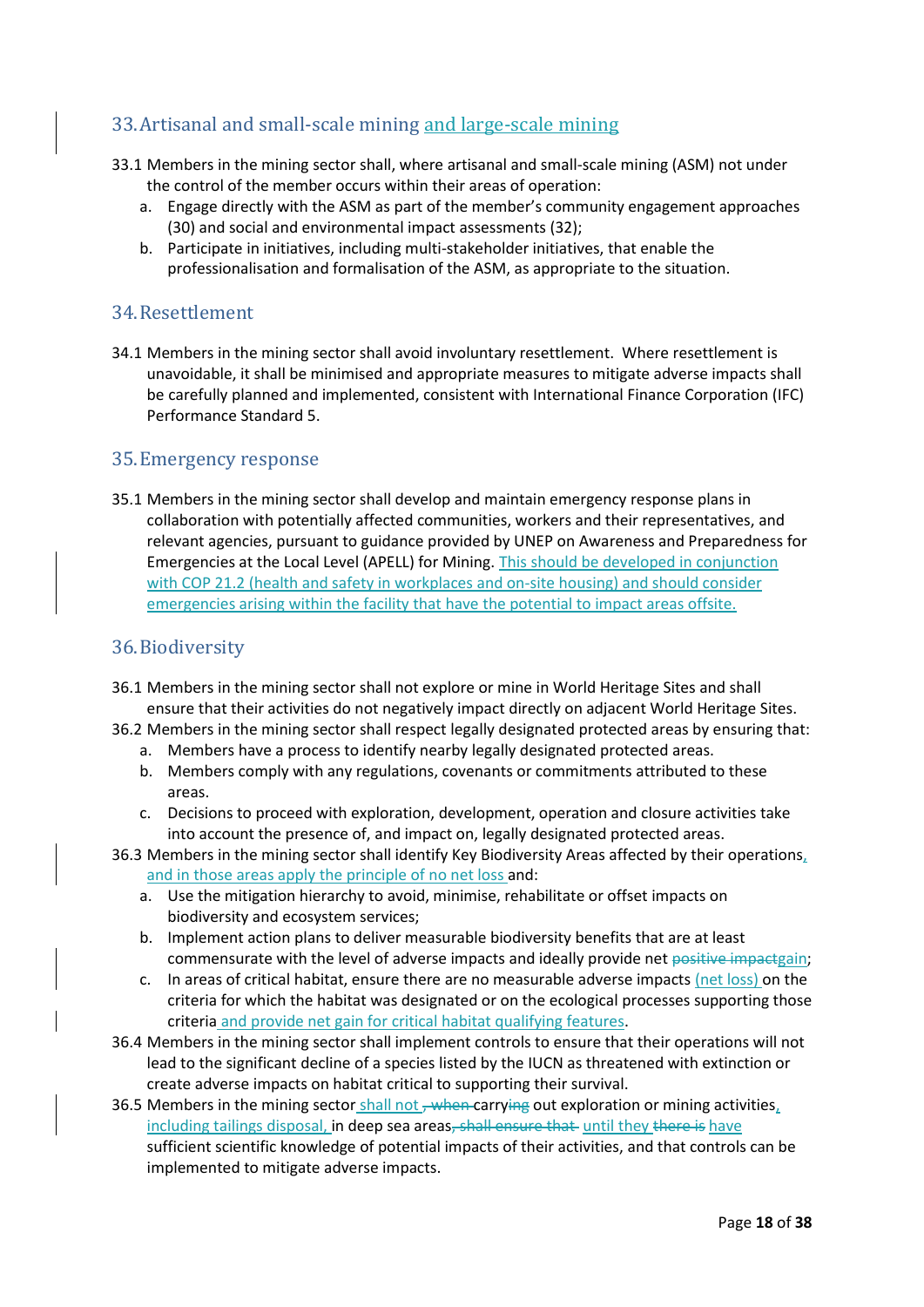# 37.Tailings and waste rock

- 37.1 Members in the mining sector shall carry out physical and geochemical characterisations of mine tailings and waste rock.
- 37.2 Members in the mining sector shall design, construct, maintain, monitor and close all tailings and waste rock facilities and supporting infrastructure to:
	- a. Ensure structural stability and, where applicable, controlled discharge;
	- b. Protect the surrounding environment and local communities from potential impacts of acidification, metal leaching, loss of containment or contamination, including contamination of groundwater during the mine's operation and post-closure;
	- c. Implement appropriate mitigation or treatment if impacts are identified.
- 37.3 Members in the mining sector shall not use riverine disposal of tailings or waste rock.
- 37.4 Members in the mining sector shall not use marine or lake disposal of tailings and waste rock from land-based mining facilities, unless:
	- a. A thorough environmental and social analysis of alternatives, using scientifically valid data, was conducted that showed that marine or lake tailings disposal creates less environmental and social impact and risk than a land-based tailings facility, and
	- b. It can be scientifically demonstrated that a significant adverse effect on coastal or marine species and habitats does not result, and
	- c. There is long-term impact monitoring, including for cumulative impacts, and provision made for a mitigation plan.

### 38.Cyanide

38.1 Members in the mining sector using cyanide in the recovery of gold and silver shall ensure applicable sites are certified to the International Cyanide Management Code.

#### 39.Mercury

- 39.1 Members in the mining sector where mercury is contained in saleable products, by-products or emissions shall adopt responsible management practices that are at minimum in accordance with applicable law to control and, where feasible, reduce mercury emissions using best available techniques or best environmental practices that take into account technical and economic considerations.
- 39.2 Members in the mining sector using mercury in artisanal and small-scale mining and processing activities shall take steps to control, reduce, and where feasible eliminate, the use of mercury and mercury compounds in, and the emissions and releases to the environment of mercury from, such mining and processing. Members shall not practice whole ore amalgamation, open burning of amalgam or processed amalgam, and burning of amalgam in residential areas; and cyanide leaching in sediment, ore or tailings to which mercury has been added without first removing the mercury.

### 40.Mine rehabilitation and closure

- 40.1 Members in the mining sector shall prepare and regularly review a mine rehabilitation and closure plan in relation to each mining facility. New facilities require a closure plan from startup and existing facilities need to put in place a comprehensive plan as early as possible.
- 40.2 Members in the mining sector shall engage regularly with local stakeholders in relation to each mining facility, including indigenous peoples, communities, ASM, employees and regulators, regarding mine closure and rehabilitation plans.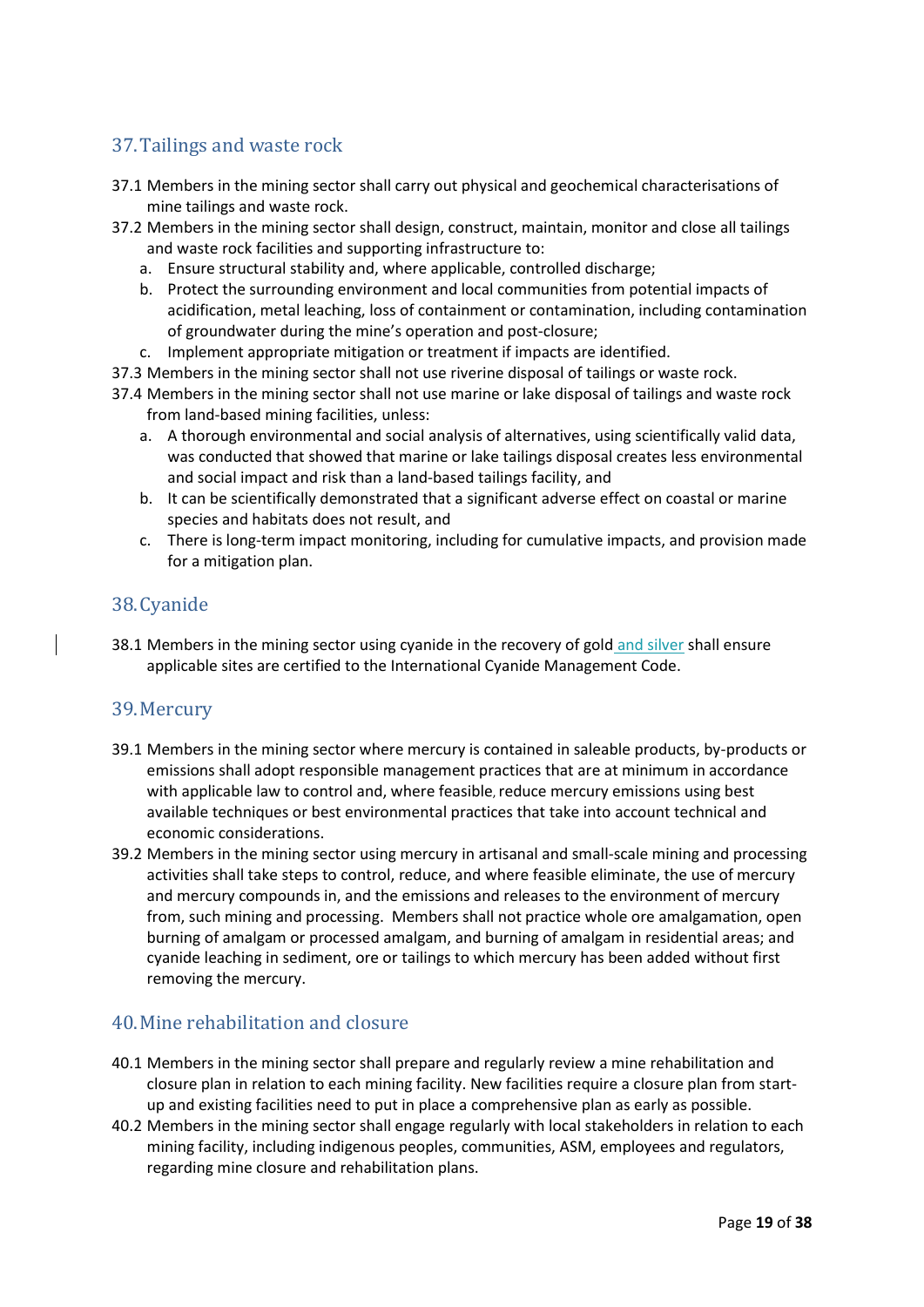- 40.3 Members in the mining sector shall estimate the cost for implementation of the mine rehabilitation and closure plan for each mining facility, and shall put in place financial provisions to ensure availability of adequate resources to meet closure requirements. Closure funding estimates should be reviewed periodically during the life of the mine to ensure that they are as accurate as possible and subject to third-party review.
- 40.4 Members in the mining sector shall adopt good practice techniques for the rehabilitation of environments disturbed or occupied by mining facilities, to establish an appropriate selfsustaining sustainable native ecosystem, or other post-mining use developed through engagement with key stakeholders in the mine closure planning process.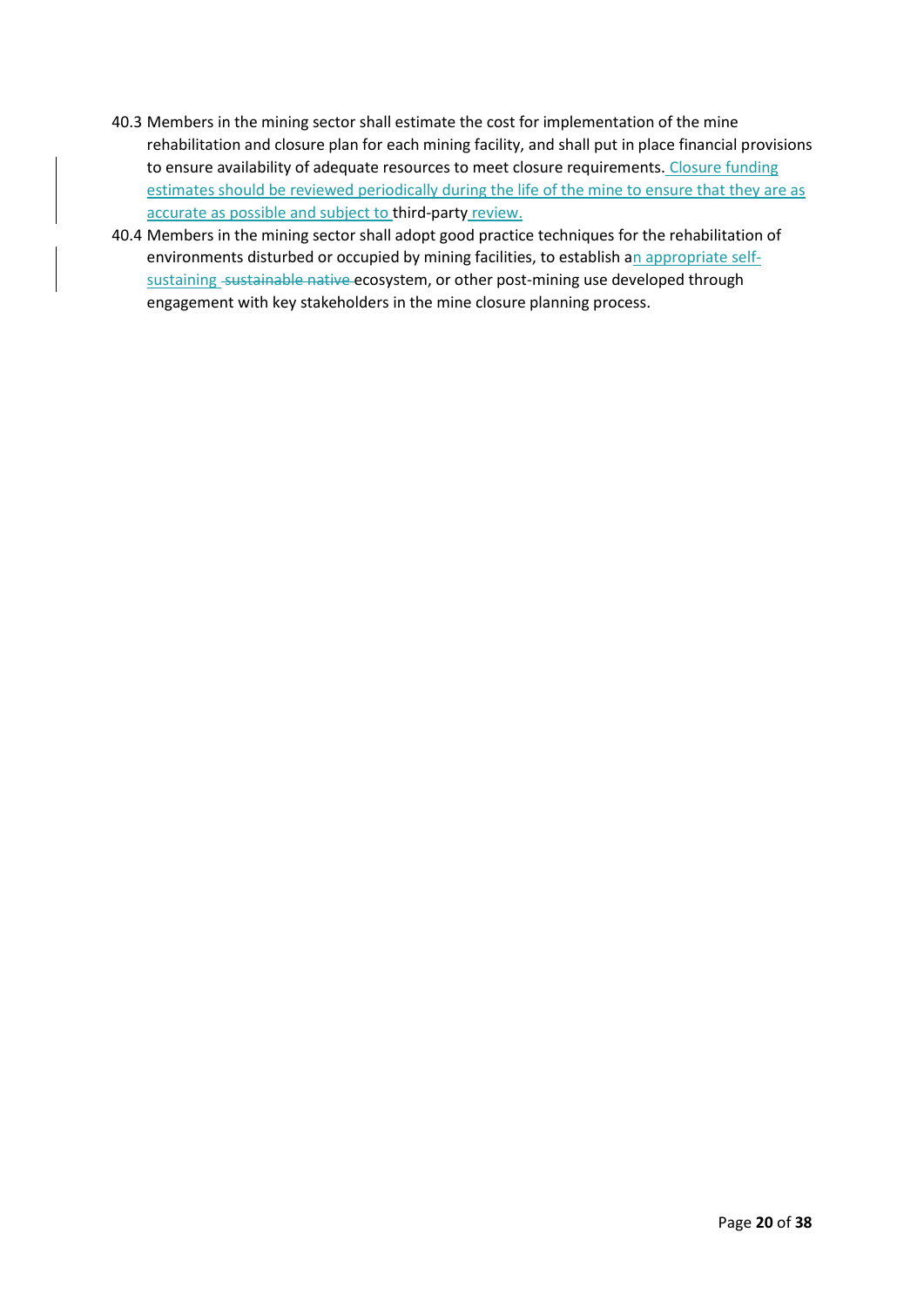### **Part 2: Explanatory notes on proposed changes to the COP and guidance**

The following table provides a descriptive overview of the proposed changes, with details regarding the reasons and justification for each change.

<span id="page-20-0"></span>

| <b>Provision and Title</b> | <b>Description of changes</b>                                                                                                                                                                                                                                                                                                                                                                                                                                                                                                              |
|----------------------------|--------------------------------------------------------------------------------------------------------------------------------------------------------------------------------------------------------------------------------------------------------------------------------------------------------------------------------------------------------------------------------------------------------------------------------------------------------------------------------------------------------------------------------------------|
| <b>Scope expansion</b>     | All reference to the scope of materials covered by the COP are updated to include coloured gemstones and silver. At this time,                                                                                                                                                                                                                                                                                                                                                                                                             |
|                            | coloured gemstones include rubies, sapphires and emeralds with the plan to expand this scope within two years of the release of                                                                                                                                                                                                                                                                                                                                                                                                            |
|                            | the updated COP.                                                                                                                                                                                                                                                                                                                                                                                                                                                                                                                           |
|                            |                                                                                                                                                                                                                                                                                                                                                                                                                                                                                                                                            |
| $\overline{2}$             | Changes to the guidance only:                                                                                                                                                                                                                                                                                                                                                                                                                                                                                                              |
| <b>Policy and</b>          | Several changes on other topics in the COP relate to the need to develop policies and systems. The guidance will be updated                                                                                                                                                                                                                                                                                                                                                                                                                |
| Implementation             | to cross-reference these.                                                                                                                                                                                                                                                                                                                                                                                                                                                                                                                  |
|                            | The guidance will cover how to align company policies with the UN Sustainable Development Goals (SDGs).                                                                                                                                                                                                                                                                                                                                                                                                                                    |
| 5                          | Changes to the guidance only.                                                                                                                                                                                                                                                                                                                                                                                                                                                                                                              |
| <b>Business Partners</b>   | Many RJC members use 'supplier requirement agreements' to improve sustainability practices in their supply chains. The<br>guidance is expanded to encourage the use of supplier standards that require suppliers to uphold labour rights such as equal<br>opportunities, equal pay for equal work, rights of migrant workers, and safe working conditions.                                                                                                                                                                                 |
| 6                          | Changes are introduced to better align with the UN Guiding Principles on Human Rights, including:                                                                                                                                                                                                                                                                                                                                                                                                                                          |
| <b>Human Rights</b>        | More emphasis on the need to have procedures to 'embed' the human rights policy in business practices.<br>$\bullet$                                                                                                                                                                                                                                                                                                                                                                                                                        |
|                            | A new requirement for reporting on salient human rights issues. Salient human rights are "those human rights that are at risk<br>$\bullet$<br>of the most severe negative impacts through a company's activities or business relationships. They therefore vary from<br>company to company" as defined by the glossary of the UN Guiding Principles Reporting Framework.<br>The guidance will provide detail on how to embed human rights as well as pointers and tools for reporting on human rights,<br>particularly for small business. |
|                            | The requirement to use human rights due diligence processes for sourcing from conflict-affected areas has been replaced by the<br>new provision on due diligence (provision X)                                                                                                                                                                                                                                                                                                                                                             |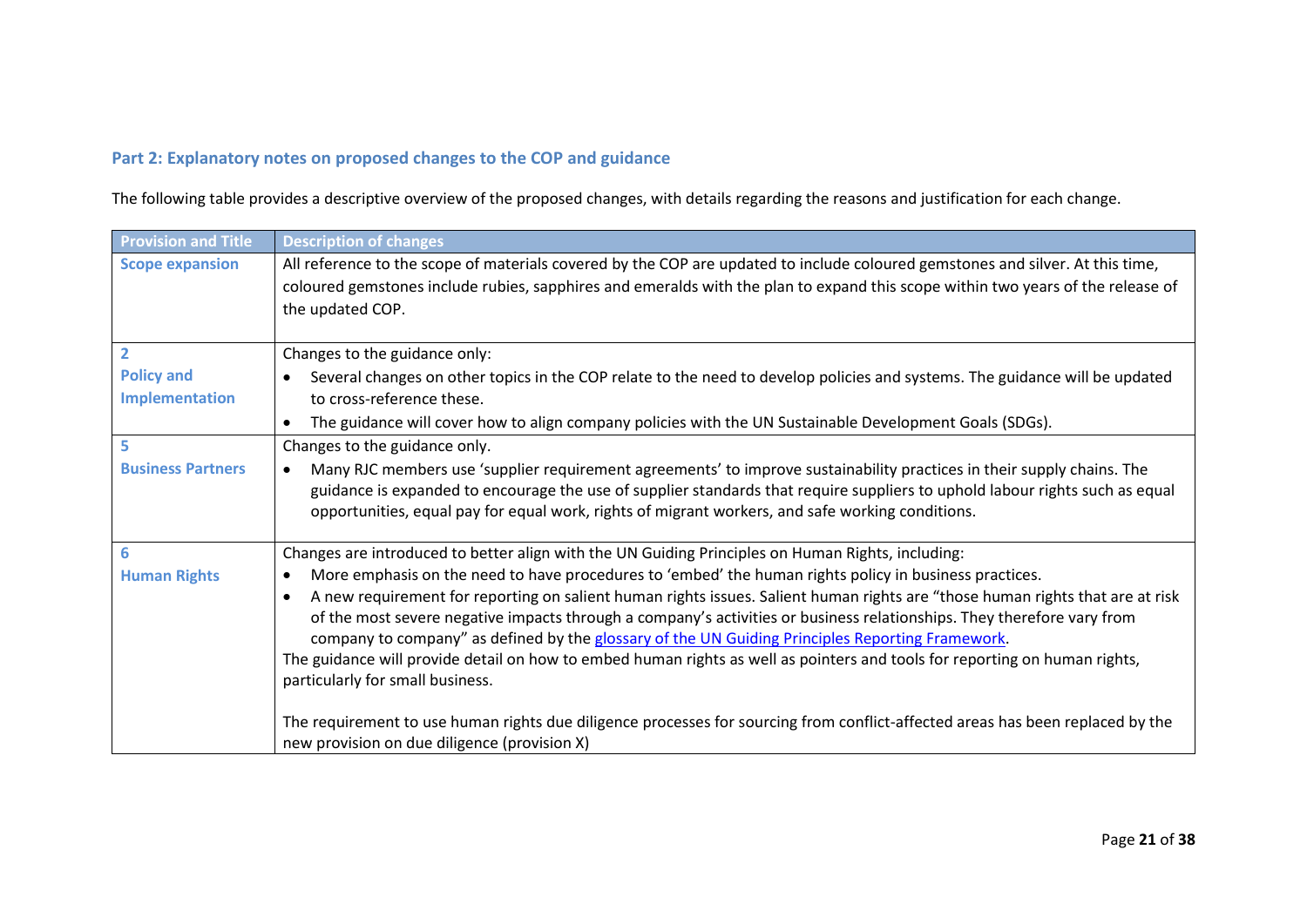| <b>Provision and Title</b>                                         | <b>Description of changes</b>                                                                                                                                                                                                                                                                                                                                                                                                                                                                                                                                                                                                                                                                                                                                                                                                                                                                                                                                                                                                                                                                                                                                  |
|--------------------------------------------------------------------|----------------------------------------------------------------------------------------------------------------------------------------------------------------------------------------------------------------------------------------------------------------------------------------------------------------------------------------------------------------------------------------------------------------------------------------------------------------------------------------------------------------------------------------------------------------------------------------------------------------------------------------------------------------------------------------------------------------------------------------------------------------------------------------------------------------------------------------------------------------------------------------------------------------------------------------------------------------------------------------------------------------------------------------------------------------------------------------------------------------------------------------------------------------|
| X (previously 6.2)<br>Due diligence for<br>responsible<br>sourcing | This provision re-works the previous COP 6.2 into a separate requirement focussed on the due diligence process which companies<br>undertake to manage risks in their supply chains related to conflict-affected and high-risk areas. The changes bring the<br>requirement for due diligence into closer alignment with the OECD Due Diligence Guidance for Responsible Supply Chains of<br>Minerals from Conflict-Affected and High-Risk Areas (the 'OECD Guidance'). The provision has been modelled on the due diligence                                                                                                                                                                                                                                                                                                                                                                                                                                                                                                                                                                                                                                     |
|                                                                    | requirement which was developed for the 2017 Chain-of-Custody Standard (provision 1) for gold and PGM.<br>The COP guidance will have substantial new sections on how to undertake due diligence and what requirements apply to the<br>diverse types of companies in the supply chain.<br>The guidance for companies dealing with gold, PGM and silver will be taken from 2017 RJC Chain-of-Custody Guidance (see<br>pages 10-23).<br>The detailed guidance for companies dealing with diamonds and coloured stones is being developed in consultation with<br>stakeholders. This will be the subject of a consultation webinar anticipated to take place in June/July. Please register your<br>interest in this by contacting consultation@responsiblejewellery.com.                                                                                                                                                                                                                                                                                                                                                                                           |
|                                                                    | The COP guidance will outline a practical approach for the implementation of due diligence with the following characteristics:<br>The due diligence approach follows the OECD Guidance 5-Step framework with different requirements for different<br>companies and supply chains.<br>Management systems are required to support due diligence (step 1) including the identification of upstream actors. This is not<br>a requirement for full traceability, but rather requires engagement with suppliers as well as a grievance mechanism.<br>Due diligence involves identifying and assessing risks in the supply chain (i.e., identifying 'red flags') (step 2), and only if risks<br>are identified then mitigating these risks (step 3) and reporting on supply chain due diligence (step 5).<br>It's important to note that for members in the diamond supply chain, due diligence will be carried out in accordance with the<br>Kimberley Process Certification Scheme (KPCS) and World Diamond Council System of Warranties (SoW). This means that<br>sourcing diamonds is restricted to those countries and regions that are in compliance with KPCS. |
|                                                                    | Downstream companies dealing in precious metals will focus due diligence efforts on refiners supplying gold, silver and PGMs<br>and ensuring that all gold is from independently validated refiners conformant with a standard based on the OECD Guidance<br>(Step 4 – Supplement on Gold).<br>Upstream companies will focus on communicating required information downstream and, if operating or sourcing from any<br>conflict-affected or high-risk areas, use on-the-ground teams for mitigating risks.                                                                                                                                                                                                                                                                                                                                                                                                                                                                                                                                                                                                                                                    |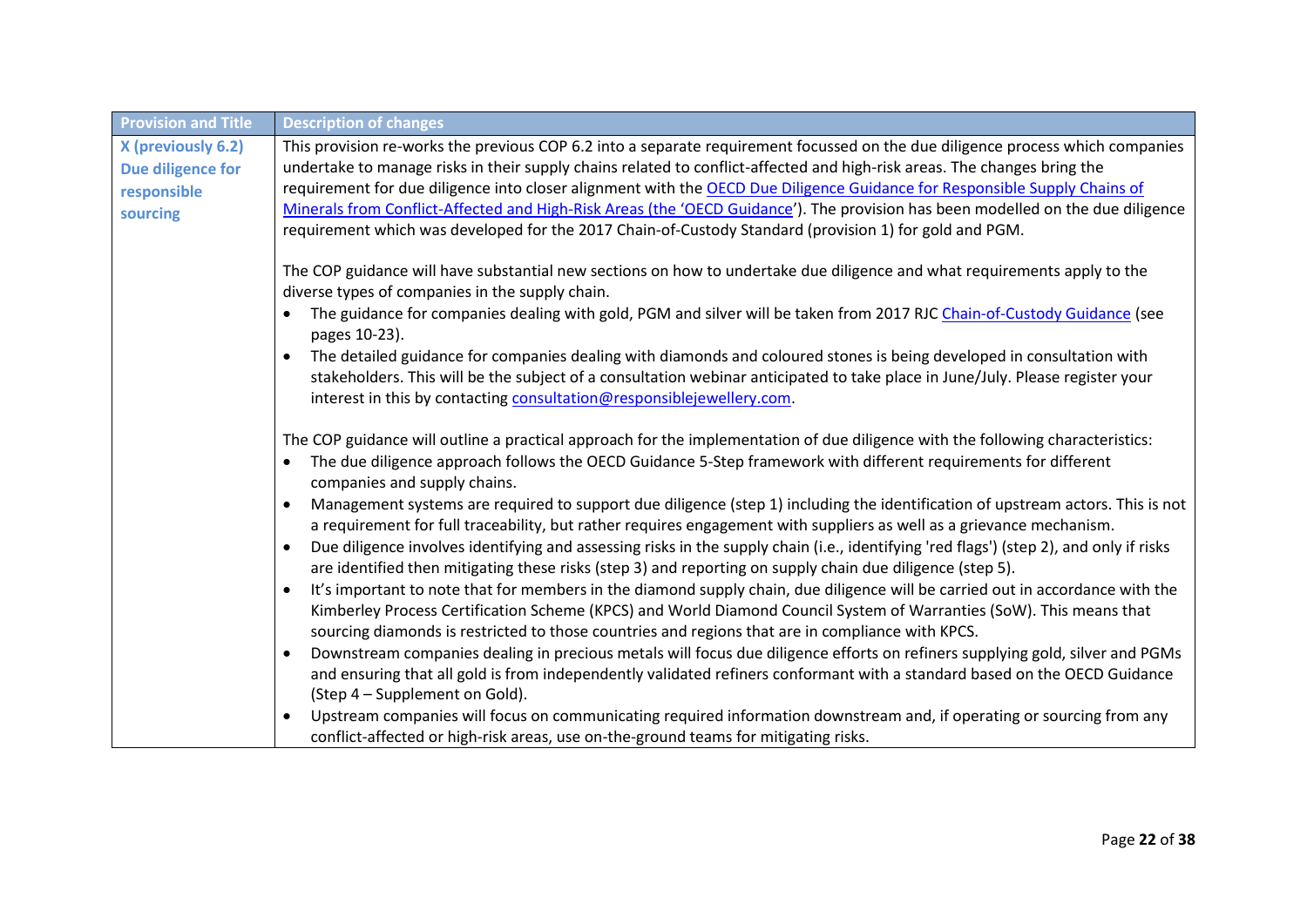| <b>Provision and Title</b>                                             | <b>Description of changes</b>                                                                                                                                                                                                                                                                                                                                                                                                                                                                                                                                                                                                                                                                                                                                                                                                           |
|------------------------------------------------------------------------|-----------------------------------------------------------------------------------------------------------------------------------------------------------------------------------------------------------------------------------------------------------------------------------------------------------------------------------------------------------------------------------------------------------------------------------------------------------------------------------------------------------------------------------------------------------------------------------------------------------------------------------------------------------------------------------------------------------------------------------------------------------------------------------------------------------------------------------------|
| X.3<br>Due diligence for<br>responsible<br>sourcing (refiners<br>only) | Specific requirements for refiners of precious metals are introduced on internal material control systems and also for sharing<br>information on mine of origin data with RJC on an annual basis. The mine of origin data is for informing RJC's training (on how to<br>identify conflict-affected and high-risk areas) and for the integrity of cross-recognition of due diligence certification with the<br>Responsible Minerals Initiative (formerly Conflict-Free Smelter Initiative) and the London Bullion Market Association (LBMA).<br>This will include:<br>a) A list of mines of origin of gold material received during the audit period;<br>b) Identification of conflict-affected and high-risks in the countries disclosed;<br>c) Summary of the criteria applied to determine conflict-affected and high-risk countries. |
| 7<br><b>Sourcing from ASM</b>                                          | This addition expands the scope to cover coloured gemstones and silver. The background section and references in the guidance<br>will be updated, for example to:<br>Include a reference to the Alliance for Responsible Mining (ARM)'s Code of Risk mitigation for Artisanal and small-scale mining<br>$\bullet$<br>engaging in Formal Trade (CRAFT) tool as a framework for assessing risks and positively influencing ASM practices.<br>Replace 'CASM' with Artisanal and Small-scale Mining Knowledge Sharing Archive.                                                                                                                                                                                                                                                                                                              |
| Y (new)<br><b>Sourcing recycled</b><br>industrial precious<br>metals   | This new provision is proposed to manage the risk of negative human rights or environmental impacts from sourcing recycled<br>precious metals. Recyclable precious metals from industrial sources, such as e-waste, can involve many different entities,<br>including informal actors in the collection, dismantling and separation of recycled material. Unregulated, informal recycling<br>activities represent risks like those present in the ASM sector: health, working conditions, exposure to toxic chemicals and metals,<br>child labour and environmental impacts.<br>This provision applies to refiners and follows the same approach as that outlined in COP 7 for sourcing from ASM in recognition of<br>the fact that the risks are related to the informal nature of activities in the recycling supply chain.           |
| 8<br><b>Community</b><br><b>Development</b>                            | The guidance is updated to reference the UN Sustainable Development Goals (SDG) as an important framework against which<br>community development projects can be identified and prioritised. Examples of relevant initiatives will be included, e.g., working<br>towards SDG 1 (no poverty) by supporting local business development, SDG 5 (gender equality) through women's empowerment<br>initiatives, or SDG 7 (affordable and clean energy) through local community renewable energy initiatives.                                                                                                                                                                                                                                                                                                                                  |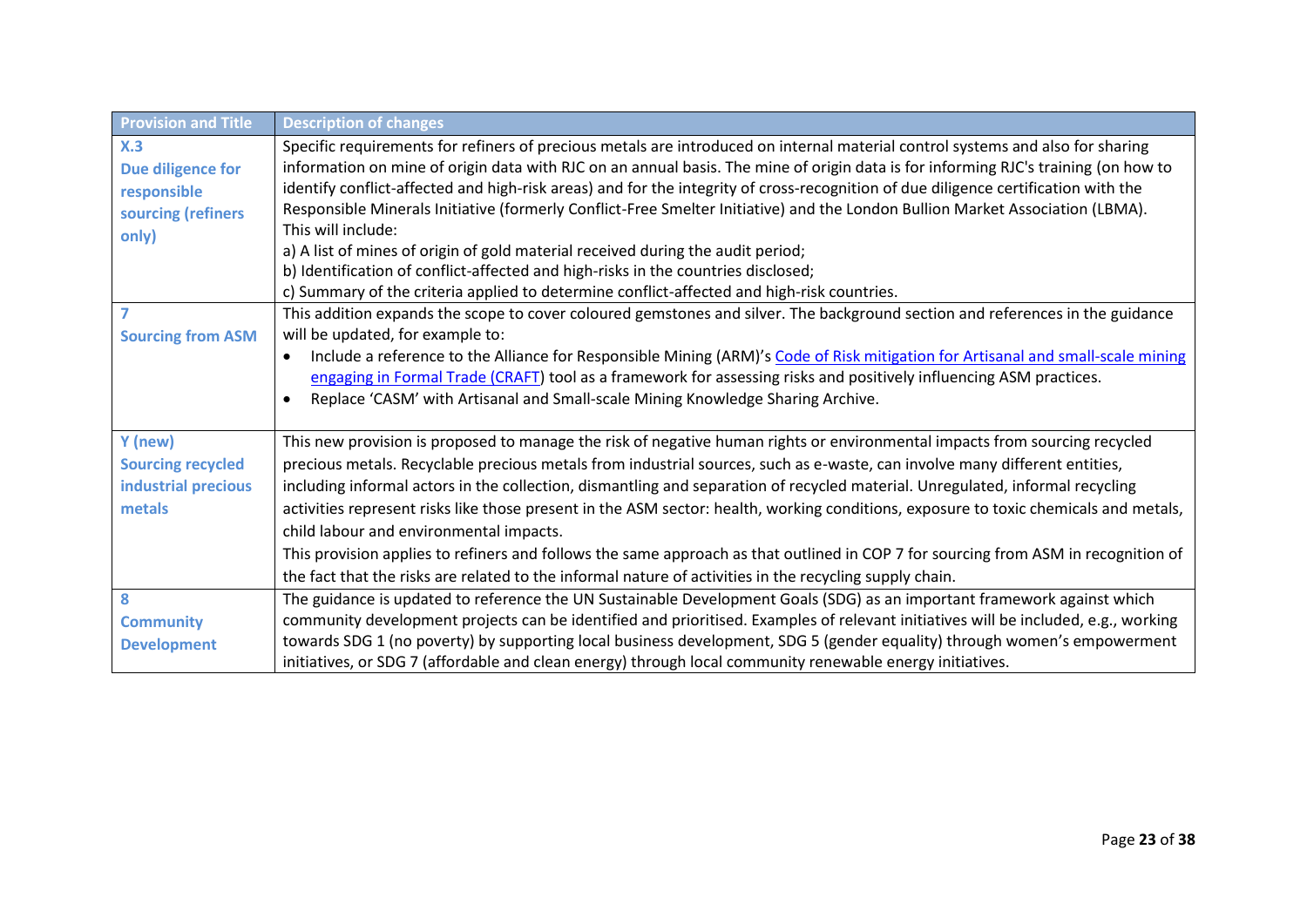| <b>Provision and Title</b>                                        | <b>Description of changes</b>                                                                                                                                                                                                                                                                                                                                                                                                                                                                                                                                                                                                                                                                                                                                                                                                                                                                                                                                                                                                                                                                                                                                                                                                                                                                                                                                                  |
|-------------------------------------------------------------------|--------------------------------------------------------------------------------------------------------------------------------------------------------------------------------------------------------------------------------------------------------------------------------------------------------------------------------------------------------------------------------------------------------------------------------------------------------------------------------------------------------------------------------------------------------------------------------------------------------------------------------------------------------------------------------------------------------------------------------------------------------------------------------------------------------------------------------------------------------------------------------------------------------------------------------------------------------------------------------------------------------------------------------------------------------------------------------------------------------------------------------------------------------------------------------------------------------------------------------------------------------------------------------------------------------------------------------------------------------------------------------|
| 10                                                                | Know your Counterparty' (KYC) policies and procedures are key for avoiding illegitimate sources of material from money                                                                                                                                                                                                                                                                                                                                                                                                                                                                                                                                                                                                                                                                                                                                                                                                                                                                                                                                                                                                                                                                                                                                                                                                                                                         |
| <b>Know Your</b>                                                  | laundering and finance of terrorism. This provision is reworked under a new title to emphasise the practice.                                                                                                                                                                                                                                                                                                                                                                                                                                                                                                                                                                                                                                                                                                                                                                                                                                                                                                                                                                                                                                                                                                                                                                                                                                                                   |
| Counterparty -<br>money laundering<br>and finance of<br>terrorism | The COP provision is modelled on the KYC requirement developed for the 2017 Chain-of-Custody Standard (provision 2). The COP<br>guidance will follow the 2017 RJC Chain-of-Custody Guidance (see pages 24-27) and include the following points:<br>The term 'counterparty' is used to clarify that both suppliers and customers are included.<br>10.1 a. The establishment of the identity of counterparties must be through government issued identification (eg, personal<br>$\bullet$<br>identification for individuals and licences for entities).<br>10.1 b. The procedures now include a requirement to verify if counterparties are named on government sanctions lists.<br>$\bullet$<br>Relevant lists are those in both your and your counterparty's countries of operation/ headquartering. A list of references for<br>checking government lists will be included in the guidance.<br>10.1e. (keep records for five years), 10.2 (nominate responsible individual) and 10.3 (regular review of KYC practices) are<br>introduced. Under 10.2, the nominated individual needs to be suitably qualified and experienced and can be an existing<br>employee with the capacity and resources to undertake the role.<br>10.4 revises the cash transaction threshold to 10,000 Euro/US Dollars in alignment with the 4 <sup>th</sup> EU Anti-Money Laundering<br>$\bullet$ |
|                                                                   | Directive.                                                                                                                                                                                                                                                                                                                                                                                                                                                                                                                                                                                                                                                                                                                                                                                                                                                                                                                                                                                                                                                                                                                                                                                                                                                                                                                                                                     |
| 11<br><b>Security</b>                                             | The introduction of contractual requirements for private security contractors strengthens the provision. There is also a new<br>specification that ASM security training is only necessary when ASM is present. The training requirement is expanded to relevant<br>staff, for example, community liaison, resettlement and livelihood replacement staff.                                                                                                                                                                                                                                                                                                                                                                                                                                                                                                                                                                                                                                                                                                                                                                                                                                                                                                                                                                                                                      |
| 12                                                                | Changes to guidance only.                                                                                                                                                                                                                                                                                                                                                                                                                                                                                                                                                                                                                                                                                                                                                                                                                                                                                                                                                                                                                                                                                                                                                                                                                                                                                                                                                      |
| <b>Provenance Claims</b>                                          | The guidance outlines more detail on acceptable provenance claims, specifically on the need to reference the criteria and/or<br>$\bullet$<br>systems in the claim itself. These are based on a website reference page (see here) which includes real examples of<br>acceptable and not acceptable claims for certification. The website material will be regularly updated as new questions arise<br>from the certification process.<br>An audit report template is also being designed to improve all the relevant information on the Provenance Claim that is<br>$\bullet$<br>captured at audit and communicated to the RJC for certification.                                                                                                                                                                                                                                                                                                                                                                                                                                                                                                                                                                                                                                                                                                                               |
| 13                                                                | Some minor modifications to the provision are supplemented by the introduction of a new requirement to gather gender-                                                                                                                                                                                                                                                                                                                                                                                                                                                                                                                                                                                                                                                                                                                                                                                                                                                                                                                                                                                                                                                                                                                                                                                                                                                          |
| <b>General</b>                                                    | disaggregated data to enable the tracking of gender equality performance                                                                                                                                                                                                                                                                                                                                                                                                                                                                                                                                                                                                                                                                                                                                                                                                                                                                                                                                                                                                                                                                                                                                                                                                                                                                                                       |
| employment terms                                                  |                                                                                                                                                                                                                                                                                                                                                                                                                                                                                                                                                                                                                                                                                                                                                                                                                                                                                                                                                                                                                                                                                                                                                                                                                                                                                                                                                                                |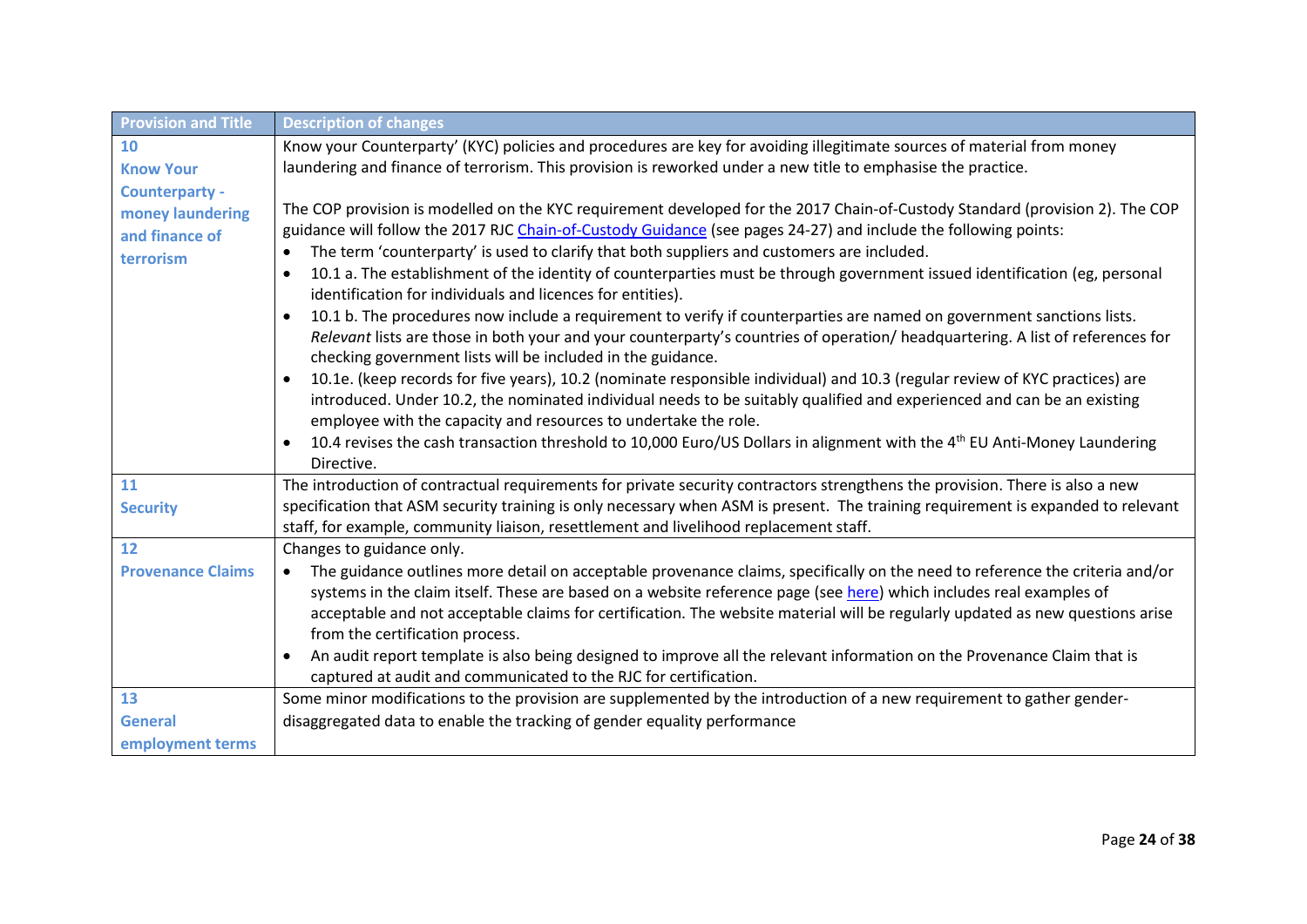| <b>Provision and Title</b> | <b>Description of changes</b>                                                                                                    |                                                                                                                                |                           |                               |                                |  |
|----------------------------|----------------------------------------------------------------------------------------------------------------------------------|--------------------------------------------------------------------------------------------------------------------------------|---------------------------|-------------------------------|--------------------------------|--|
| 14.1                       | The change proposes limiting the normal working week to 48 hours universally. Most countries have statutory limits of weekly     |                                                                                                                                |                           |                               |                                |  |
| <b>Working hours</b>       | working hours of 48 hours, this promotes higher productivity while safeguarding workers' physical and mental health. This change |                                                                                                                                |                           |                               |                                |  |
| (normal working            |                                                                                                                                  | brings the COP into alignment with the ILO Labour Standards on Working Time and with best practice standards BSCI, ETI, SMETA  |                           |                               |                                |  |
| week)                      | and SA 8000.                                                                                                                     |                                                                                                                                |                           |                               |                                |  |
| 14.2                       |                                                                                                                                  | The additions specify conditions for overtime work, based on an assessment of international frameworks.                        |                           |                               |                                |  |
| <b>Working hours</b>       | $\bullet$                                                                                                                        | Overtime where workers are unable to leave the work premises or are in any way forced to accept it is not allowed.             |                           |                               |                                |  |
| (overtime)                 | ٠                                                                                                                                | An additional exception for overtime limits is defined (eg peak production) providing greater flexibility, whilst ensuring the |                           |                               |                                |  |
|                            | health & safety of workers is protected.                                                                                         |                                                                                                                                |                           |                               |                                |  |
|                            | $\bullet$                                                                                                                        | Peak production is limited to 17 weeks annually (32% of work weeks). This limit is based on manufacturing industry norm for    |                           |                               |                                |  |
|                            | defining peak production periods.                                                                                                |                                                                                                                                |                           |                               |                                |  |
|                            | $\bullet$                                                                                                                        | The guidance will make clear the distinction between routine excessive working hours and isolated instances of excessive       |                           |                               |                                |  |
|                            | hours, defining what is an acceptable level of tolerance for determining compliance with the standard requirements (see          |                                                                                                                                |                           |                               |                                |  |
|                            | below).                                                                                                                          |                                                                                                                                |                           |                               |                                |  |
|                            |                                                                                                                                  | Total working hours per week                                                                                                   | 1% to 5% of<br>work weeks | 5% to 32% of<br>work weeks    | More than 32% of<br>work weeks |  |
|                            |                                                                                                                                  | More than local law limit and 84<br>hours/week +                                                                               |                           | Critical non-conformance (NC) |                                |  |
|                            |                                                                                                                                  | More than local law limit and<br>Between 72 and 84 hours/week                                                                  | Major NC                  | <b>Critical NC</b>            | <b>Critical NC</b>             |  |
|                            |                                                                                                                                  | More than local law limit and<br>between 60 and 72 hours/week                                                                  | Minor NC                  | Major NC                      | <b>Critical NC</b>             |  |
|                            |                                                                                                                                  | More than local law limit and less<br>than or equal 60 hours/week                                                              | Minor NC                  | Minor NC                      | Major NC                       |  |
|                            |                                                                                                                                  | < 60 hours/week and local law                                                                                                  |                           | Conformance                   |                                |  |
|                            |                                                                                                                                  | This new guidance will apply to all members and supersede the existing guidance on overtime variations in India.               |                           |                               |                                |  |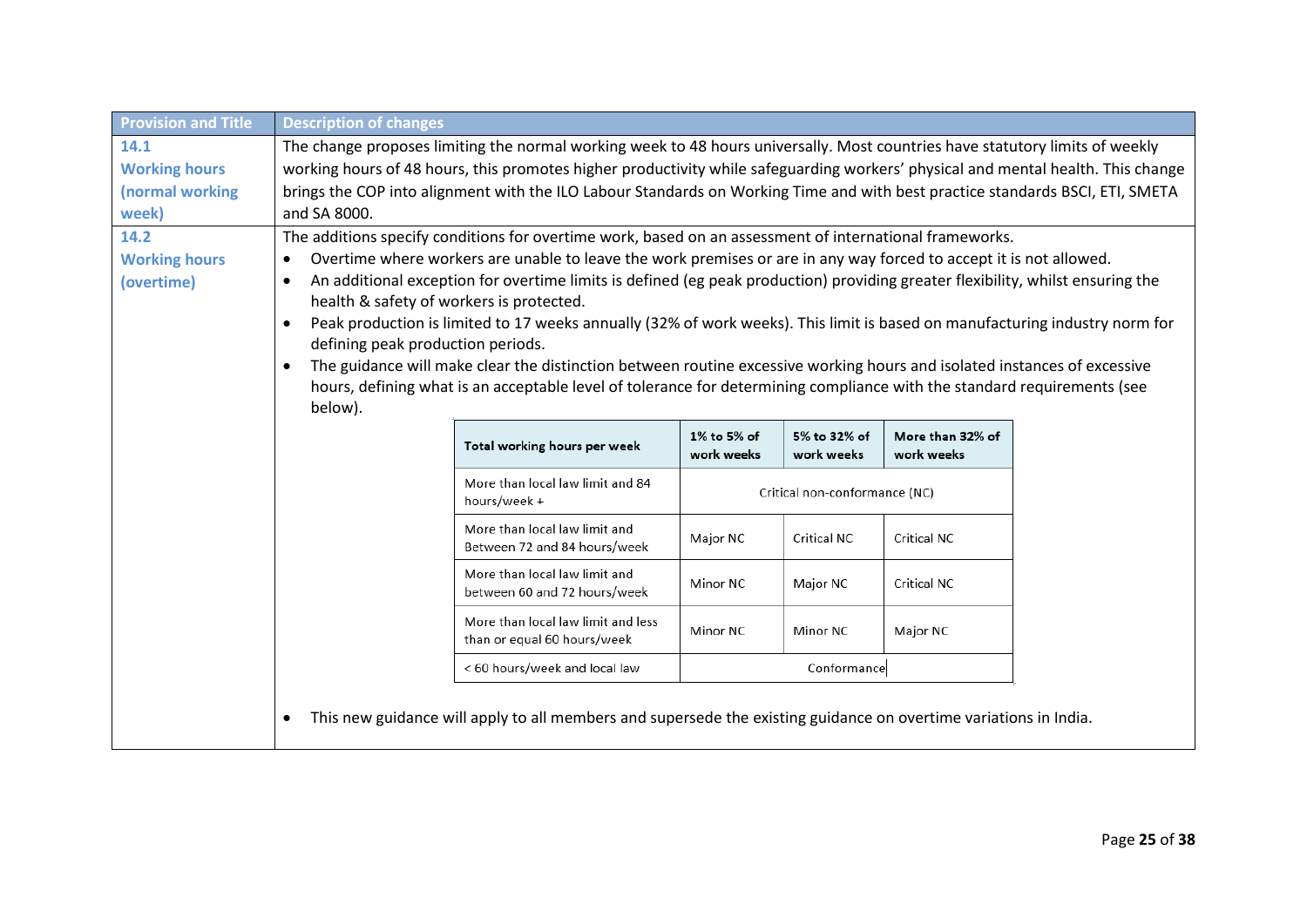| <b>Provision and Title</b>               | <b>Description of changes</b>                                                                                                                                                                                                                                                                                                                                                                                                                                                |
|------------------------------------------|------------------------------------------------------------------------------------------------------------------------------------------------------------------------------------------------------------------------------------------------------------------------------------------------------------------------------------------------------------------------------------------------------------------------------------------------------------------------------|
| 14.3                                     | The exception criteria for working on rest days has been broadened as stakeholder consultation highlighted the need for greater                                                                                                                                                                                                                                                                                                                                              |
| <b>Working hours (rest</b>               | flexibility to accommodate the industry's seasonal production peaks.                                                                                                                                                                                                                                                                                                                                                                                                         |
| days)                                    | The supporting guidance will be updated to define that the exception for the requirement rest day during peak production is<br>limited to17 weeks annually (this limit is based on manufacturing industry norm for defining peak production periods).                                                                                                                                                                                                                        |
| 14.4                                     | Special leave is added to this provision. It is defined as leave that would usually be granted to an employee that needs to be away                                                                                                                                                                                                                                                                                                                                          |
| <b>Working hours</b>                     | from work for grounds that are not covered by other types of leaves (eg, maternity/paternity or sick leave): this can include care                                                                                                                                                                                                                                                                                                                                           |
| (special leave)                          | of dependents, bereavement, special medical appointments, etc.                                                                                                                                                                                                                                                                                                                                                                                                               |
| 14.5                                     | The guidance will cover the following points:                                                                                                                                                                                                                                                                                                                                                                                                                                |
| <b>Working hours</b><br>(workday breaks) | A workday break is defined as an uninterrupted break organised during the working day by pausing the work for resting,<br>$\bullet$<br>eating or other needs. Most national legislation and EU regulations require a break when the workday is longer than six hours<br>and after a maximum of six consecutive hours of work.                                                                                                                                                |
|                                          | If there is no applicable law, employees working 6-8 hours should have a minimum of one meal break which should be a<br>minimum of 30mins. Employees working 8 hours or more should have a minimum of one meal break and an additional water<br>/ tea / coffee break of 10-30 minutes. (from ILO document "Rest periods: definitions and dimensions")<br>Special consideration for rest and water breaks should be given to pregnant and nursing women and to those who work |
|                                          | overtime, evening hours or very physical roles.                                                                                                                                                                                                                                                                                                                                                                                                                              |
| 15                                       | Several changes are introduced to strengthen coverage of wage gaps, risks of wage deductions, illegal charging or other unfair                                                                                                                                                                                                                                                                                                                                               |
| <b>Remuneration</b>                      | practices by employment agencies and payment of maternity and childcare benefits.                                                                                                                                                                                                                                                                                                                                                                                            |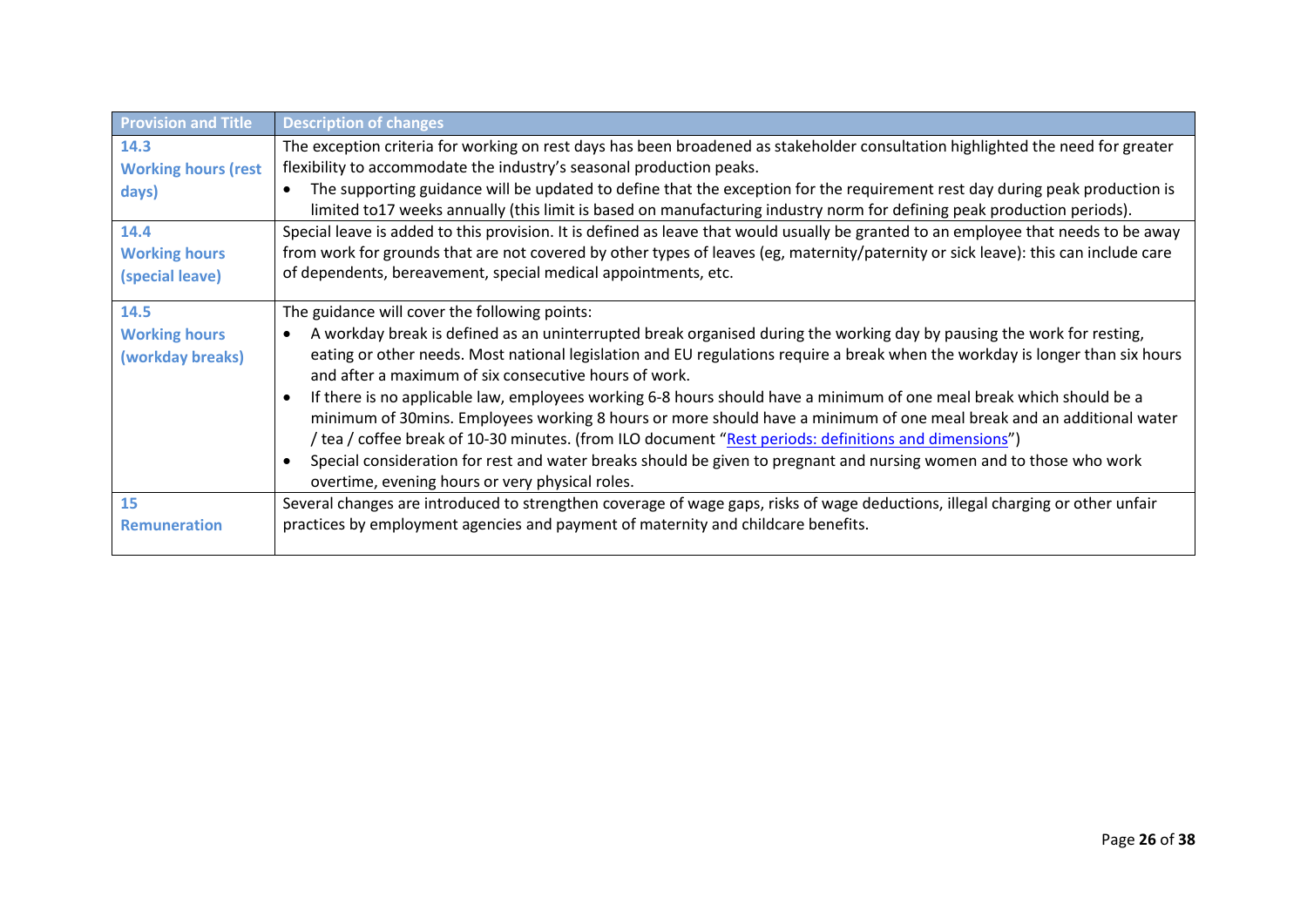| <b>Provision and Title</b> | <b>Description of changes</b>                                                                                                                |
|----------------------------|----------------------------------------------------------------------------------------------------------------------------------------------|
| 17                         | The change to the title and additional text and requirements clarify the prohibition of harassment and broaden the focus from the            |
| Harassment,                | employer's responsibility alone. Gender-sensitive additions are also included as well as a new requirement on non-retaliation. The           |
| discipline, grievance      | guidance will:                                                                                                                               |
| procedures and             | Include a definition of 'sexual harassment' with examples. The ILO defines sexual harassment as "a sex-based behaviour that<br>$\bullet$     |
| non-retaliation            | is unwelcome and offensive to its recipient. For sexual harassment to exist these two conditions must be present." The United                |
|                            | States' Equal Employment Opportunity Commission (EEOC) will also be referenced (see 'What is Sexual harassment")                             |
|                            | 'Workplace facilities' are defined as including dormitories and company-controlled transport.<br>$\bullet$                                   |
|                            | Specify that the frequency of 'regular training' for recognising signs of gender-based violence shall be related to the risk of<br>$\bullet$ |
|                            | such violence occurring in the workplace, for example depending on the number and gender balance of employees.                               |
|                            | Outline the need for active communication of the grievance procedure to ensure employees are aware, fully informed and                       |
|                            | free to use it.                                                                                                                              |
|                            | Clarify that a policy and management systems on non-retaliation can be part of an overarching system on harassment,<br>$\bullet$             |
|                            | discipline, grievances and other business policies.                                                                                          |
| 18                         | Minor changes, providing further detail and specifying what action to take if human trafficking is discovered. Some additions to             |
| <b>Forced labour</b>       | the guidance on recent related legislation will be added.                                                                                    |
| 19                         | This addition clarifies the responsibility to prohibit employee harassment from anyone in the workplace in relation to freedom of            |
| <b>Freedom of</b>          | association.                                                                                                                                 |
| association                |                                                                                                                                              |
| 20                         | Minor additions to the provision and guidance, including text on potential gender-based discriminatory practices and measures                |
| <b>Non-discrimination</b>  | for equal opportunities for women and men in all aspects of training and personal and professional development regardless of                 |
|                            | gender and parental responsibilities.                                                                                                        |
|                            | The guidance will refer to 'protected characteristics' such as race, gender, national origin, age or disability, and an individual's         |
|                            | genetic information, which is information not considered relevant to a person's ability to work under USA federal law. 'Genetic              |
|                            | information' refers to an individual's genetic information including any genetic tests or the manifestation of a disease or disorder         |
|                            | in an individual's family (i.e. family medical history).                                                                                     |
|                            |                                                                                                                                              |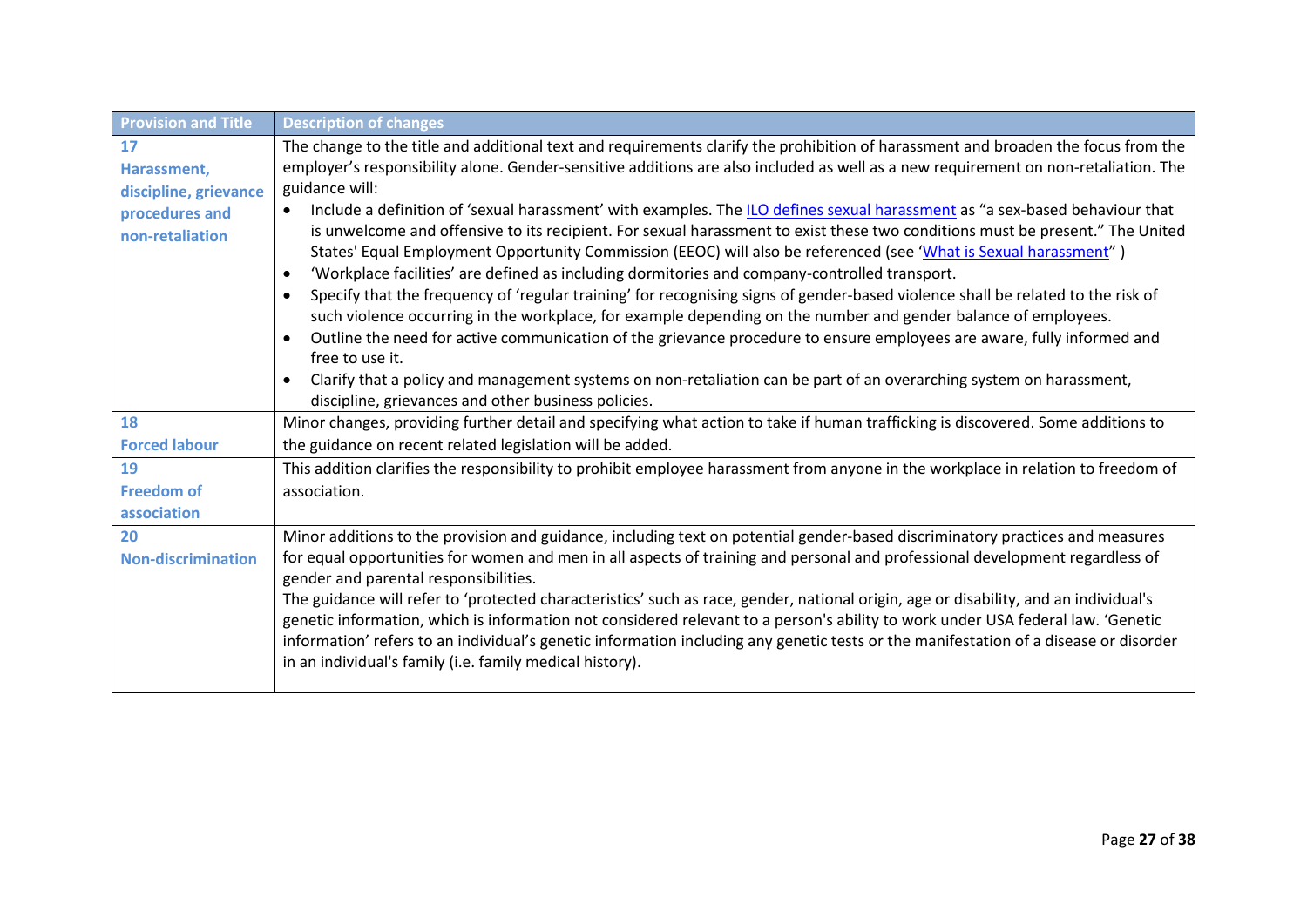| <b>Provision and Title</b> | <b>Description of changes</b>                                                                                                                                                                                                                     |
|----------------------------|---------------------------------------------------------------------------------------------------------------------------------------------------------------------------------------------------------------------------------------------------|
| 21                         | New additions emphasise considerations for pregnant and nursing women and childcare. Changes to guidance include:                                                                                                                                 |
| <b>Health &amp; safety</b> | Related to access to water, a reference to the World Business Council for Sustainable Development (WBCSD) WASH pledge, a<br>$\bullet$                                                                                                             |
|                            | voluntary commitment for companies to commit to implementing access to safe water, sanitation and hygiene.                                                                                                                                        |
|                            | On sanitary facilities for food, members who have a work canteen or provide food to their workforce are encouraged to<br>$\bullet$                                                                                                                |
|                            | ensure that the food aims to achieve good nutrition. This can include a nutrition policy and should consider pregnant and                                                                                                                         |
|                            | nursing mothers.                                                                                                                                                                                                                                  |
|                            | On adequate on-site health and medical facilities, these should include consideration of the needs of pregnant and nursing                                                                                                                        |
|                            | women.                                                                                                                                                                                                                                            |
|                            | Members are encouraged to make material available on family planning, pregnancy, maternity and childcare.<br>$\bullet$                                                                                                                            |
| 22                         | Changes emphasises the adoption of a "Plan-Do-Check-Act" management approach which can be developed for any size and<br>$\bullet$                                                                                                                 |
| <b>Environmental</b>       | type of organisation. This usually requires the development of an environmental policy, identification of risks and impacts,                                                                                                                      |
| management                 | management plans, ensuring organisational capacity and competence, implementing operational controls, evaluating                                                                                                                                  |
|                            | performance and improving the management system and environmental performance.                                                                                                                                                                    |
|                            | The concept of residual impacts and the mitigation hierarchy (anticipate, avoid, minimise, compensate or offset) is added.                                                                                                                        |
|                            | Residual risks are those which remain after the application of the mitigation hierarchy, and plans should be developed to<br>manage these throughout the life of the activity. The guidance will include a reference to the mitigation hierarchy. |
|                            | The guidance will include an addition on the use of a risk register.                                                                                                                                                                              |
| 23.2                       | This change is made to clarify coverage of substances subject to phase-outs under international or national frameworks.                                                                                                                           |
| <b>Hazardous</b>           |                                                                                                                                                                                                                                                   |
| substances                 |                                                                                                                                                                                                                                                   |
| 24.2                       | These changes provide more detail on responsible management of wastes and emissions and emphasise measures related to                                                                                                                             |
| <b>Wastes and</b>          | climate change. Changes to guidance include:                                                                                                                                                                                                      |
|                            | Updated references to relevant tools such as the Simplified Greenhouse Gas Emissions Calculator (Center for Corporate<br>$\bullet$                                                                                                                |
| emissions                  | Climate Leadership)                                                                                                                                                                                                                               |
|                            | Consideration of potential transboundary effects of emissions, for example to water and air<br>$\bullet$                                                                                                                                          |
|                            | Inclusion of the concept of offsets as part of the mitigation hierarchy (ie, carbon offsets)                                                                                                                                                      |
|                            |                                                                                                                                                                                                                                                   |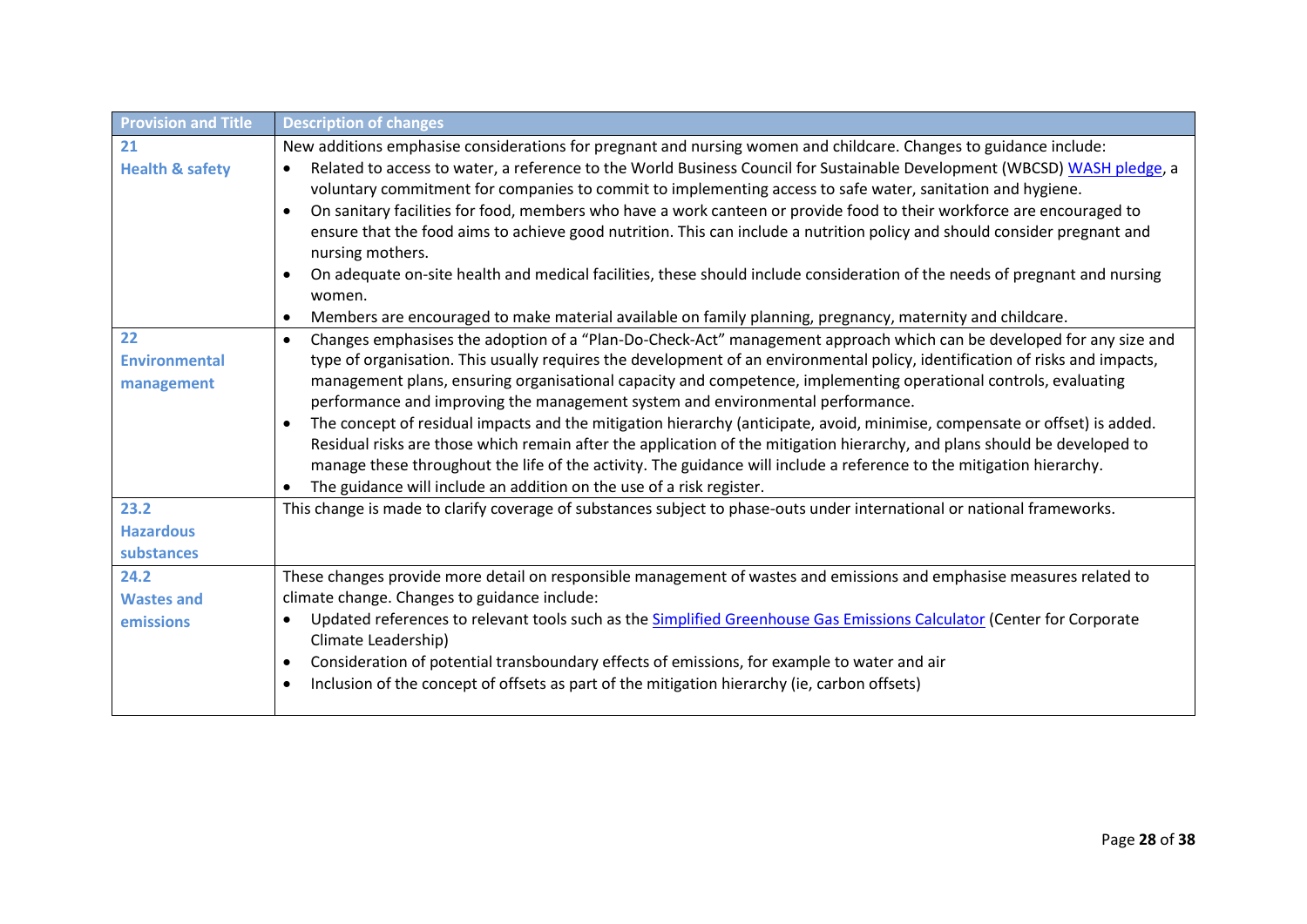| <b>Provision and Title</b> | <b>Description of changes</b>                                                                                                                                                                                           |  |  |
|----------------------------|-------------------------------------------------------------------------------------------------------------------------------------------------------------------------------------------------------------------------|--|--|
| 25                         | Two new sub-provisions are introduced, one for mining companies only related to water stewardship and one which emphasises                                                                                              |  |  |
| <b>Use of natural</b>      | working towards national climate change targets. Changes to guidance include:                                                                                                                                           |  |  |
| <b>resources</b>           | Follow the same approach as the <i>ICMM</i> position statement on water stewardship for the water stewardship requirement for<br>$\bullet$                                                                              |  |  |
|                            | mining companies. Guidance for smaller mining companies will also be developed                                                                                                                                          |  |  |
|                            | Encouraging members who invest in developing water provision to their facilities to identify opportunities to develop                                                                                                   |  |  |
|                            | community access to water. For example, if investing in water purification, desalination plants or improved water                                                                                                       |  |  |
|                            | infrastructure these can be designed with the capacity to generate potable water for the wider community (contributing to                                                                                               |  |  |
|                            | SDG 6 on clean water and sanitation).                                                                                                                                                                                   |  |  |
|                            | Promoting seeking opportunities to source raw materials and energy from large scale recycling projects in urban areas.<br>$\bullet$                                                                                     |  |  |
|                            | Considering the use of data for benchmarking performance and establishing relative levels of efficiency and targets.                                                                                                    |  |  |
| 26.2                       | A number changes are made on disclosure provisions on coloured stones, bringing in references from CIBJO and AGTA, as well as                                                                                           |  |  |
| <b>Product disclosure</b>  | silver and plating.                                                                                                                                                                                                     |  |  |
|                            | Terminology specific to coloured gemstones is added (artificial, imitation, reconstructed, composite) and is defined in the<br>$\bullet$                                                                                |  |  |
|                            | glossary. The guidance will contain background information on treatments and synthetic materials for coloured stones, using                                                                                             |  |  |
|                            | the CIBJO Blue Books 'Official Gemstone Book' as the key reference. These include stone coating, heat treatment, diffusion                                                                                              |  |  |
|                            | treatment, clarity enhancement and impregnation.                                                                                                                                                                        |  |  |
|                            | 26.2 b. The provision on disclosure is expanded to include "plating". Members should ensure compliance with applicable law<br>$\bullet$                                                                                 |  |  |
|                            | on product disclosure of metal plating of all methods and applications. If there is none, FTC Guides for the Jewelry, Precious<br>Metals, and Pewter Industries on best practice for plating disclosure should be used. |  |  |
|                            | 26.2 d. Changes to the guidance provide alignment with ISO 18323:2015 'Jewellery - Consumer confidence in the diamond                                                                                                   |  |  |
|                            | industry' and the Diamond Terminology Guidelines which specify a set of permitted descriptors for the diamond industry. The                                                                                             |  |  |
|                            | guidance is also revised to include terms that should not be used:                                                                                                                                                      |  |  |
|                            | A synthetic diamond is an artificial product that has essentially the same chemical composition, crystal structure and<br>$\circ$                                                                                       |  |  |
|                            | physical (including optical) properties as a diamond (as per section 2.4 of ISO)                                                                                                                                        |  |  |
|                            | Abbreviations such as 'lab grown', 'lab created' "lab diamond" or 'synthetic diamond' shall not be used.<br>$\circ$                                                                                                     |  |  |
|                            | The word "laboratory" refers to the facility which produces the synthetic diamonds. This should not to be confused                                                                                                      |  |  |
|                            | with a gemmological laboratory that is dedicated to the analysis, authentication, identification, classification (grading)                                                                                              |  |  |
|                            | of diamonds                                                                                                                                                                                                             |  |  |
|                            | 26.2 f. (quality): The Guidance will Include a reference to the CIBJO Blue Books 'Official Gemstone Book' for describing weight,                                                                                        |  |  |
|                            | colour, clarity or cut of coloured stones.                                                                                                                                                                              |  |  |
|                            |                                                                                                                                                                                                                         |  |  |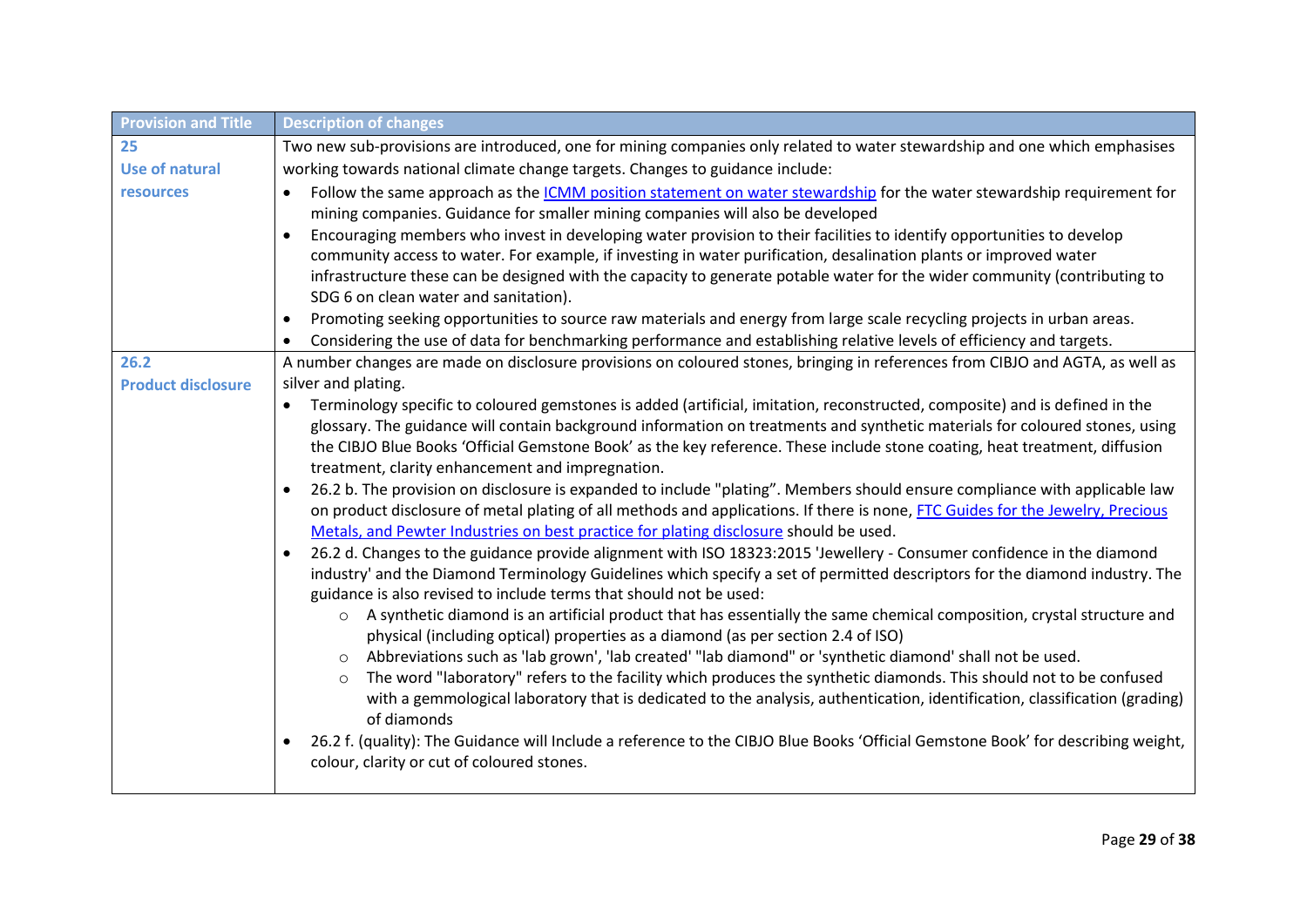| <b>Provision and Title</b> | <b>Description of changes</b>                                                                                                                                                                                                                                                                                                                                                                                                                                                                                                                                                                              |
|----------------------------|------------------------------------------------------------------------------------------------------------------------------------------------------------------------------------------------------------------------------------------------------------------------------------------------------------------------------------------------------------------------------------------------------------------------------------------------------------------------------------------------------------------------------------------------------------------------------------------------------------|
| 26.2 g.                    | The use of 'place of origin' for coloured stones is common in the trade when describing the stone. Information on the                                                                                                                                                                                                                                                                                                                                                                                                                                                                                      |
| <b>Product disclosure</b>  | determination of place of origin for coloured gemstones can be very diverse: from "This was assessed by [name of reputable lab]"                                                                                                                                                                                                                                                                                                                                                                                                                                                                           |
| (place of origin for       | to "My supplier said it was from". The guidance will:                                                                                                                                                                                                                                                                                                                                                                                                                                                                                                                                                      |
| coloured tones)            | Refer to the CIBJO Blue Book for good practice when stating place of origin.                                                                                                                                                                                                                                                                                                                                                                                                                                                                                                                               |
|                            | Names of geographical areas shall only be used when they denote the areas where gemstones have been mined<br>$\circ$                                                                                                                                                                                                                                                                                                                                                                                                                                                                                       |
|                            | When places of origin for gemstones are presented they shall be considered as a matter of opinion.                                                                                                                                                                                                                                                                                                                                                                                                                                                                                                         |
|                            | Place of origin does not imply a level of quality.<br>O                                                                                                                                                                                                                                                                                                                                                                                                                                                                                                                                                    |
|                            | Names of cutting, processing or exporting centres shall not be used to imply geographical origin.                                                                                                                                                                                                                                                                                                                                                                                                                                                                                                          |
|                            | Specify that the disclosure should clearly state whether the place of origin determination is based on a gemmological                                                                                                                                                                                                                                                                                                                                                                                                                                                                                      |
|                            | laboratory analysis or not, and if so, include the name of the laboratory and the date of the analysis.                                                                                                                                                                                                                                                                                                                                                                                                                                                                                                    |
|                            | List the types of place of origin descriptions that are commonly accepted in the coloured stones supply chain (eg, lab reports,<br>supplier information)                                                                                                                                                                                                                                                                                                                                                                                                                                                   |
|                            | Describe how place of origin descriptions are different to Provenance Claims on origin (COP 12).                                                                                                                                                                                                                                                                                                                                                                                                                                                                                                           |
|                            | Provenance claims are documented claims on the geographic origin of material that are made by companies to<br>$\circ$<br>provide assurance that certain risk conditions (like conflict, child labour, poor mining practices) are not found in the<br>supply chain. They can include things like traceability schemes, paternity testing and nanoparticle marking.<br>'Place of origin' descriptions for coloured stones are used to denote the area where the gemstone has been mined as<br>a descriptor of the product. Place of origin is a matter of opinion and has no association to risk conditions. |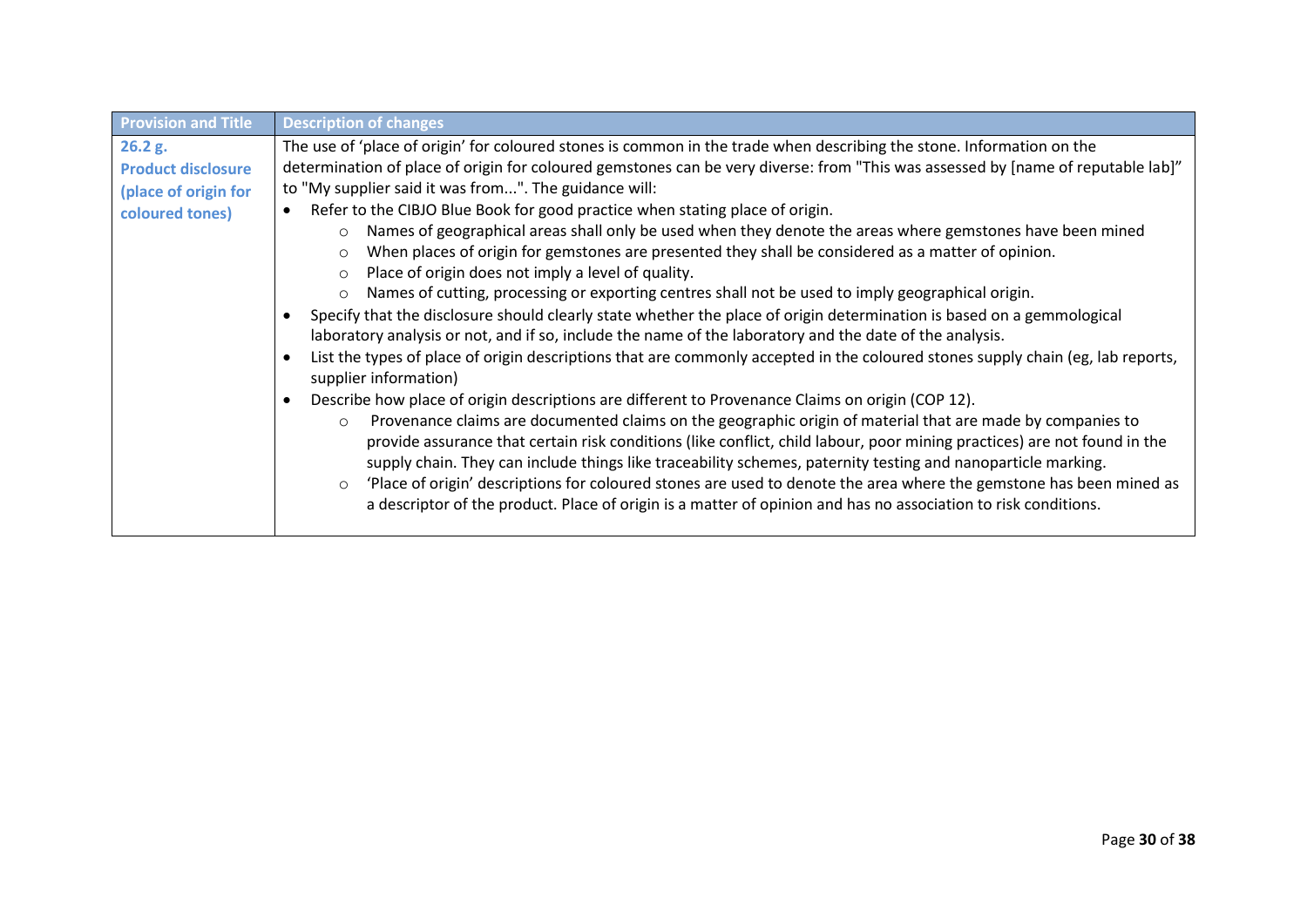| <b>Provision and Title</b>                                                      | <b>Description of changes</b>                                                                                                                                                                                                                                                                                                                                                                                                                                                                                                                                                                                                                                                                                                                                 |  |  |
|---------------------------------------------------------------------------------|---------------------------------------------------------------------------------------------------------------------------------------------------------------------------------------------------------------------------------------------------------------------------------------------------------------------------------------------------------------------------------------------------------------------------------------------------------------------------------------------------------------------------------------------------------------------------------------------------------------------------------------------------------------------------------------------------------------------------------------------------------------|--|--|
| 26.3<br><b>Product disclosure</b><br><i>(undisclosed</i><br>synthetic diamonds) | This provision introduces new minimum requirements on detecting undisclosed synthetic diamonds. This aims to address the<br>growing concern that undisclosed mixing is a serious problem for the jewellery industry. The provision draws from the DeBeers<br>Best Practice Principles (BPP) and the Signet Responsible Sourcing Protocol for Diamonds (D-SRSP) and balances the need for<br>detection of synthetics while considering flexibility in cost of and access to detection equipment.                                                                                                                                                                                                                                                               |  |  |
|                                                                                 | The provision focusses on the use of reliable internal policies, procedures and training. A due diligence approach is used which<br>maps and mitigates risks in the diamond pipeline:<br>Low Risk: Strong level of confidence, implausible risk of contamination, simple distinction between synthetic diamond and<br>natural diamond component.                                                                                                                                                                                                                                                                                                                                                                                                              |  |  |
|                                                                                 | Medium Risk: Moderate level of confidence, possible risk of contamination, simple distinction between synthetic diamond<br>and natural diamond and/or existing systems in place: policy, procedure and training required.<br>High Risk: Moderate to low level of confidence, high risk of contamination-testing required for distinction between natural<br>diamond and synthetic diamond component alongside policy, procedure and training.                                                                                                                                                                                                                                                                                                                 |  |  |
|                                                                                 | The testing protocol incorporates the following definitions:<br>Qualified gemmological laboratory: A qualified laboratory that specialises the analysis, authentication, identification,<br>$\bullet$<br>classification (grading) of diamonds, jewellery and gemstones.<br>Random sampling approach: Random sampling is a part of the sampling technique in which each sample has an equal<br>$\bullet$<br>probability of being chosen. A sample chosen randomly is meant to be an unbiased representation of the total population.<br>Relevant and effective testing equipment: Instruments that are specifically designed to detect synthetic diamonds. Examples<br>include DiamondView and DiamondSure, however other devices are available on the market. |  |  |
| 28<br><b>Grading, analysis,</b><br>and appraisal                                | The term 'analysis' is included in the title to reflect the terminology used for coloured gemstones. Analysis is like diamond grading<br>but also covers the identification of the type of gemstone and an assessment of the colour (see glossary changes below).<br>Place of origin reports shall include treatments and synthetic stone detection. The guidance will further specify that any place<br>of origin determination is considered a matter of opinion.<br>The guidance will outline how members making place of origin determinations should be able to demonstrate during the<br>audit how the determination was made, and the consistency of the system used.                                                                                  |  |  |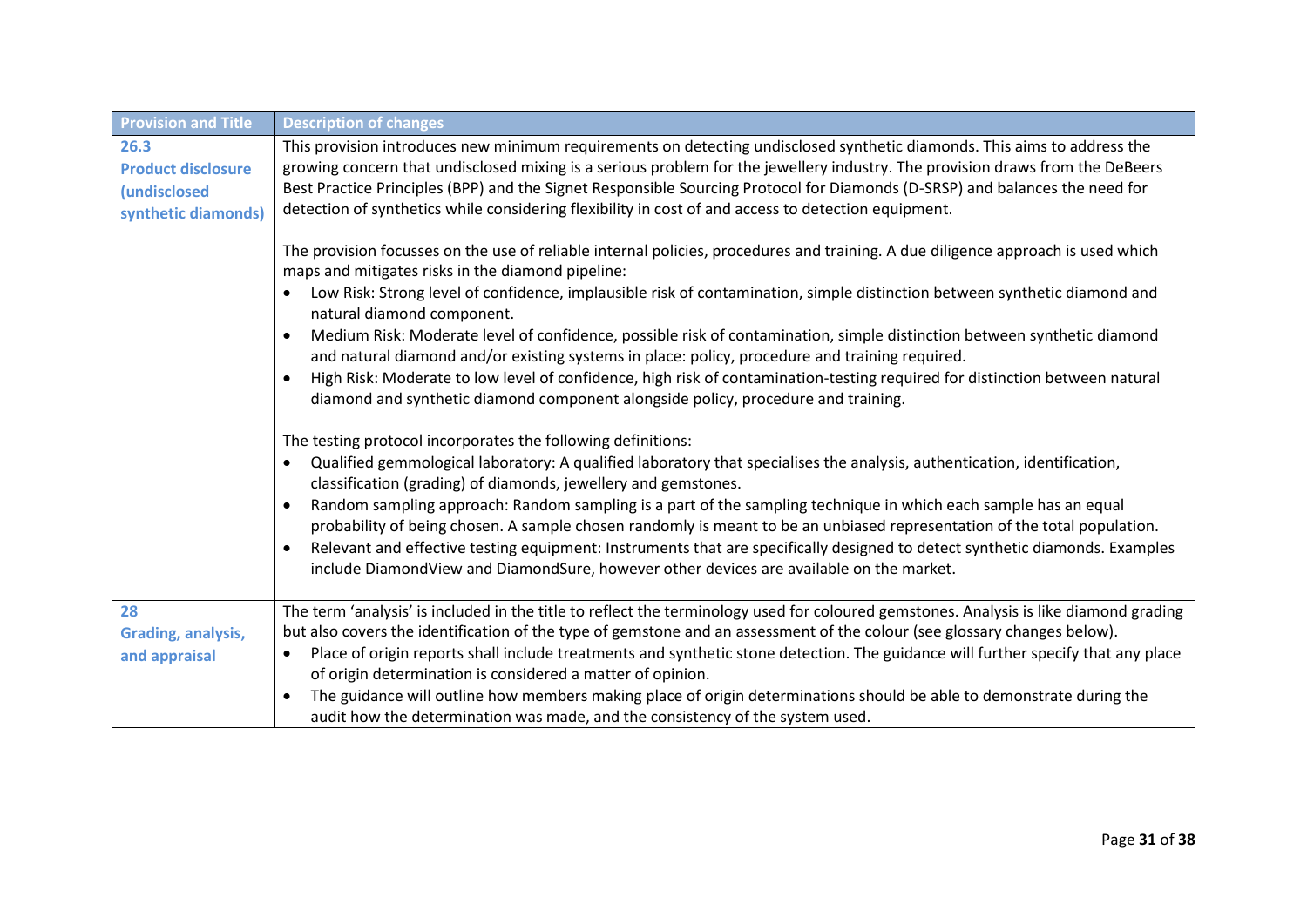| <b>Provision and Title</b>                                             | <b>Description of changes</b>                                                                                                                                                                                                                                                                                                                                                                                                                                                                                                                                                                                                                                                                                                                                                                                                                                                                                                                                                                                                                                                                                                                                                                                                                                                                                                                                            |
|------------------------------------------------------------------------|--------------------------------------------------------------------------------------------------------------------------------------------------------------------------------------------------------------------------------------------------------------------------------------------------------------------------------------------------------------------------------------------------------------------------------------------------------------------------------------------------------------------------------------------------------------------------------------------------------------------------------------------------------------------------------------------------------------------------------------------------------------------------------------------------------------------------------------------------------------------------------------------------------------------------------------------------------------------------------------------------------------------------------------------------------------------------------------------------------------------------------------------------------------------------------------------------------------------------------------------------------------------------------------------------------------------------------------------------------------------------|
| 29                                                                     | Changes to guidance only.                                                                                                                                                                                                                                                                                                                                                                                                                                                                                                                                                                                                                                                                                                                                                                                                                                                                                                                                                                                                                                                                                                                                                                                                                                                                                                                                                |
| <b>Extractive Industry</b><br><b>Transparency</b><br><b>Initiative</b> | The Extractive Industries Transparency Initiative provision of the COP is applicable to all to members in the mining sector<br>carrying out exploration, other pre-production operations, mining or mine closure in EITI candidate or compliant countries<br>only.<br>Voluntary Disclosure of payments to governments in non-EITI countries is encouraged, where contract confidentiality<br>provisions allow such disclosure.<br>Note that the Global Reporting Initiative (see COP 4 on Reporting) requires public reporting of payments to governments at<br>$\bullet$<br>the international, national and local levels, including a breakdown by country.<br>A summary of the company's contribution to EITI should be included in the company's public reporting, as well as on their                                                                                                                                                                                                                                                                                                                                                                                                                                                                                                                                                                                |
| 30<br><b>Community</b><br>engagement                                   | external website.<br>The additions clarify the full scope of community engagement activities. The guidance will be expanded with points on:<br>Community and stakeholder engagement as an important part of maintaining a 'social license to operate' which allows the<br>$\bullet$<br>views, interests and concerns of different stakeholders to be heard, understood, and considered in project decisions and in<br>the creation of development benefits.<br>The importance of stakeholder consultation overall, identifying stakeholders at the local, national and international level, with<br>distinct engagement plans and dialogue approaches.<br>The need to identify and include all parts of communities including vulnerable groups, women, youth, etc. and the need for<br>$\bullet$<br>regular stakeholder mapping as a valuable tool for doing so.<br>The need for engagement planning and record keeping as part of stakeholder engagement.<br>$\bullet$<br>Examples of 'key mining decisions' will be provided (eg, where to build roads, changing the blast schedule, water extraction<br>points, etc)<br>Communicating the grievance mechanism to stakeholders, which may take several (or ongoing) activities.<br>$\bullet$<br>Ensuring that grievances received by all departments and project personnel are passed to the relevant person or team. |
| 31<br><b>Indigenous peoples</b><br>and FPIC                            | The changes to this provision are mostly to the order of the wording to emphasise that free, prior and informed consent (FPIC) for<br>indigenous peoples is a COP requirement and under what circumstances.<br>The requirement for seeking to obtain broad-based support (formerly 31.2) has been moved to 31.3                                                                                                                                                                                                                                                                                                                                                                                                                                                                                                                                                                                                                                                                                                                                                                                                                                                                                                                                                                                                                                                          |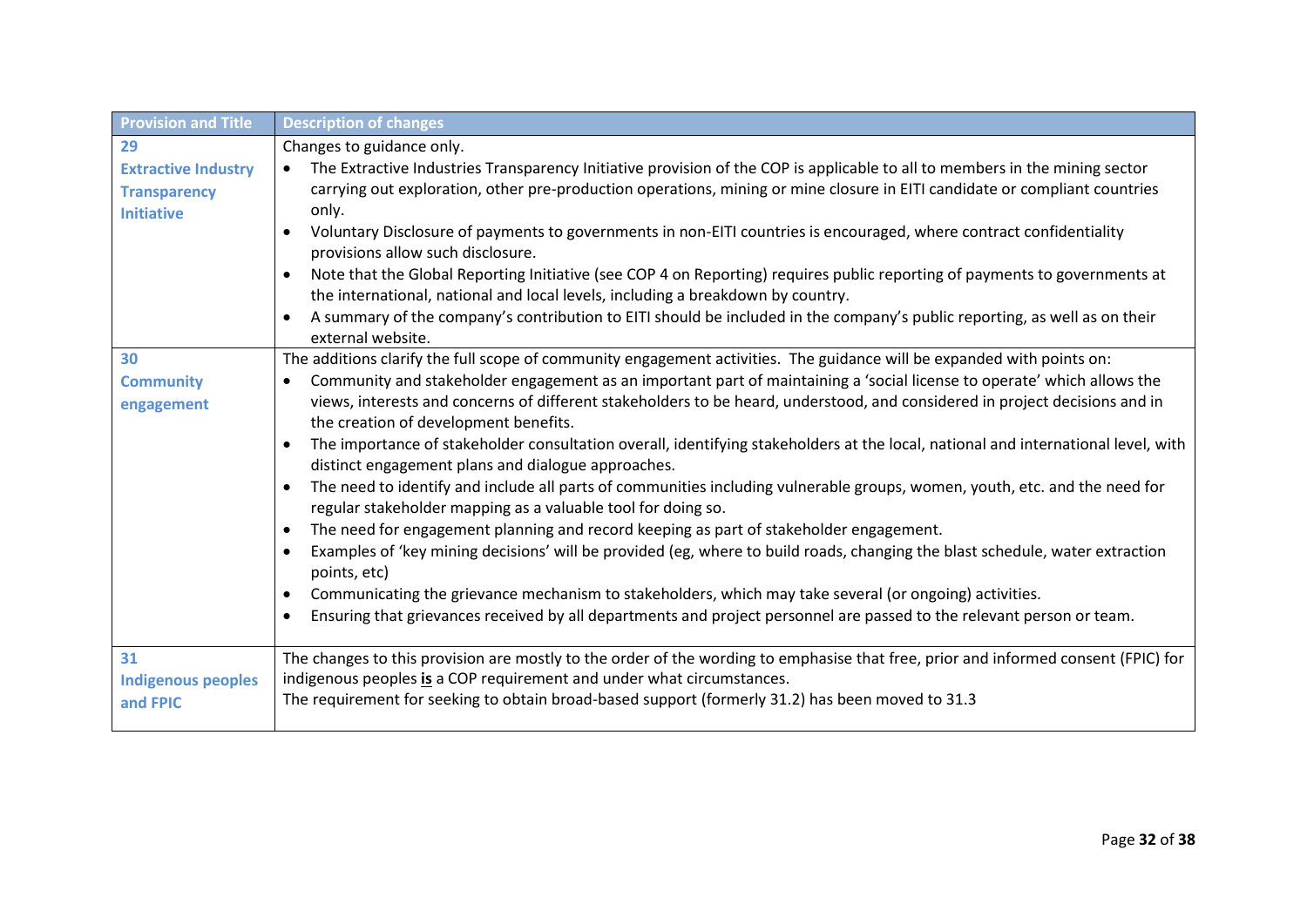| <b>Provision and Title</b> | <b>Description of changes</b>                                                                                                                                                                                |
|----------------------------|--------------------------------------------------------------------------------------------------------------------------------------------------------------------------------------------------------------|
| 32                         | The additions emphasise the importance of human rights impact assessments. Changes to the guidance include:                                                                                                  |
| <b>Impact assessment</b>   | Specifying that impact assessment needs to start at the scoping phase of a project (new mining facility or change to an<br>$\bullet$<br>existing facility).                                                  |
|                            | More detail on using a mitigation hierarchy and what to do about residual impacts.<br>$\bullet$                                                                                                              |
|                            | An emphasis on the integration of environmental, social and human rights aspects in one process and on the iterative nature<br>$\bullet$<br>of impact assessment throughout mining project design.           |
|                            | Coverage of ecosystem services as well as biodiversity as part of the environmental impact assessment.<br>$\bullet$                                                                                          |
|                            | A section on implementation of environmental and social management plans during the construction phase of a project.<br>$\bullet$                                                                            |
| 33                         | The title of this provision is changed to clarify that its scope is limited to large-scale mining (LSM) operations interacting with                                                                          |
| <b>ASM and LSM</b>         | artisanal and small-scale (ASM) communities. Changes to the guidance are minor and include:                                                                                                                  |
|                            | In the background section, more coverage of environmental damage, use of cyanide and conflict with LSM as key issues.<br>$\bullet$                                                                           |
|                            | Emphasis on the need for LSM operations to understand the structure and interrelationships of ASM activities (mining,<br>hauling, rock breaking, milling, panning, amalgamation, buyers, suppliers etc)      |
| 35                         | The minor addition to the standard and changes to the guidance emphasise the potential of incidents to affect nearby                                                                                         |
| <b>Emergency</b>           | communities (downwind, downstream) and the need to include this in emergency response planning.                                                                                                              |
| response                   |                                                                                                                                                                                                              |
| 36                         | These changes clarify the goal of no net loss to biodiversity in Key Biodiversity Areas. The guidance will:                                                                                                  |
| <b>Biodiversity</b>        | Emphasise that biodiversity baseline studies for mining projects are often the first detailed studies to be carried out in an area<br>$\bullet$<br>and reference COP 32 (impact assessment).                 |
|                            | Ensure associated facilities (roads, rail lines, power lines, water reservoirs) are included, even if distant from the mine site<br>$\bullet$                                                                |
|                            | On 36.3, reference IFC Performance Standard 6 (biodiversity) and the Business and Biodiversity Offset Programme (BBOP)<br>with respect to the principles of 'no net loss' and 'net gain' in critical habitat |
|                            | On 36.4, define 'species threatened by extinction' in relation to IUCN Categories.<br>$\bullet$                                                                                                              |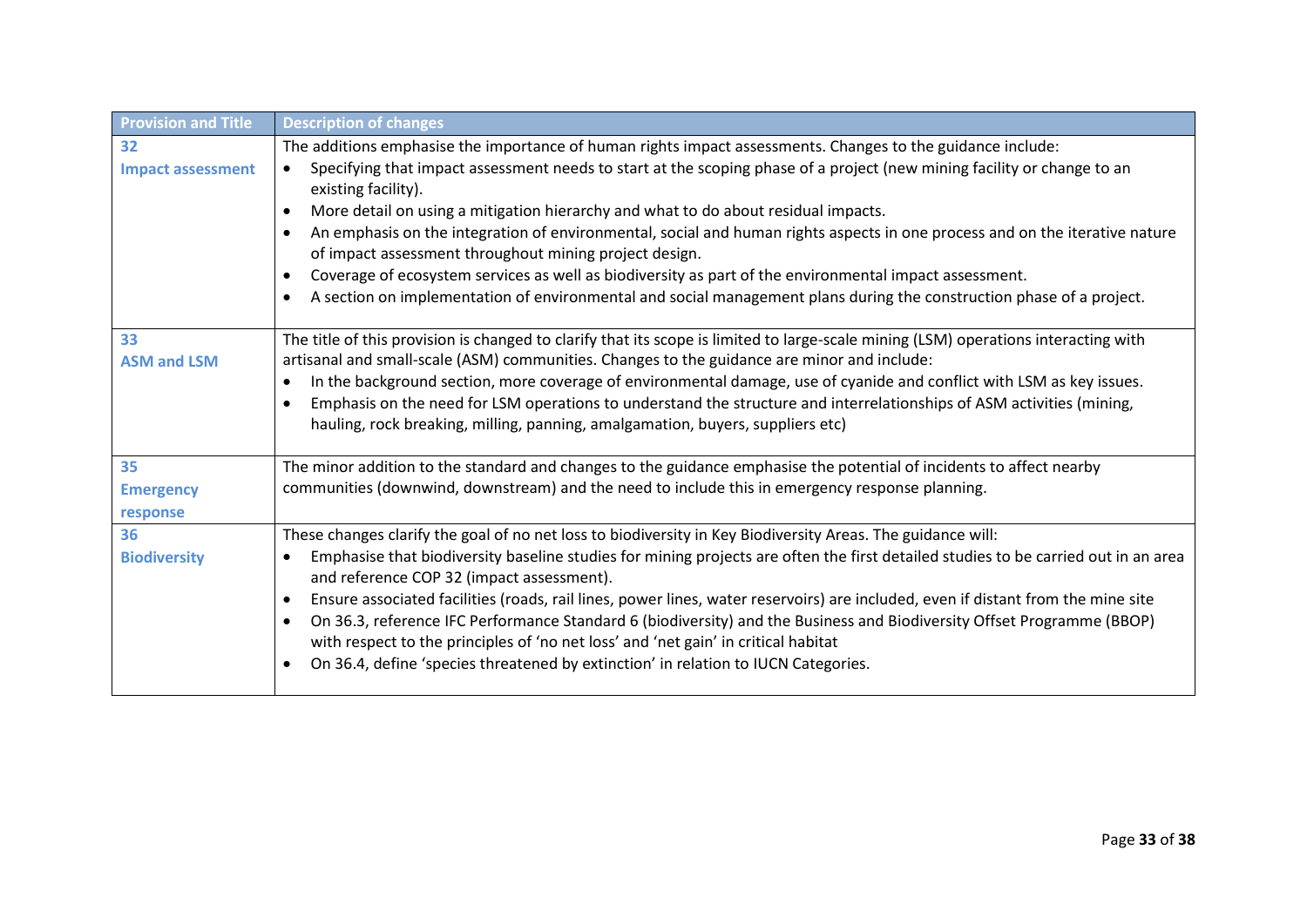| <b>Provision and Title</b> | <b>Description of changes</b>                                                                                                                                              |  |  |
|----------------------------|----------------------------------------------------------------------------------------------------------------------------------------------------------------------------|--|--|
| 36.5                       | Editorial changes to 36.5 (deep sea areas) clarify that this activity is prohibited unless the specified conditions are met. The                                           |  |  |
| <b>Biodiversity (deep</b>  | guidance will cover the following point:                                                                                                                                   |  |  |
| sea areas)                 | Deep sea is defined as the lowest layer in the ocean existing at a depth of 1800m or more.<br>$\bullet$                                                                    |  |  |
|                            | Sufficient knowledge of potential impacts needs to be gathered by identifying and documenting biodiversity values in marine<br>$\bullet$                                   |  |  |
|                            | ecosystems through a biodiversity impact assessment (COP 32). This needs to be carried out by competent personnel who can                                                  |  |  |
|                            | assess the sufficient status of the scientific knowledge of potential impacts and adequacy of controls to manage them. The                                                 |  |  |
|                            | severity of any impacts to the marine ecosystem should be assessed and the results communicated to management prior to                                                     |  |  |
|                            | making decisions to proceed with undersea mining activities.                                                                                                               |  |  |
|                            | Management decisions should be documented.                                                                                                                                 |  |  |
| 37.2                       | Changes to guidance only:                                                                                                                                                  |  |  |
| <b>Tailings and waste</b>  | A new section on risk-based design requirements for tailings and waste rock disposal facilities and the need to design tailings<br>$\bullet$                               |  |  |
| rock                       | dams to withstand storm or flood events and seismic events typical of the region in which it is being developed.                                                           |  |  |
|                            | Clarification of risks of acid rock drainage, more detailed information on geochemical test work and its limitations, and a<br>$\bullet$                                   |  |  |
|                            | reference to the Global Acid Rock Drainage (GARD) Guide by the International Networks for Acid Prevention (INAP).                                                          |  |  |
|                            | Reference to the commitments in the ICMM position statement on preventing catastrophic failures of tailings facilities:<br>$\bullet$                                       |  |  |
|                            | Accountabilities, responsibilities and associated competencies need to be defined to support appropriate<br>$\circ$                                                        |  |  |
|                            | identification and management of risks associated with tailings impoundments; this includes construction supervision                                                       |  |  |
|                            | and sign-off.                                                                                                                                                              |  |  |
|                            | The financial and human resources needed to support continued tailings facility management and governance are<br>$\circ$<br>maintained throughout a facility's life cycle. |  |  |
|                            | Risk identification, an appropriate control regime and the verification of control performance is carried out.<br>$\circ$                                                  |  |  |
|                            | Risks associated with potential changes are assessed, controlled and communicated<br>$\circ$                                                                               |  |  |
|                            | Processes are in place to recognise and respond to impending failure of tailings facilities.<br>$\circ$                                                                    |  |  |
|                            | Internal and external review and assurance processes are in place so that controls for TSF risks can be<br>$\circ$                                                         |  |  |
|                            | comprehensively assessed and continually improved.                                                                                                                         |  |  |
|                            | Addition of active backfilling as a disposal method (i.e. during mining rather than post mining) and closure of heap leach pads.<br>$\bullet$                              |  |  |
|                            | Cross reference between marine disposal of tailings and requirements in COP 36 on Biodiversity<br>$\bullet$                                                                |  |  |
|                            | Addition of guidance on appropriately sizing river diversion structures.                                                                                                   |  |  |
| 38                         | Cyanide is used to recover silver in the same way that it is used to recover gold, although for silver a higher cyanide concentration                                      |  |  |
| <b>Cyanide</b>             | is typically required. The International Cyanide Management Code is therefore also applicable to silver mining industries.                                                 |  |  |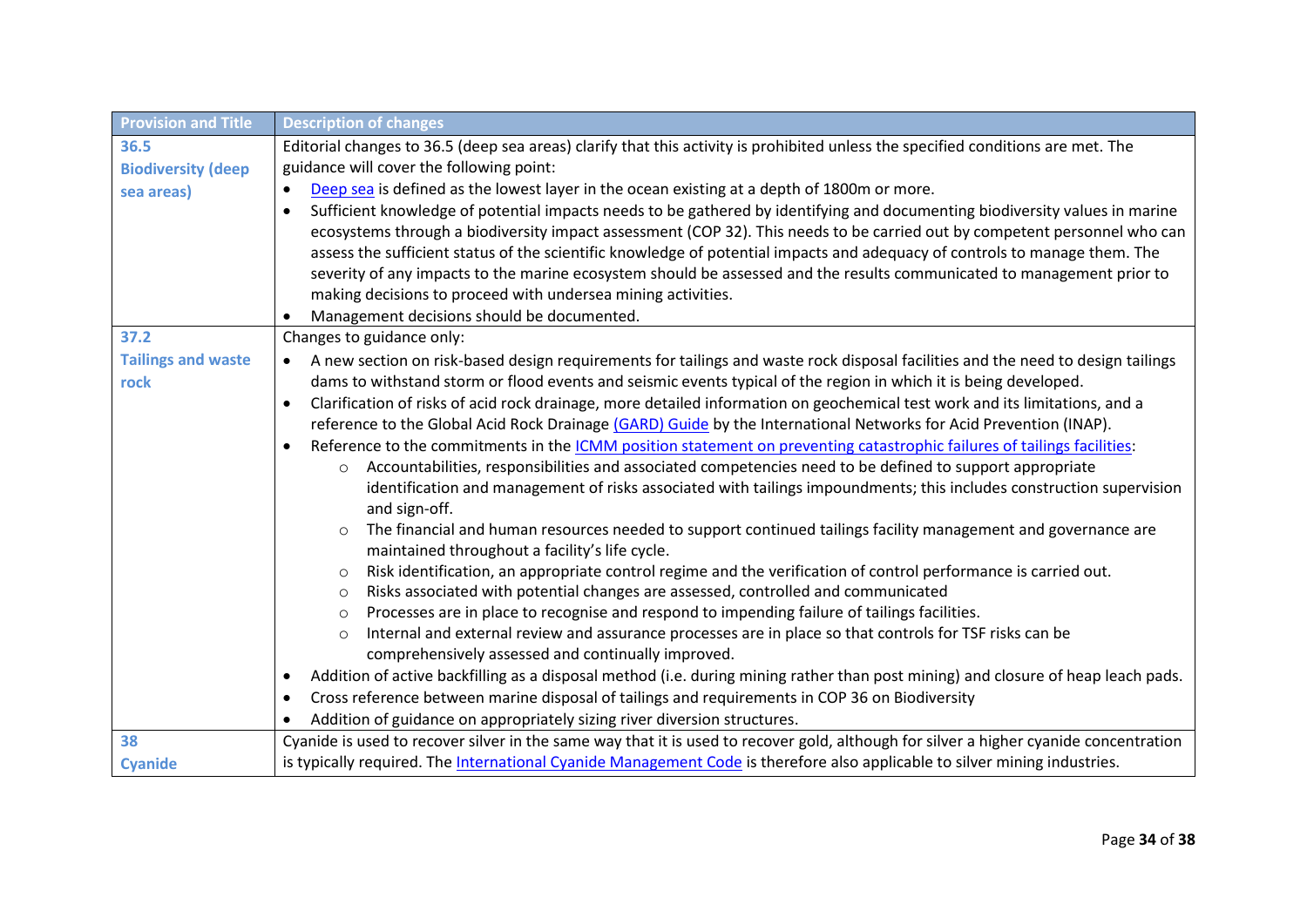| <b>Provision and Title</b> | <b>Description of changes</b>                                                                                                                                              |  |
|----------------------------|----------------------------------------------------------------------------------------------------------------------------------------------------------------------------|--|
| 39                         | Changes to guidance only:                                                                                                                                                  |  |
| <b>Mercury</b>             | Update facts and figures about implementation of the Minamata Convention<br>$\bullet$                                                                                      |  |
|                            | Requirement for a mercury mass balance including mercury in waste rock and ore, and releases during processing, mercury<br>$\bullet$                                       |  |
|                            | produced as a by-product and that which remains in tailing and waste rock                                                                                                  |  |
|                            | Clarify management and disposal of mercury produced as a by-product in line with the Minamata Convention requirements                                                      |  |
|                            | Inclusion of organisations working to reduce or eliminate mercury use such as the Artisanal Gold Council and Mercury Free                                                  |  |
|                            | Challenge.                                                                                                                                                                 |  |
| 40                         | Further detail on estimating closure funding requirements is added. Changes to guidance to cover:                                                                          |  |
| <b>Mine rehabilitation</b> | Third party review of closure funding estimates need to cover both technical and financial aspects and be carried out by any<br>$\bullet$                                  |  |
| and closure                | qualified third party (not necessarily an RJC accredited auditor nor as part of the RJC audit). The review will check that the                                             |  |
|                            | closure plan and estimated costs are up to date, and that financial provision is sufficient to address the closure activities. A full<br>technical review will be required |  |
|                            | The cost of mine closure and post closure liabilities should be included in feasibility studies during the mine planning phase<br>$\bullet$                                |  |
|                            | The availability of all necessary funds, by appropriate financial instruments, to cover the cost of closure at any stage in the                                            |  |
|                            | mine life need to be considered. This includes provision for early, or temporary closure.                                                                                  |  |
|                            | Funding should be by either a cash accrual system or a financial guarantee. Acceptable cash accrual systems are fully funded                                               |  |
|                            | escrow accounts (including government managed arrangements) or sinking funds. An acceptable form of financial guarantee                                                    |  |
|                            | must be provided by a reputable financial institution.                                                                                                                     |  |
|                            | Mine closure requirements should be reviewed on an annual basis                                                                                                            |  |
| 40.4                       | Native ecosystems may not always be the most appropriate and resilient options for rehabilitating land disturbed by mining. For                                            |  |
| <b>Mine rehabilitation</b> | example, in areas where foreign species are already a part of local ecosystems they may allow for better self-sustaining                                                   |  |
| and closure                | ecosystems.                                                                                                                                                                |  |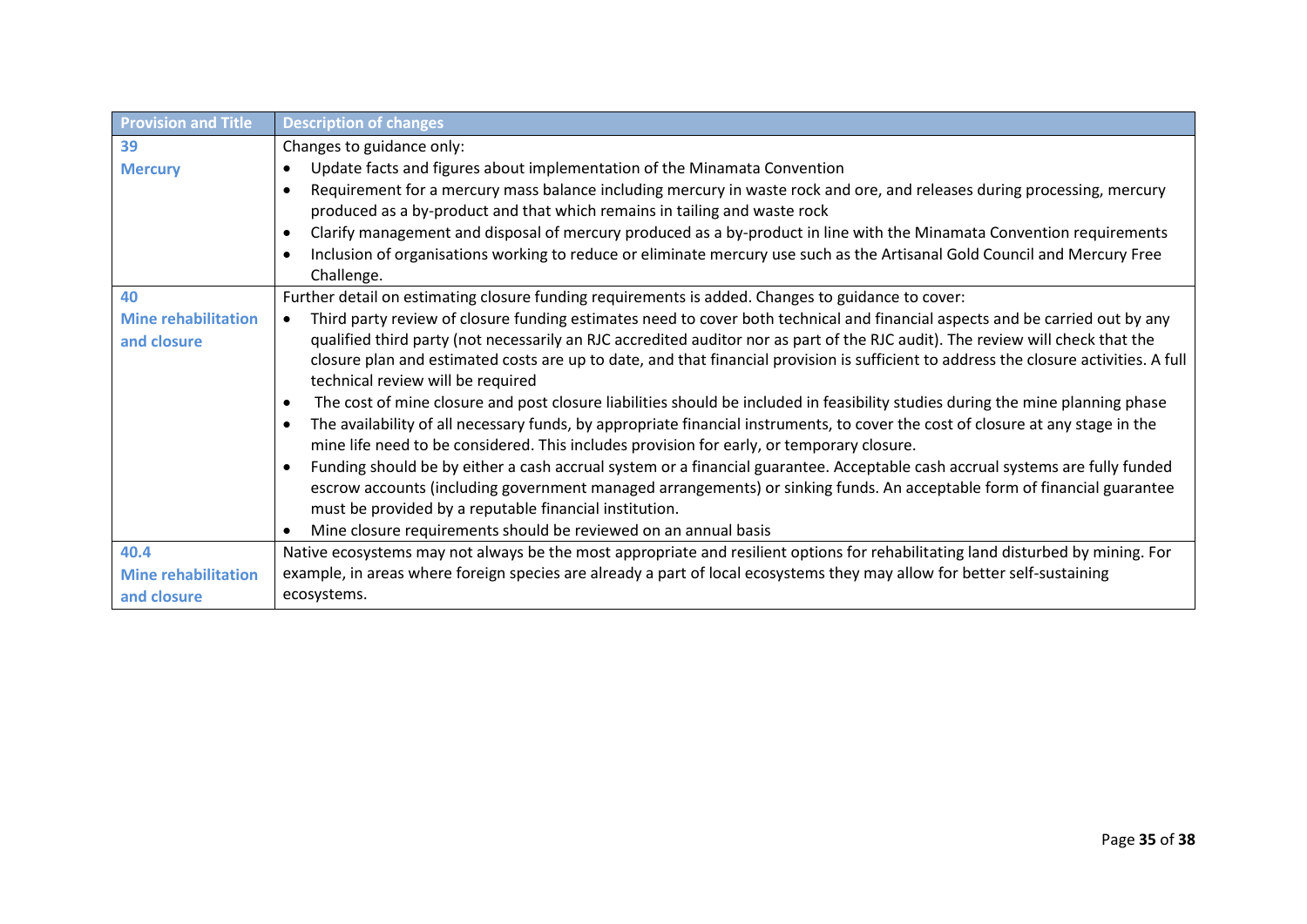#### **5. Glossary additions:**

- Analysis report: A report identifying the type of coloured gemstone, whether it is natural or synthetic, and with a detailed description of the coloured gemstone such as cut, shape, weight, measurement, and colour, and listing any detectable treatments.
- Coloured gemstone (or gemstone): A natural inorganic or organic material/ substance which has been formed completely by nature without human interference during its formation. Gemstones are usually used in jewellery or objets d'art due to a combination of properties that provide them with beauty, rarity and relative durability. A gemstone may subsequently be modified by normal lapidary practices. (CIBJO, The Gemstone Book, 2015)
- Coloured gemstones: artificial, composite, imitation, or reconstructed coloured gemstone ((Reference: CIBJO Gemstone Book)
	- $\circ$  Artificial: Artificial crystalline products with no known natural counterparts.
	- o Composite: Artificial products composed of two or more, previously separate, parts or layers assembled by bonding or other artificial methods. Their components may be natural and/or artificial.
	- o Imitation: Artificial products that imitate the appearance of coloured gemstones without having their chemical composition and/or their physical properties and/or their structure.
	- o Reconstructed: Artificial products manufactured by melting (without subsequent crystallization), fusing natural materials to form a coherent whole.
- Place of origin report (coloured gemstones): A report containing an opinion on the geographic origin of the coloured gemstone.
- <span id="page-35-0"></span>• Enhancement (coloured gemstones): Any traditional process that changes, interferes with and/or improves the appearance (colour/ clarity/ phenomena), durability or availability of a coloured gemstone other than the historically accepted practices of cutting and polishing. A gemstone enhancement is considered permanent if the effect of the enhancement does not change under normal wear, cutting, repair, cleaning or display conditions. If a gemstone enhancement is not permanent, appropriate disclosure is required. (Adapted from: AGTA, Gemstone information manual, fifteenth edition.)
- Qualified gemmological laboratory: A qualified laboratory that specialises the analysis, authentication, identification, classification (grading) of diamonds, jewellery and gemstones.
- Random sampling approach: Random sampling is a part of the sampling technique in which each sample has an equal probability of being chosen. A sample chosen randomly is meant to be an unbiased representation of the total population.
- Relevant and effective testing equipment: Instruments that are specifically designed to detect synthetic diamonds. Examples include DiamondView and DiamondSure, however other devices are available on the market.
- Treatment: Treatment means any human intervention on a diamond or a coloured gemstone other than the historically accepted practices of cutting and polishing cleaning and setting that alter the appearance of a stone. Types of treatments include fracture filling, laser drilling, high pressure high temperature (HPHT) treatment, coating, and colour (and decolourisation), irradiation treatment, bleaching, dyeing, oiling/resin infusion, diffusion, waxing or any other physical or chemical process. See enhancement.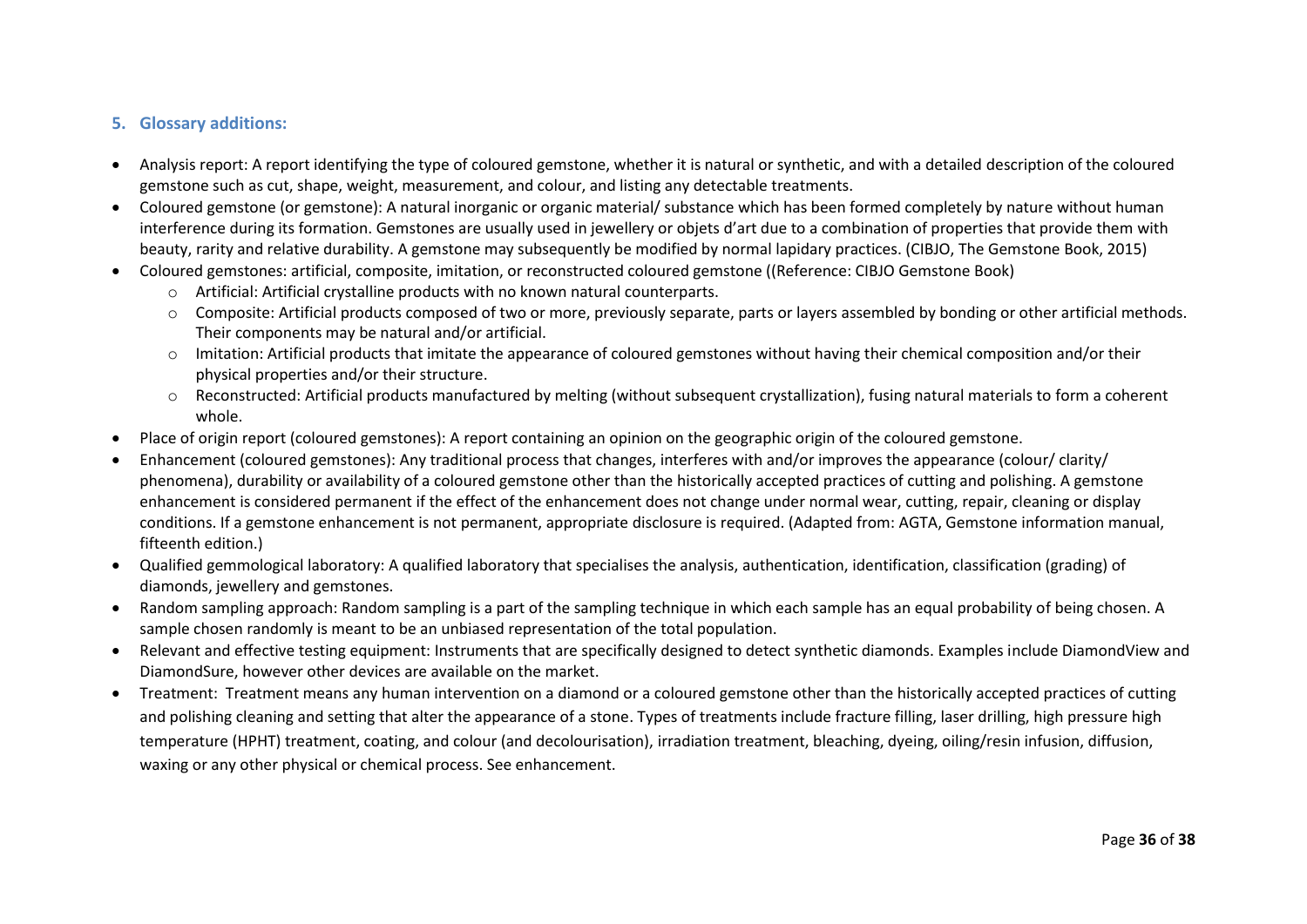**To provide RJC with feedback on the proposed changes contained in this document, please record your comments using [this](https://www.responsiblejewellery.com/files/RJC-COP-Review-Comment-Form.docx)  [template](https://www.responsiblejewellery.com/files/RJC-COP-Review-Comment-Form.docx) and send it to [consultation@responsiblejewellery.com](mailto:%20consultation@responsiblejewellery.com)**

RJC Code of Practices (COP) Review – Comment Form 2017-2018

**Name: Organisation Name: Date:** 

**Please check this box if you would like your comments to remain anonymous** ☐

| <b>New provision<br/>number</b> | <b>Comment</b> | <b>Proposed change</b> |
|---------------------------------|----------------|------------------------|
|                                 |                |                        |
|                                 |                |                        |
|                                 |                |                        |
|                                 |                |                        |
|                                 |                |                        |
|                                 |                |                        |
|                                 |                |                        |